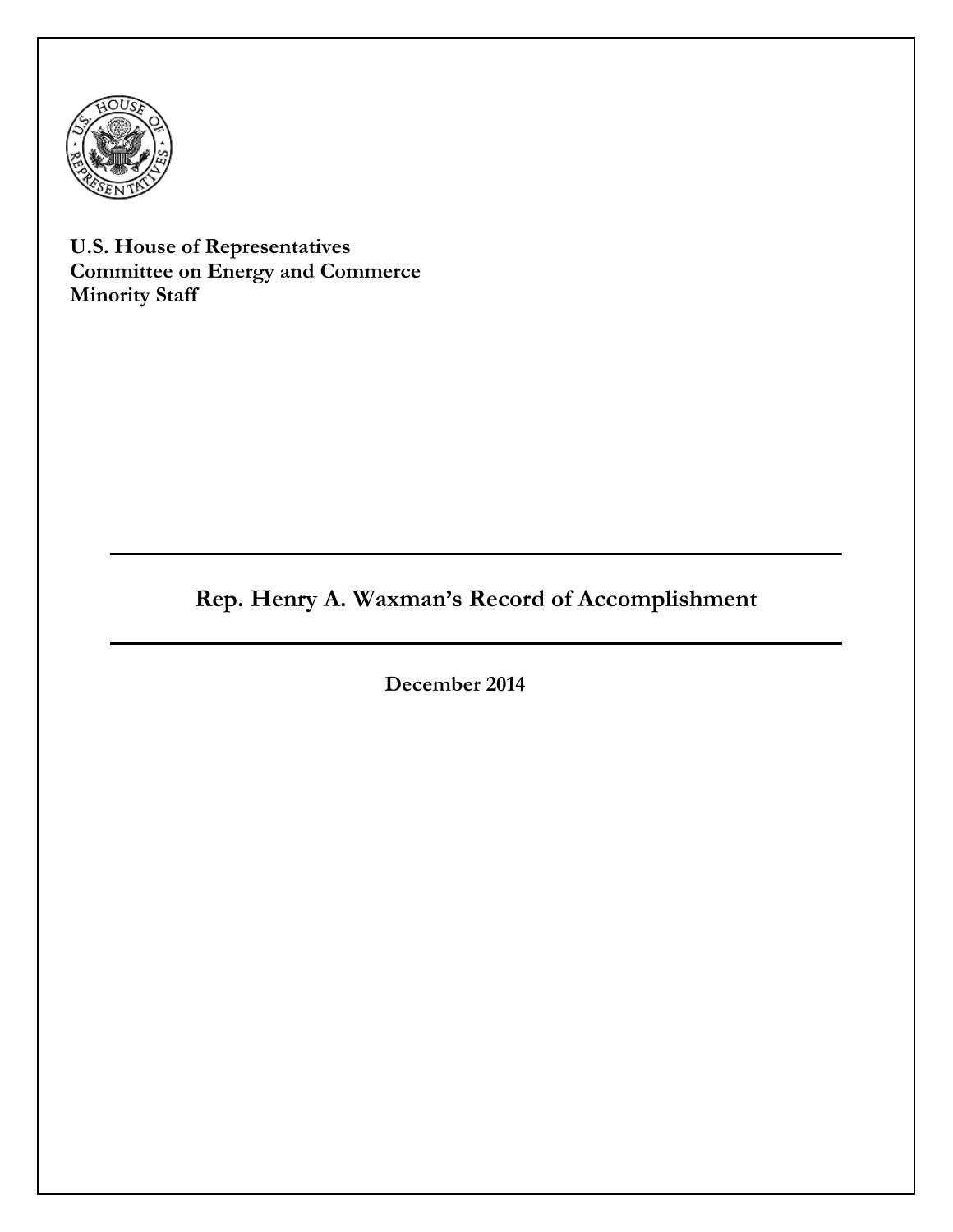| I.              |                                                                   |  |
|-----------------|-------------------------------------------------------------------|--|
| II.             |                                                                   |  |
| A.              |                                                                   |  |
| 1.              |                                                                   |  |
| 2.              |                                                                   |  |
| 3.              |                                                                   |  |
| 4.              |                                                                   |  |
| 5.              |                                                                   |  |
| 6.              |                                                                   |  |
| 7.              |                                                                   |  |
| 8.              |                                                                   |  |
| 9.              |                                                                   |  |
| <b>B.</b>       |                                                                   |  |
| 1.              |                                                                   |  |
| 2.              |                                                                   |  |
| 3.              |                                                                   |  |
| 4.              |                                                                   |  |
| 5.              |                                                                   |  |
| 6.              |                                                                   |  |
| 7.              |                                                                   |  |
| C.              |                                                                   |  |
| 1.              |                                                                   |  |
| 2.              | Safe Drinking Water Act Amendments of 1980, 1986, and 1996 16     |  |
| 3.              |                                                                   |  |
| 4.              | Formaldehyde Standards for Composite Wood Products Act of 2010 17 |  |
| 5.              |                                                                   |  |
| D.              |                                                                   |  |
| 1.              |                                                                   |  |
| 2.              |                                                                   |  |
| E.              |                                                                   |  |
| 1.              |                                                                   |  |
| 2.              |                                                                   |  |
| Ш.              |                                                                   |  |
| A.              |                                                                   |  |
| <b>B.</b>       |                                                                   |  |
| $\mathcal{C}$ . |                                                                   |  |
| D.              |                                                                   |  |
| Ε.              |                                                                   |  |
| F.              |                                                                   |  |
| G.              |                                                                   |  |
| V.              |                                                                   |  |
| IV.             |                                                                   |  |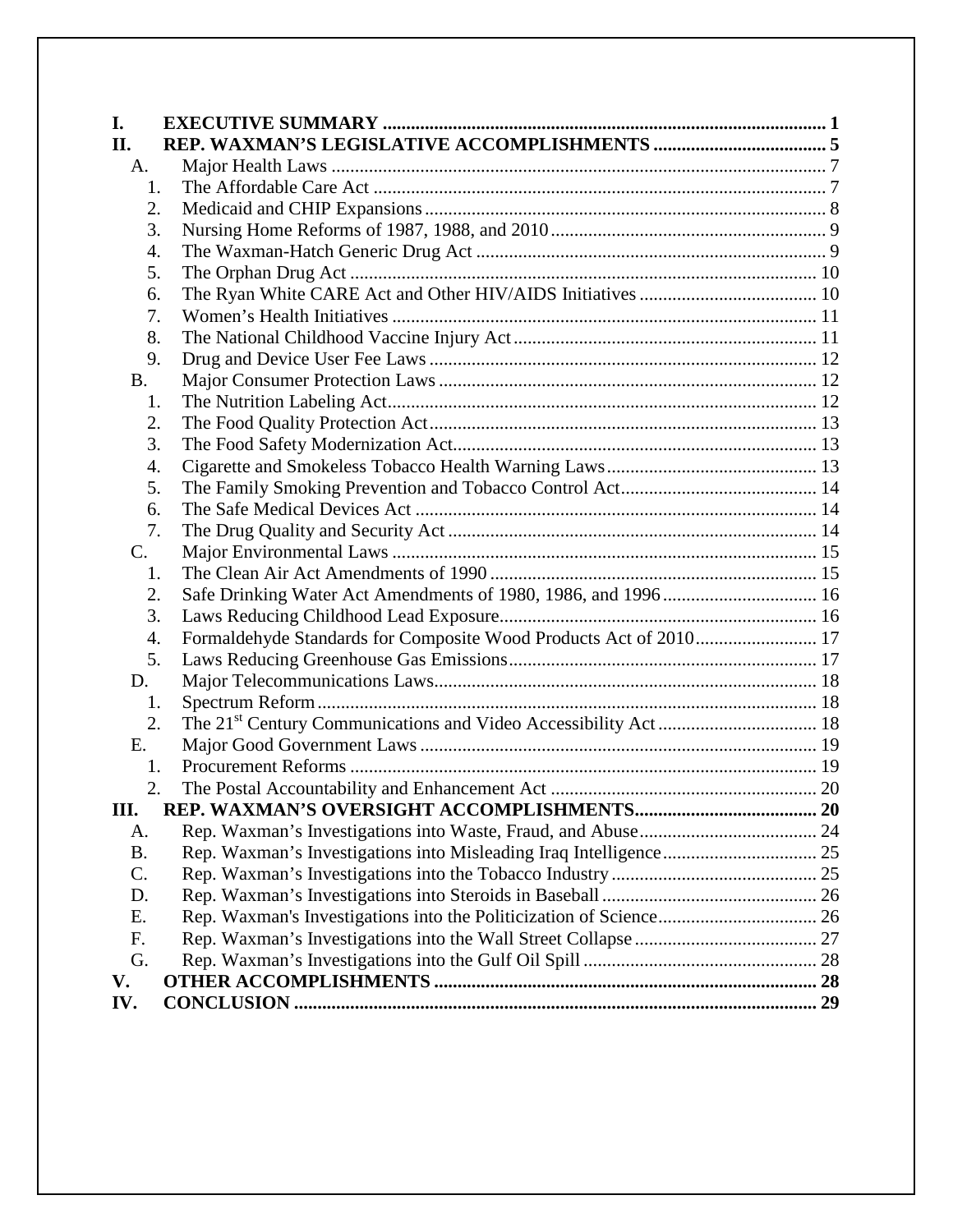## <span id="page-2-0"></span>**I. EXECUTIVE SUMMARY**

Rep. Henry A. Waxman has a long record of legislative and oversight accomplishment. For forty years, he has played a leading role in the enactment of major health, consumer protection, environmental, telecommunications, and good government laws. He has also been one of the masters of congressional oversight.

Rep. Waxman's legislative skill has been widely recognized. He has been called "liberalism's legislative genius,"<sup>[1](#page-34-0)</sup> "on[e](#page-34-2) of the ablest members of the House,"<sup>[2](#page-34-1)</sup> and "one of the most accomplished legislators of our time."<sup>3</sup> As one profile reported, "His legislative campaigns unfold over spans of time beyond the patience of most lawmakers and sometimes defy political gravity."<sup>4</sup> Thomas Sc[ul](#page-34-3)ly, the Administrator for the Centers for Medicare and Medicaid Services under President George W. Bush, once said, "Fifty percent of the social safety net was created by Henry Waxman when no one was looking."<sup>5</sup> Republican Sena[to](#page-34-4)r Alan Simpson called him "tougher than a boiled owl" for his p[er](#page-34-5)sistence in passing the landmark Clean Air Act Amendments of 1990.<sup>6</sup>

His oversight abilities have drawn similar comments. He has been called "the Democrats' Eliot Ness,"[7](#page-34-6) "the Scariest Guy in Town,"[8](#page-34-7) "the most feared Democrat on Capitol Hill,"<sup>[9](#page-34-8)</sup> and "the Bush Administration's worst nightmare."<sup>[10](#page-34-9)</sup> Commenting on his tenure as Chairman of the House Oversight Committee, Thomas Mann, a congressional expert at the Brookings Institution, said, "Waxman has been a spectacular success. … On all important counts – the range, volume and quality of his oversight initiatives – he almost single-handedly revived the critical role of Congress in overseeing the executive."[11](#page-34-10) When *Time Magazine* listed the "top 10 corporate grillings" in the history of Congress, four of them were hearings that Rep. Waxman  $chaired<sup>12</sup>$  $chaired<sup>12</sup>$  $chaired<sup>12</sup>$ 

This report summarizes the legislative and oversight record of Rep. Waxman. It is a record of breadth, depth, and accomplishment.

Legislatively, Rep. Waxman has left his mark in five areas: health policy, consumer protection, environmental protection, telecommunications policy, and good government laws. Some of the major health legislation that Rep. Waxman has written or played a leading role in enacting includes:

*The Affordable Care Act*, which gives all Americans access to affordable health insurance, strengthens Medicare and Medicaid, and reduces the deficit.

*Medicaid and CHIP Expansions*, which extended the coverage and benefits available to millions of needy and working families.

*Nursing Home Reforms*, which stopped the industry's worst abuses and protected the rights of vulnerable residents.

*The Waxman-Hatch Generic Drug Act*, which gave rise to the generic drug industry, saving consumers over \$1 trillion in the last decade alone.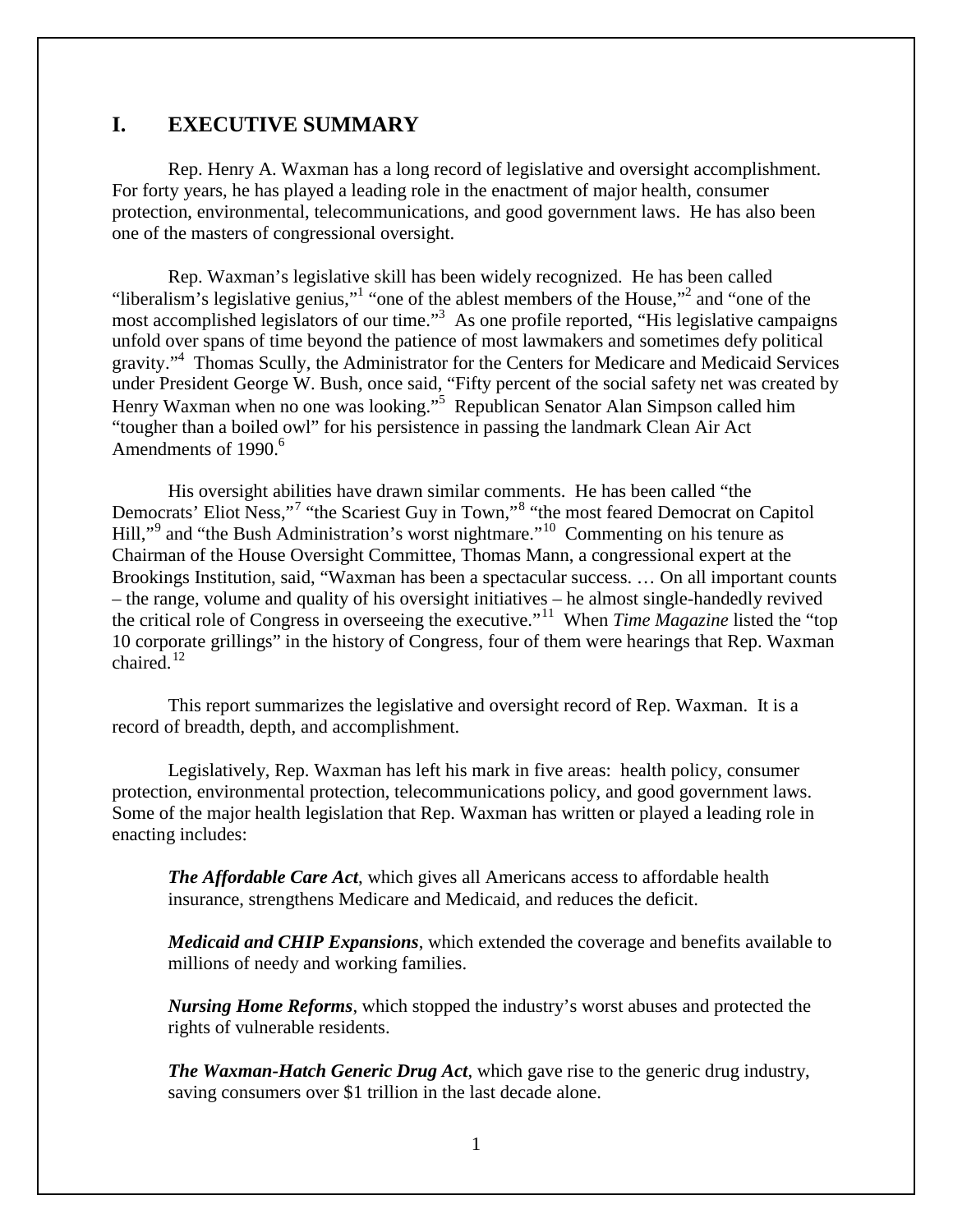*The Orphan Drug Act*, which gave drug companies incentives to develop treatments for rare diseases they had previously ignored.

*The Ryan White CARE Act*, which provided medical care and other services to Americans living with HIV/AIDS.

*Women's Health Initiatives,* including the laws establishing standards for mammography, requiring the inclusion of women in clinical trials, and creating the Office of Research on Women's Health at NIH.

*The National Childhood Vaccine Injury Act*, which strengthened FDA oversight of vaccine manufacturers and created a no-fault compensation system for vaccine-related injuries.

*FDA User Fee Laws*, which raised hundreds of millions of dollars each year from drug and device manufacturers to fund vital FDA functions.

Some of the major consumer protection laws that Rep. Waxman has written or played a leading role in enacting include:

*The Nutrition Labeling Act*, which mandated the ubiquitous and popular nutrition labels that consumers rely upon to compare packaged foods.

*The Food Quality Protection Act*, which established a strong health-based standard for pesticide residues in food.

*The Food Safety Modernization Act*, which set science-based standards for the safe production and harvesting of raw agricultural commodities and requires new preventative controls for companies that process or package foods.

*Cigarette and Smokeless Tobacco Health Warning Laws*, which required rotating Surgeon General warnings on cigarette packages and advertisements and the first health warnings on smokeless tobacco packages and advertisements.

*The Family Smoking Prevention and Tobacco Control Act*, which restricted the marketing of cigarettes and smokeless tobacco to children and gave FDA jurisdiction over tobacco products.

*The Safe Medical Devices Act*, which enhanced public protection from dangerous medical devices by requiring mandatory reporting of adverse events and surveillance and tracking of implantable devices.

*The Drug Quality and Security Act*, which strengthened FDA's authority over compounded drugs and created a uniform system for tracking drugs to prevent counterfeits.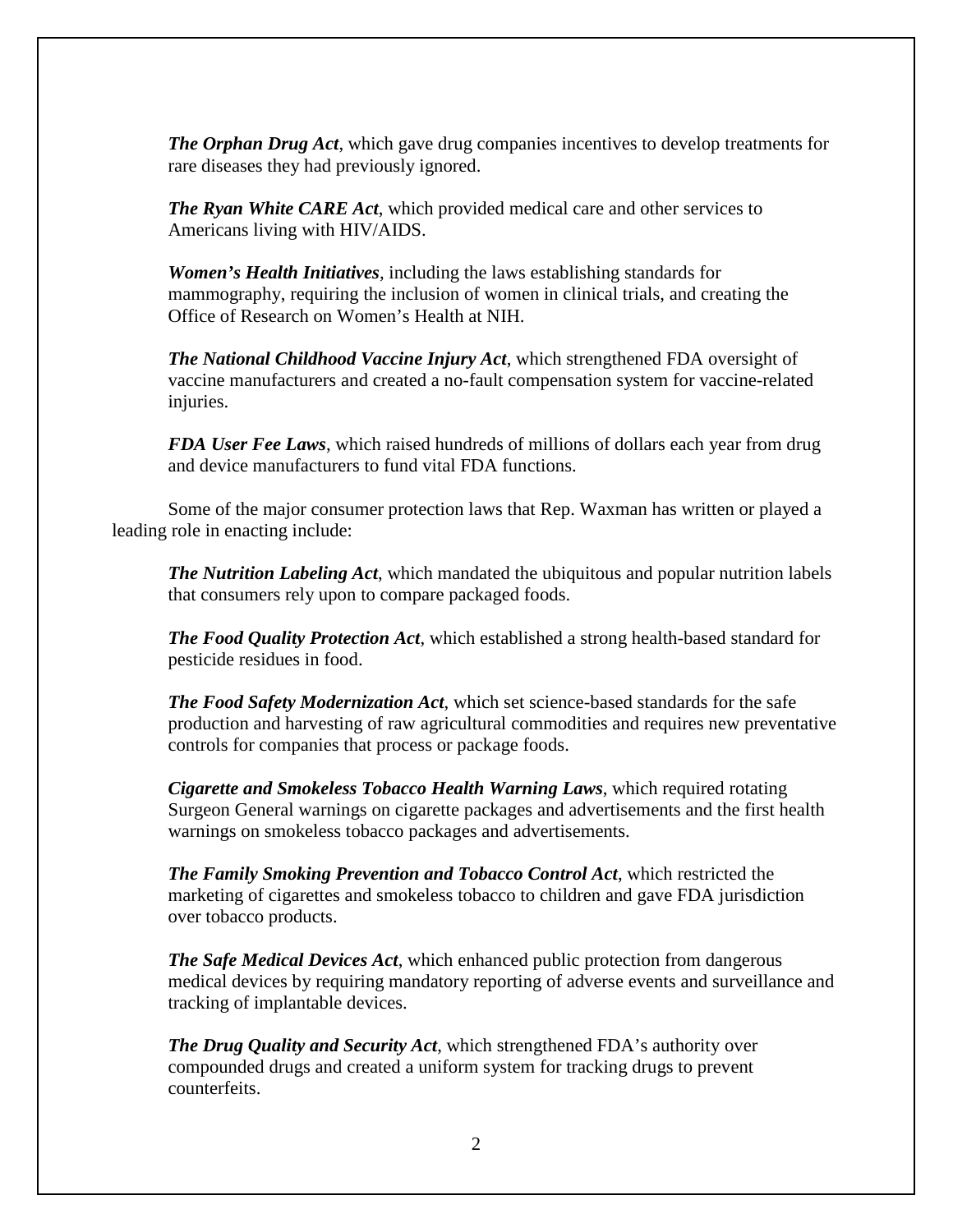Some of the major environmental laws that Rep. Waxman has written or played a leading role in enacting include:

*The 1990 Clean Air Act Amendments*, which established new programs to reduce urban smog, hazardous air pollution, and acid rain and prevent the depletion of the stratospheric ozone layer.

*Safe Drinking Water Act Amendments*, which strengthened the standards for drinking water and established funding mechanisms for drinking water infrastructure improvements.

*Laws Reducing Childhood Lead Exposure***,** including laws removing lead from plumbing supplies, water coolers, and children's toys, requiring disclosure of lead hazards during real estate transactions, and setting standards for safe renovations.

*The Formaldehyde Standards Act***,** which set minimum standards for formaldehyde levels from plywood, fiberboard, and particleboard.

*Laws Reducing Greenhouse Gas Emissions***,** including provisions requiring greater efficiency in federal buildings and procurement of clean vehicles.

Some of the major telecommunications laws that Rep. Waxman has written or played a leading role in enacting include:

*Spectrum Reforms*, which will ease the nation's growing spectrum shortage, enable new "super WiFi" applications, and create a nationwide broadband network for first responders.

*The 21st Century Video and Communications Accessibility Act*, which increased the access of persons with disabilities to smartphones and other modern communications devices.

Some of the major good government laws that Rep. Waxman has written or played a leading role in enacting include:

*Procurement Reforms*, which enhanced competition, transparency, and accountability in government contracting to reduce waste, fraud, and abuse.

*The Postal Accountability and Enhancement Act*, the first major overhaul of the U.S. Postal Service since 1970.

Rep. Waxman's oversight record matches his legislative one. Some of his major investigations have probed: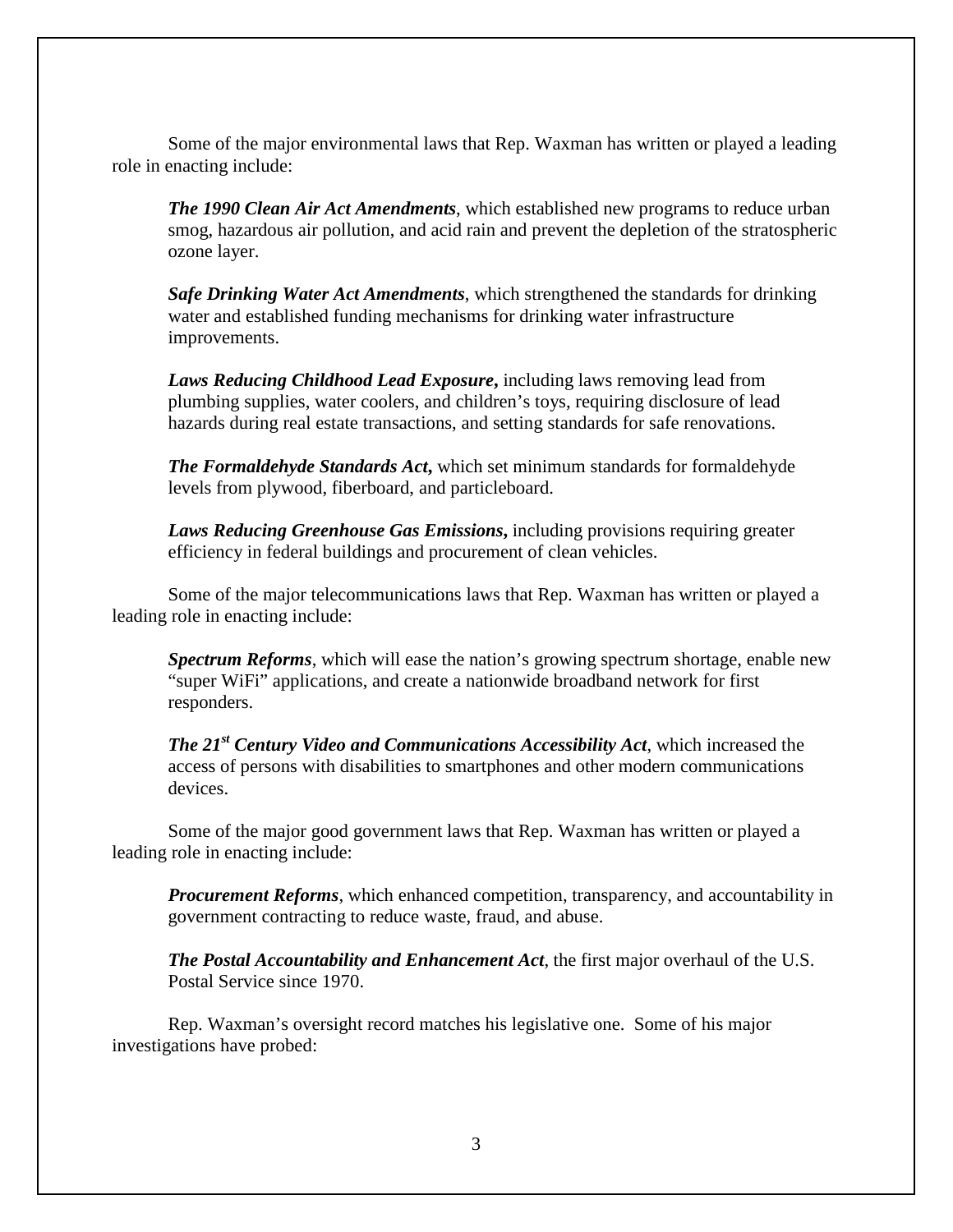*Waste, Fraud, and Abuse*, identifying over \$1 trillion in wasteful and mismanaged federal contracts, including billions of dollars of wasteful spending in Iraq and the response to Hurricane Katrina.

*Misleading Intelligence*, exposing over 200 misleading statements by senior Administration officials about the threat posed by Iraq.

*The Tobacco Industry*, revealing decades of industry concealment of the dangers of smoking and the addictiveness of nicotine.

*Steroids in Baseball*, uncovering the extent of players' illegal drug use during baseball's "steroids era" and prompting major reforms in steroid policies in baseball and other sports.

*Politicization of Science*, disclosing dozens of instances in which Bush Administration officials distorted or misrepresented science, such as funding misleading abstinence-only education programs or censuring climate experts.

*The Wall Street Collapse*, examining the fall of Lehman Brothers and AIG, the failure of the credit rating agencies, and the negligence and mistakes of market regulators.

*The Gulf Oil Spill*, disclosing a series of overlooked warnings and risky decisions made by BP to reduce costs and save time.

And these are only the highlights of Rep. Waxman's long career. As one commentator observed, "Waxman's deepest impact may not be the landmark laws he's famous for, but the collective effect of the dozens, and possibly hundreds, of smaller victories amassed throughout his career."<sup>[13](#page-34-12)</sup> One pediatrician wrote that during his four-year tenure on Rep. Waxman's staff, he worked with the Congressman to reverse a Taekwondo policy that endangered young children, enact a law taking unsafe colored contact lenses off the market, stop the sale of nicotine lollipops, and persuade food manufacturers to correct misleading claims about rice-based milk products.[14](#page-34-13) These types of actions never made headlines, but they made a difference and were a hallmark of Rep. Waxman's career.

When Rep. Waxman announced his retirement in January 2014, there was an outpouring of tributes. President Obama called Rep. Waxman "an extraordinary public servant and one of the most accomplished legislators of his or any era."[15](#page-34-14) Harold Meyerson wrote in the *Washington Post* that Rep. Waxman was "the primary force behind bills that made our air cleaner, made drinking water safer, put nutritional labeling on food, provided medical coverage to people with AIDS … gave rise to generic drugs, increased safety standards for food and enabled millions of poor children to have annual checkups."[16](#page-34-15) Ronald Brownstein asserted in *National Journal*, "No other legislator … affected the daily lives of more Americans than Waxman", while David Corn described him in *Mother Jones* as "the ideal House member, skilled in politics and passionate about policy, able to legislate and investigate, and driven by principles rather than ego."<sup>[17](#page-34-16)</sup>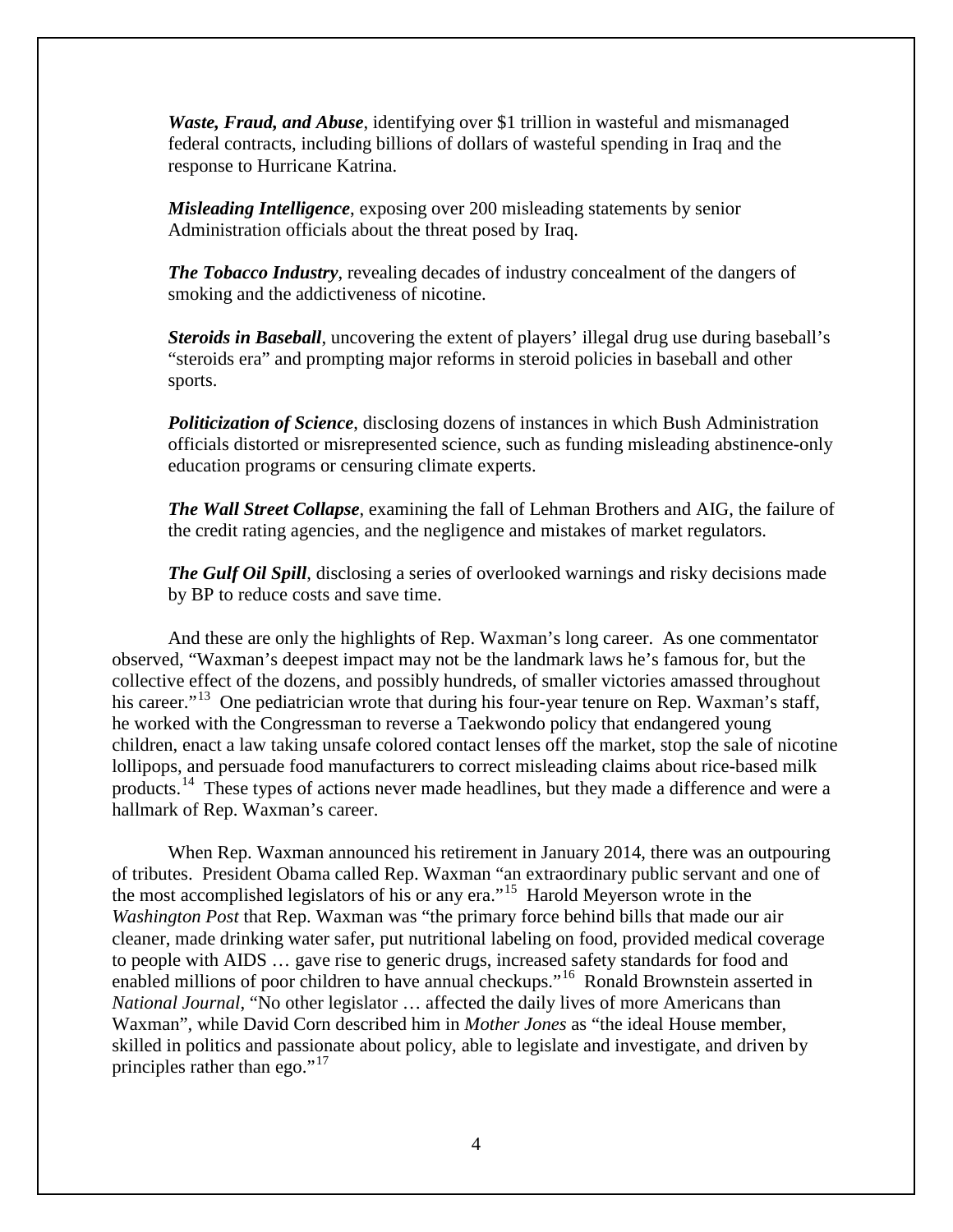In 2009, Rep. Waxman wrote a book about his career entitled *The Waxman Report: How Congress Really Works*. The *Los Angeles Times* book review commented: "when the history of postwar America is definitively written, it's possible the record will show that the three California politicians who had the biggest impact on the largest number of American lives were Earl Warren, as chief justice; Ronald Reagan, as president; and Henry Waxman as representative of the  $30<sup>th</sup>$  District in the U.S. House of Representatives."<sup>18</sup>

## <span id="page-6-0"></span>**II. REP. WAXMAN'S LEGISLATIVE ACCOMPLISHMENTS**

Many profiles have been published about Rep. Waxman and his long legislative record. In one article, a reporter wrote, "Henry Waxman, a short, bald, reserved, Jewish liberal from Los Angeles, [has] managed to rack up more legislative and political victories than any member of Congress in recent memory."[19](#page-35-1) The *Los Angeles Times* called him "liberalism's legislative genius";[20](#page-35-2) the *Almanac of American Politics* said he is "one of the ablest members of the House" and "a shrewd political operator who is a skilled and idealistic policy entrepreneur";  $^{21}$  $^{21}$  $^{21}$ *Congressional Quarterly* described him as "one of Congress' most adroit political practitioners";<sup>[22](#page-35-4)</sup> and *Politico* reported he is "one of the most skillful deal makers and vote counters on Capitol Hill."[23](#page-35-5) According to James Thurber, director of the Center for Congressional and Presidential Studies at American University, "He has had a unique record. He's racked up so many successes."<sup>[24](#page-35-6)</sup>

*Washington Post* columnist Harold Meyerson described Rep. Waxman as "probably the House's most accomplished legislator [on] … universal health care, global warming and enhanced consumer protections."[25](#page-35-7) Harold Varmus, the Nobel prize-winning head of the National Cancer Institute, has commented that he is "one of the most accomplished legislators of our time" with "remarkable legislative records in domains in which science is important, including health care and regulatory policy."[26](#page-35-8) Joan Claybrook, the long-time consumer advocate and former head of Public Citizen, has said, "In all our battles against entrenched corporate interests, the strongest and most effective champion for consumers we have ever worked with is Congressman Henry Waxman."<sup>[27](#page-35-9)</sup> The Sierra Club's magazine has called Rep. Waxman "Mr. Clean" for his efforts to reduce air pollution.<sup>28</sup>

In his review of Rep. Waxman's work, Robert Kaiser of the *Washington Post* wrote, "Henry Waxman is to Congress what Ted Williams was to baseball – a natural."<sup>[29](#page-35-11)</sup> Ralph Nader once said, "Henry Waxman is the only argument against term limits."<sup>[30](#page-35-12)</sup>

A common theme in profiles of Rep. Waxman is his determination and patience. The *National Journal* has reported, "Much of Waxman's success has come from combining longrange vision with persistence and a willingness to progress one small step at a time."[31](#page-35-13) The *Los Angeles Times* used an example from Rep. Waxman's decade-long battle to strengthen the Clean Air Act to make a similar point:

Waxman's tenacity is legendary. He held up the Clean Air Act for nearly a decade until its provisions on emission controls and acid rain were strengthened. At one point in the early '80s, he blocked a key vote on a weakened version by offering 600 amendments, which he had wheeled into the committee room in shopping carts.<sup>[32](#page-35-14)</sup>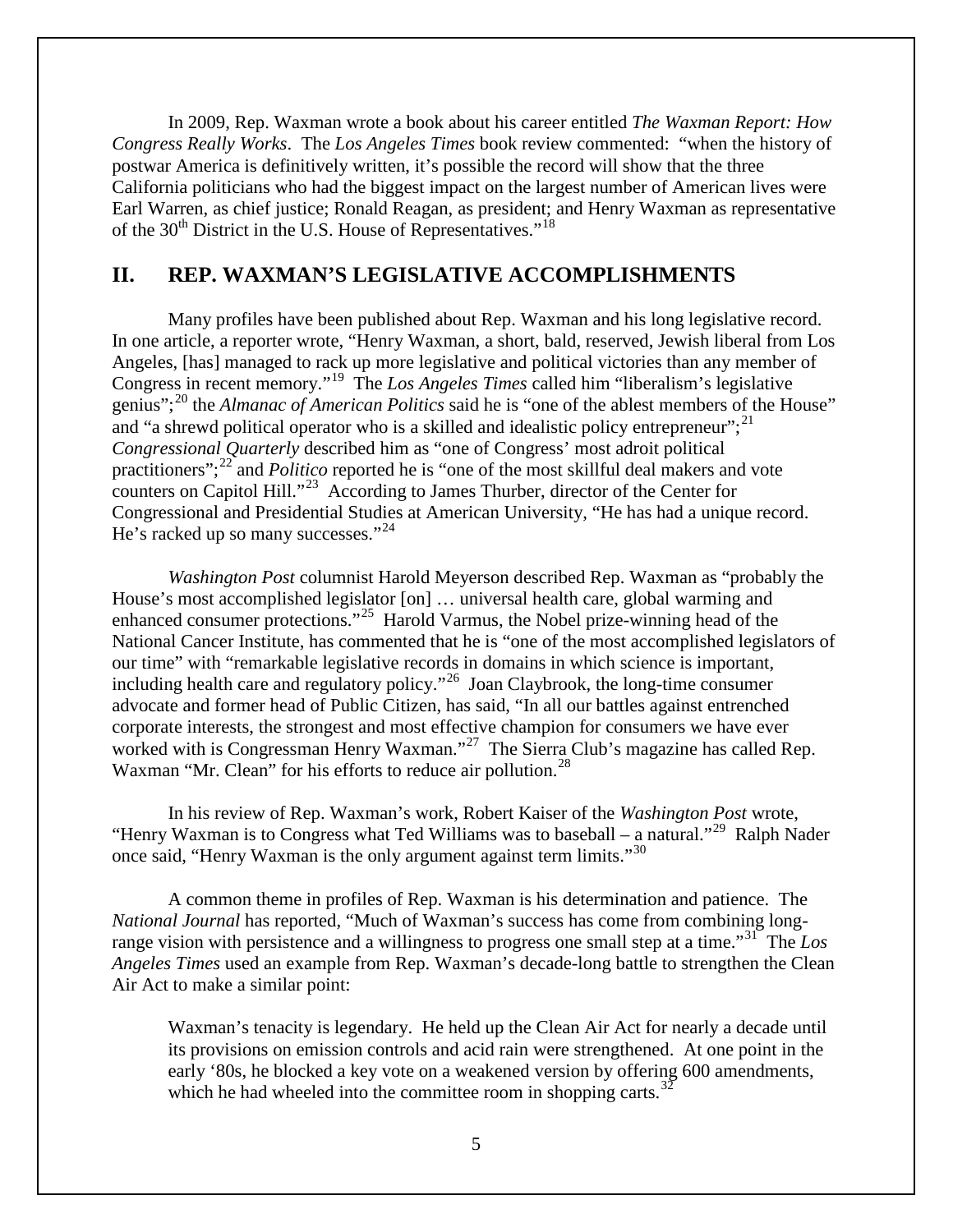His colleagues on both sides of the aisle have made similar observations, though in more colorful language. Former Republican Senator Alan Simpson once said, "Henry Waxman is tougher than a boiled owl."<sup>33</sup> Rep. Waxman's friend and long-time colleague, Democratic Rep. George Miller, remarked, "I thought Henry's first name was 'sonofabitch.' Everybody … kept saying, 'Do you know what that sonofabitch Waxman wants?'"<sup>[34](#page-36-1)</sup>

Rep. Waxman was Chairman of the Health and Environment Subcommittee of the Energy and Commerce Committee from 1979 through 1994. His role during this period in the expansion of Medicaid in the 1980s and early 1990s is one example of his legislative success. According to the *Washington Monthly*:

His legislative campaigns unfold over spans of time beyond the patience of most lawmakers, and sometimes defy political gravity – in the 1980s, when anything smacking of Great Society liberalism was on the chopping block, Waxman managed to expand the Medicaid program twenty-four times.<sup>[35](#page-36-2)</sup>

Similarly, *CQ Weekly* wrote: "Inch by inch, budget by excruciating budget, the California Democrat in the 1980s and early 1990s almost singlehandedly expanded Medicaid, the federal health care program for the poor, into the sweeping benefit program it is today."<sup>[36](#page-36-3)</sup>

Before Rep. Waxman started his expansion of Medicaid coverage, the program provided health coverage to poor single mothers and children on welfare, along with low-income elderly and disabled people. Rep. Waxman expanded Medicaid in a series of steps to cover children in families of the working poor, first-time pregnant women in low-income households, and families transitioning from welfare to work. He also added important new benefits, such as communitybased long-term care for seniors and persons with disabilities wishing to remain at home.

The conservative Republican activist Grover Norquist once wrote an op-ed lamenting how Rep. Waxman succeeded in expanding Medicaid coverage:

Using what have become known as "Waxman Amendments," he expands small, inconsequential programs until they consume a much larger share of the federal budget than ever was contemplated at their creation. From 1984 to 1990, Mr. Waxman pushed for 24 new Medicaid initiatives that cost taxpayers \$888 million in their first year of implementation. Five years later, these same initiatives cost taxpayers \$5.4 billion. Government spending on Medicaid approaches \$90 billion every year, due in large part to the efforts of Henry Waxman.<sup>[37](#page-36-4)</sup>

Thomas Scully, the Administrator for the Centers for Medicare and Medicaid Services under President George W. Bush, made the point this way: "Fifty percent of the social safety net was created by Henry Waxman when no one was looking."<sup>[38](#page-36-5)</sup>

A cornerstone of Rep. Waxman's legislative approach has been to find Republican partners in his legislative endeavors. Rep. Waxman worked with Senator Orrin Hatch (R-UT) to pass landmark generic drug legislation; former Republican Surgeon General C. Everett Koop and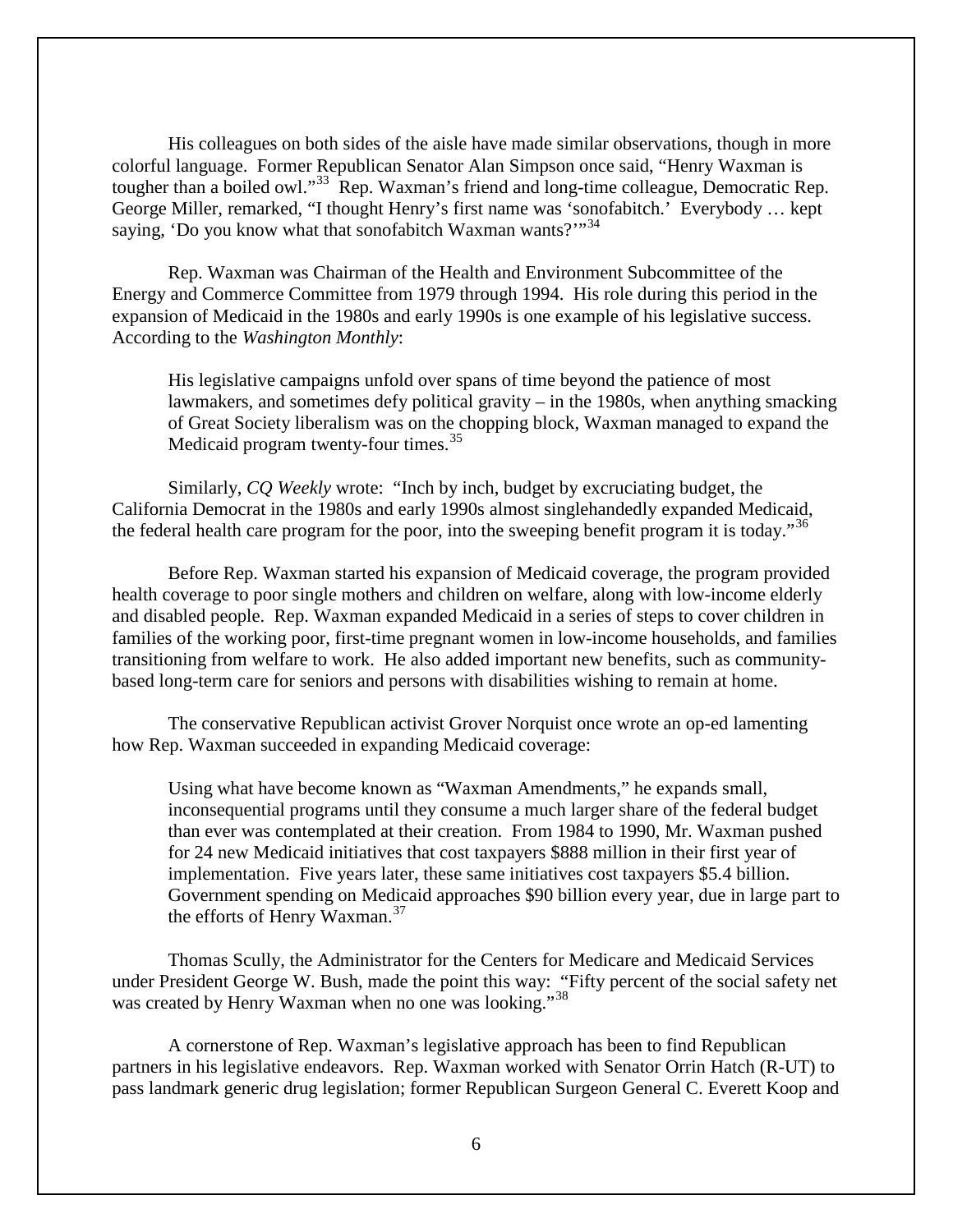Rep. Norm Lent (R-NY) to pass HIV/AIDS legislation; Rep. Ed Madigan (R-IL), the Secretary of Agriculture under President George H.W. Bush, to pass nutrition labeling legislation; President George H.W. Bush, Senator John Chafee (R-RI), and Reps. Jerry Lewis (R-CA) and Sherry Boehlert (R-NY) to pass the 1990 Clean Air Act Amendments; Energy and Commerce Committee Chairman Tom Bliley (R-VA) to pass food safety and safe drinking water legislation; and Government Reform Committee Chairman and Ranking Member Tom Davis (R-VA) to pass procurement and postal reforms.

Former Republican Rep. Tom Tauke (R-IA) said, "he has been able to forge bipartisan agreements a remarkable number of times."<sup>39</sup> Former Republican Energy and Commerce Chairman Bliley commented, "He's willing to listen – not always to agree but willing to listen. Other people say, 'Look, I got the vote, and I don't need to fool with you.' That's not Henry's style."<sup>40</sup> Former Republican Government Reform Committee Chairman and Ranking Member Davis stated, "I have a very high regard for his intellect and energy. Our discussions are rational and honorable." $^{41}$  $^{41}$  $^{41}$ 

One of the shortest and best summaries of Rep. Waxman's legislative record was provided by Rep. Henry Hyde (R-IL), the former Chairman of the Judiciary Committee, who was a staunch opponent of abortion but worked with Rep. Waxman to expand prenatal care under Medicaid: "He's effective as hell."<sup>[42](#page-37-3)</sup>

#### <span id="page-8-0"></span>**A. Major Health Laws**

#### **1. The Affordable Care Act**

<span id="page-8-1"></span>On March 23, 2010, President Obama signed the Patient Protection and Affordable Care Act into law.<sup>[43](#page-37-4)</sup> This historic legislation, which Rep. Waxman steered through the Energy and Commerce Committee after an arduous markup and championed in the House, guarantees access to affordable health care, protects consumers from insurance industry abuses, strengthens Medicare and Medicaid, and reduces the deficit. When fully implemented, the Affordable Care Act will extend coverage to over 30 million Americans.

The law has already had a major impact. Federal and state-based health insurance exchanges established under the law have created a competitive and affordable health insurance market in which no one can be denied coverage or charged more because of a pre-existing condition. To ensure affordable premiums, tax credits are being provided to individuals and families making under 400% of the poverty level (\$46,680 for an individual and \$95,400 for a family of four). Approximately seven million Americans received Affordable Care Act coverage in the first year that it was available on state and federal exchanges and millions more received coverage through the law's Medicaid expansions, reducing the number of people without insurance by over  $20\%$ .<sup>[44](#page-37-5)</sup>

Under the Affordable Care Act, insurance companies can no longer rescind, cap, or limit coverage when an individual gets sick. Insurance plans are now required to cover recommended preventive services at no cost. The law also requires insurance companies to spend at least 80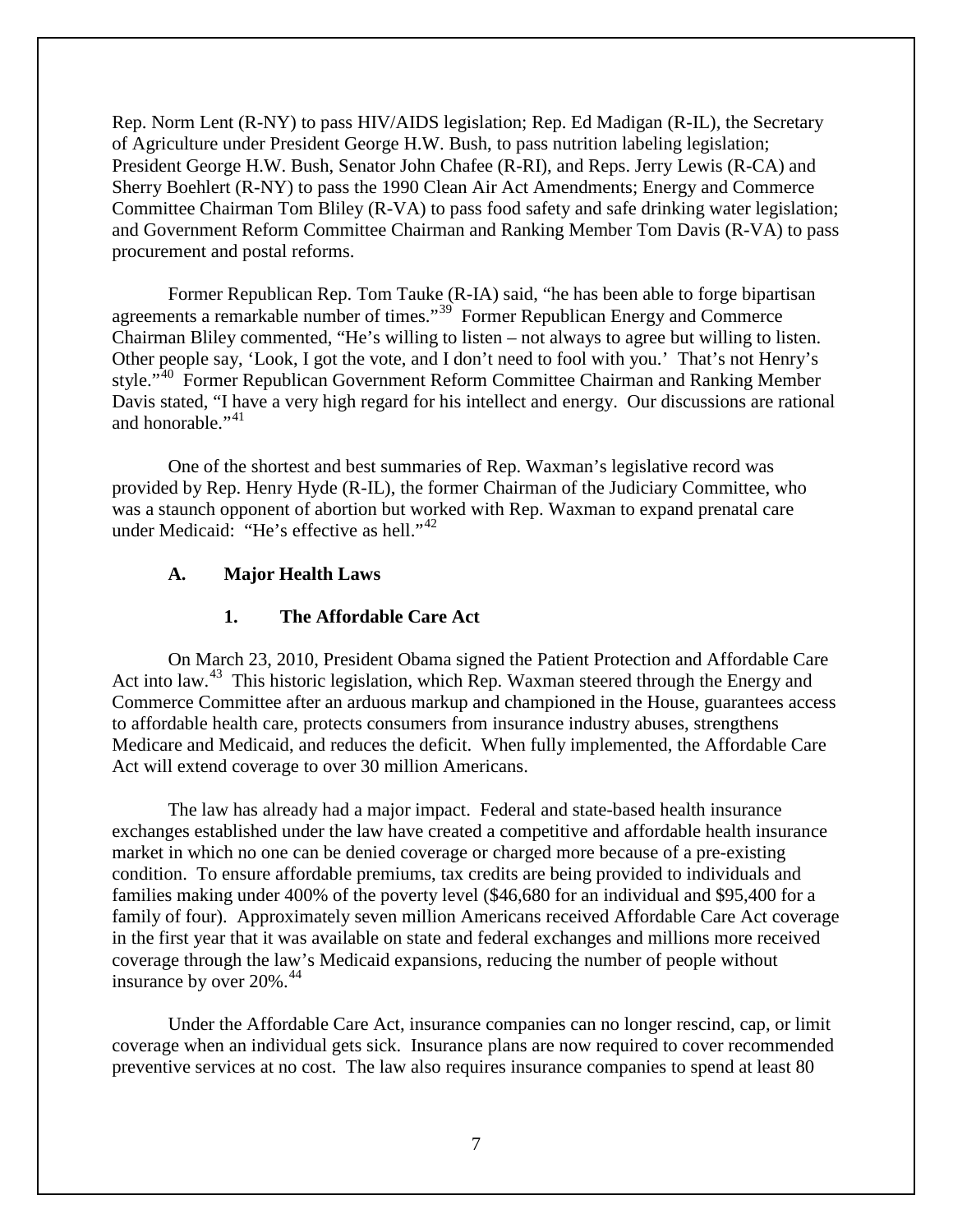cents of each premium dollar on actual health care or pay the consumer a rebate on the premium. Total savings have already reached \$9 billion.<sup>[45](#page-38-0)</sup>

To strengthen Medicare, the law closes the Medicare prescription drug "donut hole," saving millions of seniors hundreds of dollars each year. Nationwide, total drug savings for seniors are now nearly \$10 billion.<sup>[46](#page-38-1)</sup> All Medicare beneficiaries now have access to free preventive services.

Not only will the Affordable Care Act expand coverage, it will also lower health care costs and reduce the country's deficit. The Congressional Budget Office estimated that the law will reduce the deficit by over \$100 billion over 10 years and over \$1.5 trillion over 20 years.<sup>[47](#page-38-2)</sup>

#### **2. Medicaid and CHIP Expansions**

<span id="page-9-0"></span>The Medicaid program is the healthcare safety net for our most vulnerable populations, including low-income children, pregnant women, seniors, and individuals with disabilities. Rep. Waxman is the primary champion of Medicaid in the House and has made many notable improvements to Medicaid over his career.

During the 1980s and 1990s, Rep. Waxman wrote a series of laws that expanded Medicaid coverage for low-income children (by requiring Medicaid coverage of children under age 19 in families with incomes up to 100% of the poverty level and up to 133% of the poverty level for children under the age of 6); low-income pregnant women (by requiring coverage of prenatal, maternity, and postpartum care for pregnant women making up to 133% of the poverty level); individuals transitioning to work (by extending their coverage for a year to avoid a deterrent to work); and low-income seniors (by requiring help with Medicare premiums and cost sharing). $48$ 

During the same period, Rep. Waxman also wrote laws improving the benefits available under Medicaid. He wrote the law that expanded Early and Periodic Screening, Diagnostic, and Treatment (EPSDT) for children, which includes the services necessary to ensure healthy development, such as eyeglasses and dental care.<sup>49</sup> Rep. Waxman also expanded coverage for seniors and individuals with disabilities, allowing them to receive long term-community support to help them remain at home.<sup>[50](#page-38-5)</sup>

To ensure that there would be health care providers available to provide services to lowincome families, Rep. Waxman worked with Senator Robert Dole (R-KS) in 1981 to establish the Disproportionate Share Hospital (DSH) payment program for safety-net hospitals.<sup>51</sup> He then worked with Senator John Chafee (R-RI) in 1989 to resolve a financial crisis facing community health centers by providing them cost-based reimbursement.<sup>[52](#page-38-7)</sup>

To protect the interests of taxpayers, Rep. Waxman wrote the 1990 law that requires drug manufacturers to provide discounts to Medicaid.<sup>[53](#page-38-8)</sup> This program saves taxpayers over \$10 billion every year in prescription drug costs. And he wrote the 1992 "340B" law that provides safety net hospitals and community health centers with discounts on prescription drugs, so they can use the savings to provide better care to low-income families.<sup>[54](#page-38-9)</sup>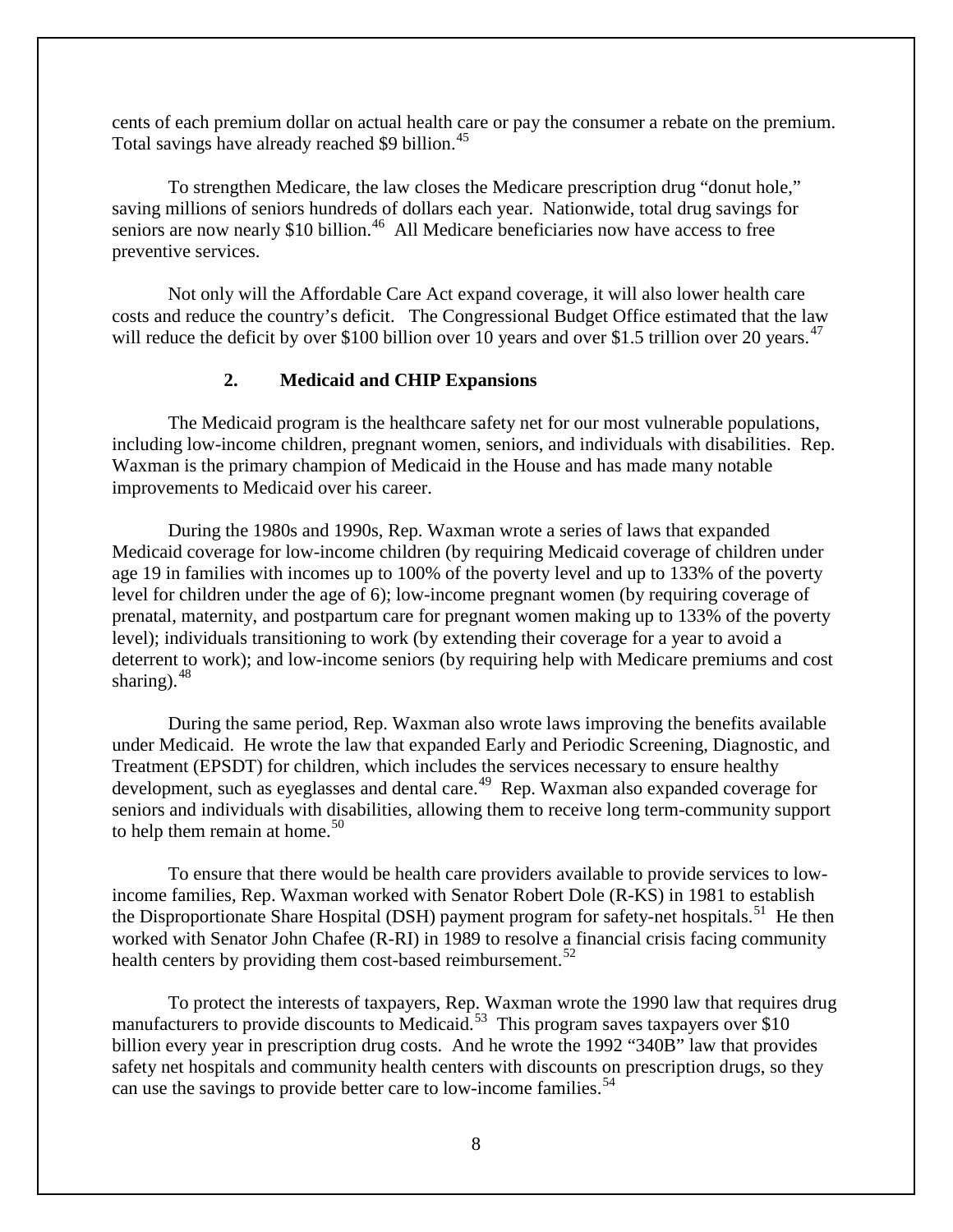Rep. Waxman continued to expand coverage by helping to enact the Children's Health Insurance Program (CHIP) in 1997.<sup>[55](#page-39-0)</sup> CHIP today provides health coverage for more than 8 million children in working families with incomes too high to qualify for Medicaid coverage; together, Medicaid and CHIP now cover one in three children in the United States.<sup>56</sup> Rep. Waxman was the leader in the effort to expand CHIP coverage in 2009 to include legal immigrant pregnant women and children. $57$ 

In 2010 as part of the Affordable Care Act, Rep. Waxman succeeded in extending Medicaid coverage to everyone below 138% of the poverty level.<sup>[58](#page-39-3)</sup> A 2012 Supreme Court ruling gave states the option of turning down this extended coverage even though it is paid for 100% through federal contributions for the first three years and at least 90% thereafter. As of January 2014, more than half the states have elected to extend Medicaid coverage.<sup>[59](#page-39-4)</sup>

These efforts by Rep. Waxman have had an enormous positive impact. As the Executive Director of the Center for Children and Families wrote, "Thanks to his successful efforts to improve Medicaid and CHIP, the uninsured rate for children declined from 13.9% in 1984 to 6.6% in 2012."<sup>[60](#page-39-5)</sup>

#### **3. Nursing Home Reforms of 1987, 1988, and 2010**

<span id="page-10-0"></span>Rep. Waxman has led the effort in the House of Representatives to improve quality in nursing homes and stop spousal impoverishment. He has also conducted dozens of investigations of nursing home quality.

In the 1980s, the Institute of Medicine chronicled substandard nursing home care and documented widespread abuse and neglect of frail and elderly nursing home residents. As a result of Rep. Waxman's leadership, Congress passed the Nursing Home Reform Act in 1987, which established quality of care standards to protect nursing home residents.<sup>[61](#page-39-6)</sup> The law also created a resident's "Bill of Rights" that gives basic rights to nursing home residents, such as the right to be free from mistreatment and physical restraints.

A year later, Rep. Waxman was the lead advocate in the House for financial protections for spouses of nursing home residents. The law that resulted, the Medicare Catastrophic Coverage Act of 1988, protects spouses from impoverishment when their husband or wife enters a nursing home, ensuring the spouse can keep the family home, a share of the couple's assets, and income to live on.  $62$ 

Rep. Waxman pushed for additional safeguards as part of the 2010 Affordable Care Act.<sup>[63](#page-39-8)</sup> He was the House champion of new nursing home provisions that increase penalties on nursing homes that have subpar care, provide improved training for nursing home staff, give families access to new information about nursing home quality, and require disclosure of corporate ownership structures to increase accountability.

#### <span id="page-10-1"></span>**4. The Waxman-Hatch Generic Drug Act**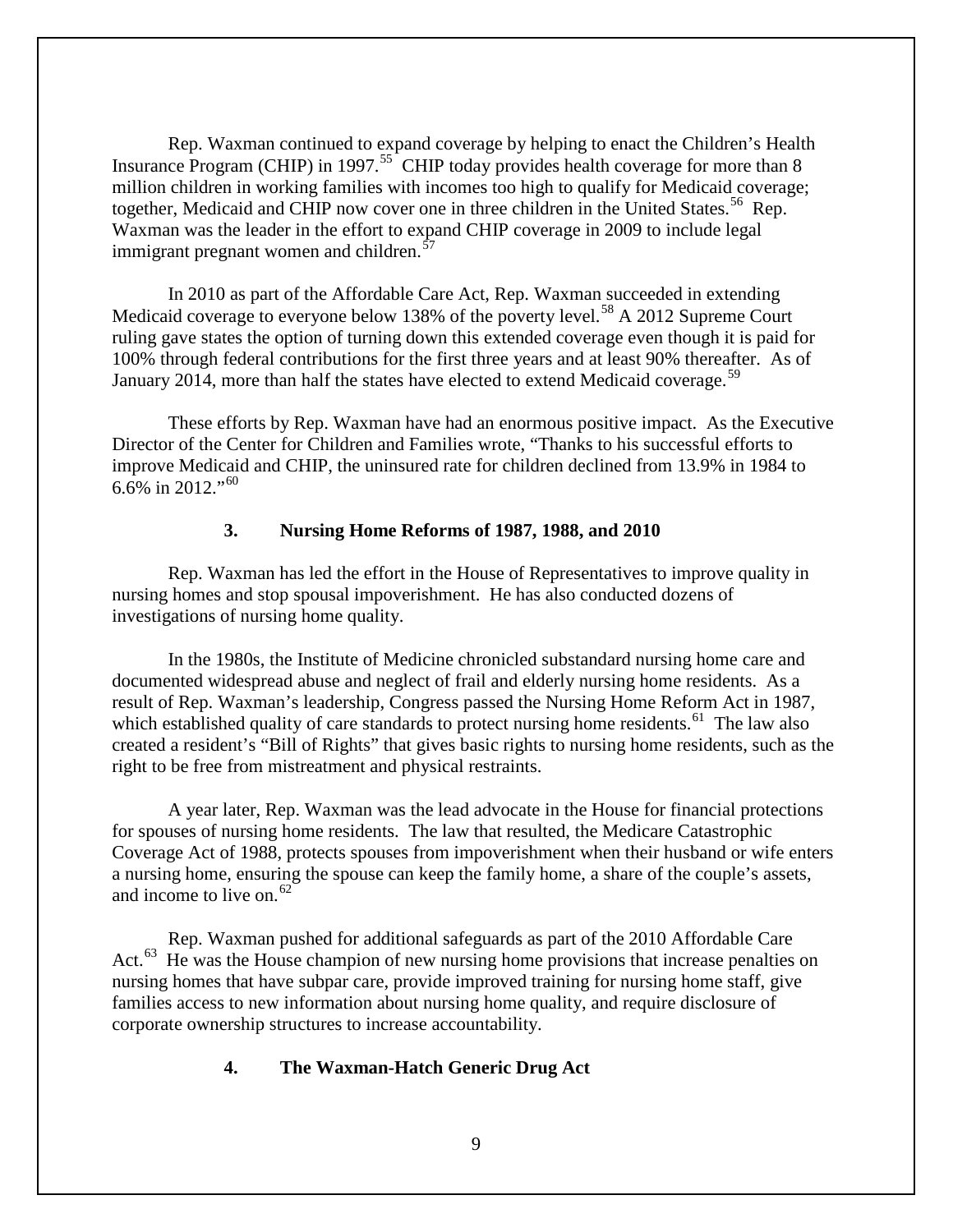In 1984, Rep. Waxman and Republican Senator Orrin Hatch worked together to pass the Drug Price Competition and Patent Term Restoration Act, also known as the Waxman-Hatch Act.<sup> $64$ </sup> This law gave rise to the generic drug industry, which now supplies nearly 80% of the prescriptions filled in the United States.

The Waxman-Hatch Act struck a balance between ensuring access to safe, effective, and affordable drugs and providing adequate incentives for innovation. Under the law, a generic equivalent cannot be approved until at least five years after approval of the brand innovator drug. The generic drug is required to demonstrate it is chemically the same as the innovator drug, but the generic is allowed to rely on the brand's safety and effectiveness data rather than having to go through the time and expense of replicating that data. The competition generated through the Act not only resulted in lower priced drugs, but also fostered innovation by encouraging companies to bring new products to market to replace revenues from older products.

A recent study found that over the last ten years, consumers and taxpayers have saved over \$1 trillion by purchasing generic drugs instead of more expensive brand-name equivalents. Future savings from generic drugs are projected to climb even higher.<sup>65</sup> In 2011 alone, use of generics saved over one billion dollars every other day, totaling \$193 billion for the year.<sup>66</sup>

#### **5. The Orphan Drug Act**

<span id="page-11-0"></span>Rep. Waxman worked with actor Jack Klugman and patient advocates to write the Orphan Drug Act in 1983, which gave people afflicted with rare diseases new hope that pharmaceutical treatments and cures would be developed.[67](#page-40-3) After passage, orphan drug approvals went from less than one per year to over twelve per year. Since the law was passed, over 400 orphan drugs and biologic products have been developed and marketed.<sup>[68](#page-40-4)</sup>

A rare or orphan disease is defined as one that affects fewer than 200,000 people in the United States. There are over 6,000 rare diseases, many of which are serious or life threatening, affecting approximately 25 million Americans. However, prior to the Orphan Drug Act, drug companies were not developing potential treatments because the small populations in need of the treatments failed to provide an adequate market.

Rep. Waxman's Orphan Drug Act gave drug companies incentives to develop new treatments. The law provided novel market and tax incentives to companies willing to develop drugs for small patient populations. Rep. Waxman has since written a series of laws that have made significant improvements to the original legislation.

<span id="page-11-1"></span>A critical aspect of the original law is that it did not compromise FDA's approval standard. Weakening FDA's approval standard to let more drugs on the market could have endangered patients suffering from rare diseases because they would have been using drugs that had not been shown to be safe and effective under FDA standards.

#### **6. The Ryan White CARE Act and Other HIV/AIDS Initiatives**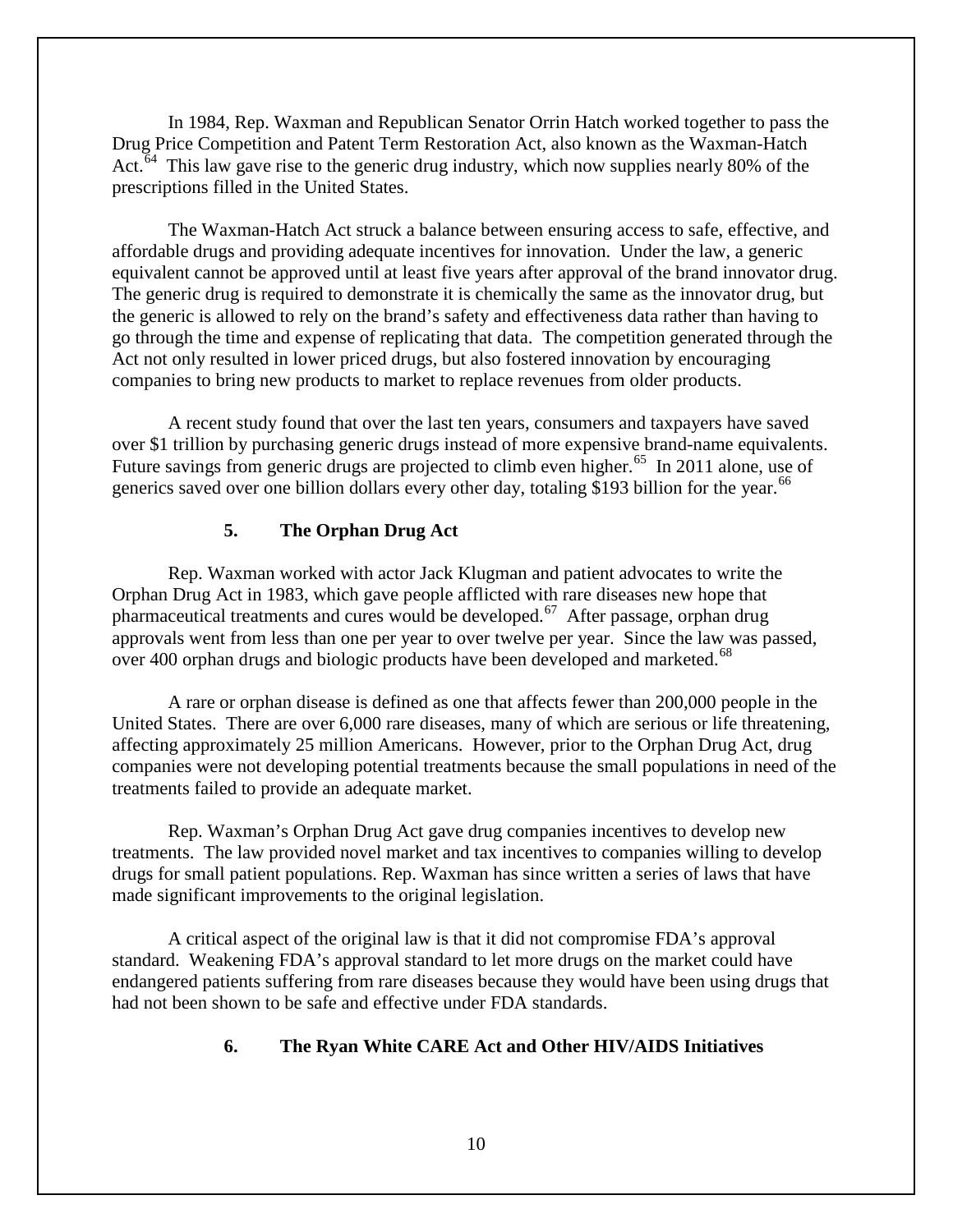Rep. Waxman has been at the forefront of the effort to stop the HIV/AIDS epidemic since he chaired the first congressional hearings on the then-unnamed disease in 1982.<sup>[69](#page-41-0)</sup> In the 1980s, he held over 30 hearings to raise public awareness of a disease no one wanted to talk about. These efforts culminated in passage of the Ryan White CARE Act in 1990.<sup>[70](#page-41-1)</sup>

The Ryan White law provides medical care and other essential services to people living with HIV/AIDS. Under Rep. Waxman's leadership, the law has been reauthorized and expanded four times, most recently in 2009. Currently, the Ryan White program serves more than a half million low-income people.

On the global front, Rep. Waxman has been a leader in advocating for access to generic anti-retroviral (ARV) treatment at affordable costs, including most recently in the context of the Trans-Pacific Partnership (TPP) trade negotiation. He led congressional oversight efforts on the President's Emergency Plan for AIDS Relief (PEPFAR) program.

A profile in *Politico* explained, "Waxman didn't just hold hearings on the AIDS crisis; he pushed through legislation for public education, biomedical research and health-care delivery."<sup>[71](#page-41-2)</sup> AIDS Project Los Angeles called Rep. Waxman an "unrelenting champion" and stated that his "leadership on the Ryan White Care Act forever changed our nation's response to  $AIDS.^{72}$ AIDS United recognized his "giant accomplishments in working toward the eventual end of the HIV epidemic" and said he was "one of our greatest Congressional champions."<sup>[73](#page-41-4)</sup>

#### **7. Women's Health Initiatives**

<span id="page-12-0"></span>Throughout his career, Rep. Waxman has advanced women's health. One example is the Mammography Quality Standards Act of 1992, which Rep. Waxman championed to address growing concern about variations in mammography quality.<sup>[74](#page-41-5)</sup> The law requires accreditation and annual inspections of mammography facilities. When the Mammography Quality Standards Act took effect, over one-third of facilities failed to meet the standards; now all do.<sup>[75](#page-41-6)</sup>

Rep. Waxman was also the primary House author of the National Institutes of Health Revitalization Act, which mandated that women and minorities be included in clinical research trials.<sup>76</sup> The law also created the Office of Research on Women's Health at NIH.

Rep. Waxman has been a leader in protecting Title X of the Public Health Services Act, which provides low-income women with access to family planning and preventive health services, successfully defending it from efforts to defund the program.<sup>[77](#page-41-8)</sup>

#### **8. The National Childhood Vaccine Injury Act**

<span id="page-12-1"></span>Rep. Waxman wrote the National Childhood Vaccine Injury Act of 1986 to provide no-fault compensation to children injured by vaccines.<sup>[78](#page-41-9)</sup> The law was enacted to address two serious problems: growing threats of litigation over vaccine injuries that threatened the supply of life-saving vaccines and a tort system that was not providing reliable compensation to those few children injured by vaccines.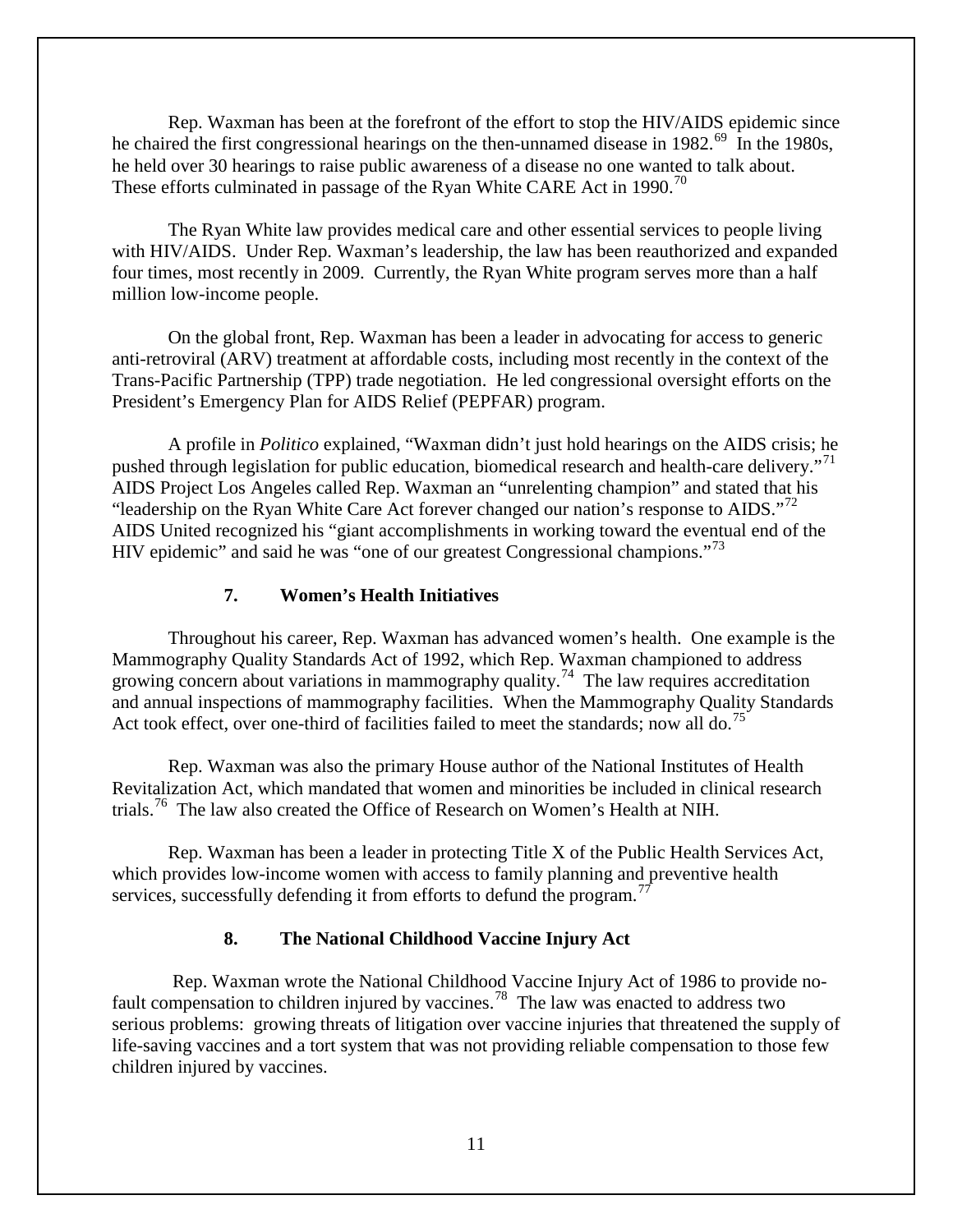The law responded to the potential public health crisis by creating an alternative system for injury compensation. Under the law, claims for vaccine-related injuries must be filed first before a special panel within the U.S. Court of Federal Claims that provides no-fault compensation funded by an excise tax on manufacturers. If a claimant is not satisfied with the level of compensation from the vaccine panel, the claimant retains the right to seek judicial relief, but manufacturers are shielded from liability for damages arising from unavoidable side effects. The law was a tremendous success. Vaccine manufacturing continued, while over \$1 billion in compensation has been provided to several thousand individuals injured by vaccines.<sup>[79](#page-42-0)</sup>

The law also strengthened federal oversight of vaccine manufacturers, including establishing a vaccine adverse event reporting system.

## **9. Drug and Device User Fee Laws**

<span id="page-13-0"></span>Rep. Waxman helped write the Prescription Drug User Fee Act of 1992 (PDUFA), which authorizes FDA to collect fees from drug manufacturers to fund the Food and Drug Administration review of drug applications.<sup>[80](#page-42-1)</sup> The law has become a vital source of funding for FDA, raising nearly \$800 million in FY 2013.<sup>[81](#page-42-2)</sup>

The success of PDUFA led to the passage of similar laws assessing user fees on device,<sup>[82](#page-42-3)</sup> generic drug and biosimilar drug,  $83$  and animal drug manufacturers.  $84$  Rep. Waxman has played a leadership role in the passage and reauthorization of each these laws.

#### <span id="page-13-1"></span>**B. Major Consumer Protection Laws**

#### **1. The Nutrition Labeling Act**

<span id="page-13-2"></span>In the 1980s, there was a barrage of false and misleading health claims on foods, as well as a multitude of nutrition labels that were hard to understand or compare. To remedy the situation, Rep. Waxman wrote the 1990 Nutrition Labeling and Education Act.<sup>85</sup>

The Nutrition Labeling Act standardized nutrition information and curbed false and misleading health claims. The law required the use of the now familiar nutrition labels on packaged foods that allow consumers to compare foods and find those that fit their nutritional preferences. These labels enable consumers to tell at a glance whether a food is high or low in particular nutrients, such as saturated fat or fiber. Today, nearly all packaged foods provide nutrient content information.

The law also set standards for permissible health claims. Prior to passage, some foods with only minimal fiber were labeled as "High Fiber"; some foods high in saturated fat were labeled as "Low Cholesterol," even though eating foods high in saturated fat increases cholesterol levels; and some foods were labeled as "lite" or "light" because they were lighter in color or were cut into smaller slices, even though they were not "lighter" in calories, fat, or cholesterol. The Nutrition Labeling Act provided FDA authority to take action against such false or misleading labeling.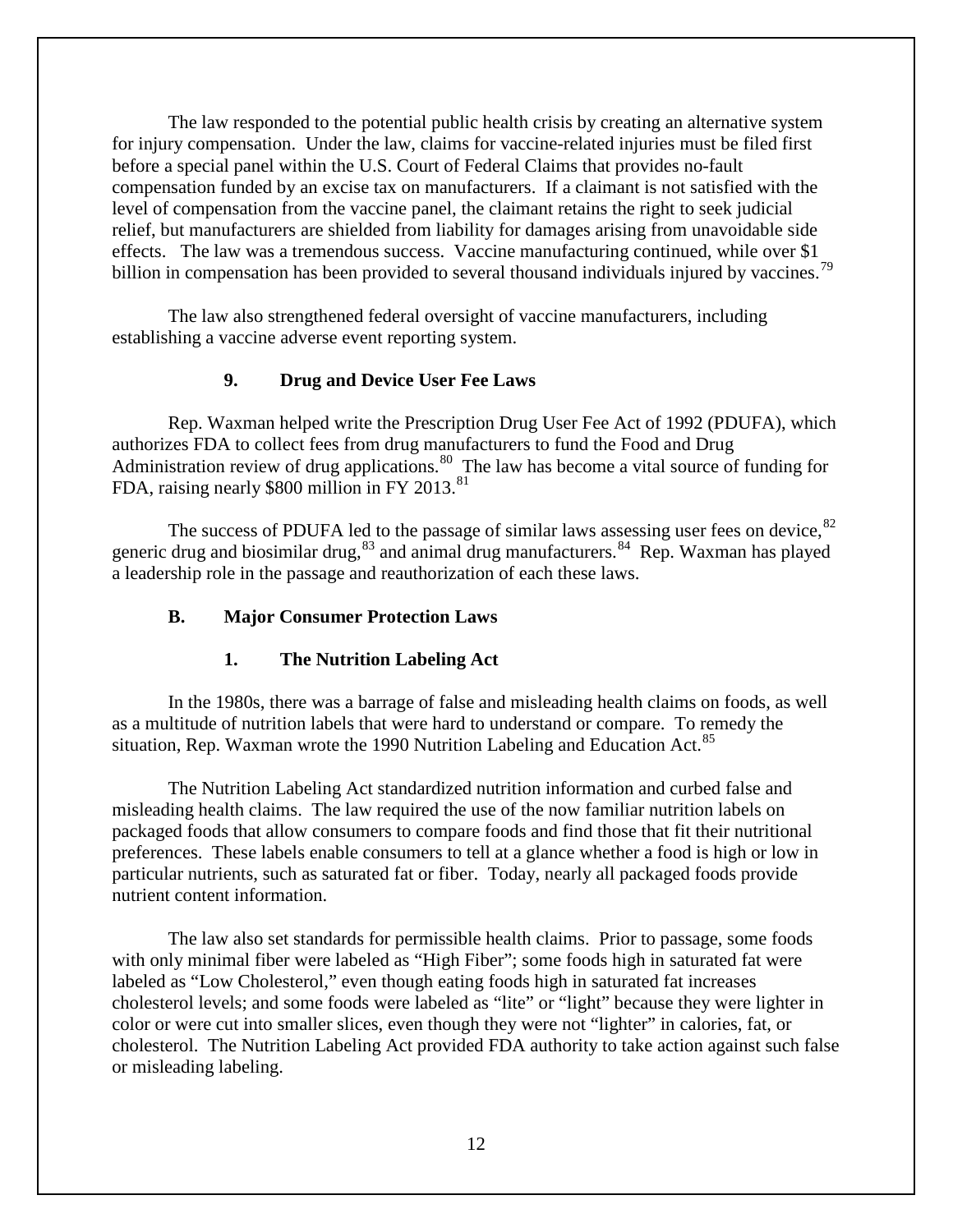## **2. The Food Quality Protection Act**

<span id="page-14-0"></span>Rep. Waxman wrote the 1996 Food Quality Protection Act, a comprehensive overhaul of the nation's pesticide laws that established a strong health-based standard for pesticide residues in food.<sup>86</sup> In this effort, he worked with Republican Energy and Commerce Committee Chairman Tom Bliley to break years of legislative stalemate.

Some of the law's major requirements include stricter safety standards, especially for infants and children and a complete reassessment of all existing pesticide tolerances. The law established a single, health-based standard for all pesticides in all foods, eliminating longstanding problems posed by inconsistent standards for pesticides in raw and processed foods. And it expedites approval of safer pesticides, created incentives for the development and maintenance of effective crop protection tools for American farmers, and required periodic reevaluation of pesticide registrations and tolerances to ensure that the scientific data supporting pesticide registrations will remain up to date in the future.

#### **3. The Food Safety Modernization Act**

<span id="page-14-1"></span>Under Rep. Waxman's leadership, the FDA Food Safety Modernization Act, which President Obama signed into law in January 2011, became the most sweeping reform of our food safety laws in more than 70 years.<sup>[87](#page-43-1)</sup>

The Food Safety Modernization Act requires FDA to set science-based standards for the safe production and harvesting of raw agricultural commodities; it requires companies that process or package foods to establish new preventative controls; and it requires FDA to inspect high-risk food facilities, both domestically and abroad, on a more frequent basis. The law prohibits foreign suppliers from shipping foods to the United States unless they can verify that the food is produced in compliance with U.S. requirements.

The new law also gives FDA authority to order a recall of unsafe foods if a company refuses to do so voluntarily, an authority that food safety advocates had been trying for years to provide the agency.

## **4. Cigarette and Smokeless Tobacco Health Warning Laws**

<span id="page-14-2"></span>Rep. Waxman wrote the 1984 Comprehensive Smoking Education Act.<sup>88</sup> Before passage of this law, the warning labels on cigarette packages had remained virtually unchanged and had cautioned only that smoking was "dangerous" to health. The 1984 law strengthened the health warnings for cigarette packs by mandating stronger language – including warnings linking smoking to lung cancer, heart disease, and other diseases – and requiring that cigarette manufacturers rotate four warnings on cigarette packages and advertisements. The law also extended the warnings to cigarette advertisements.

Rep. Waxman also wrote the 1986 Comprehensive Smokeless Tobacco Health Education Act.<sup>[89](#page-43-3)</sup> This law required the first health warnings on packages of smokeless tobacco and advertisements for smokeless tobacco.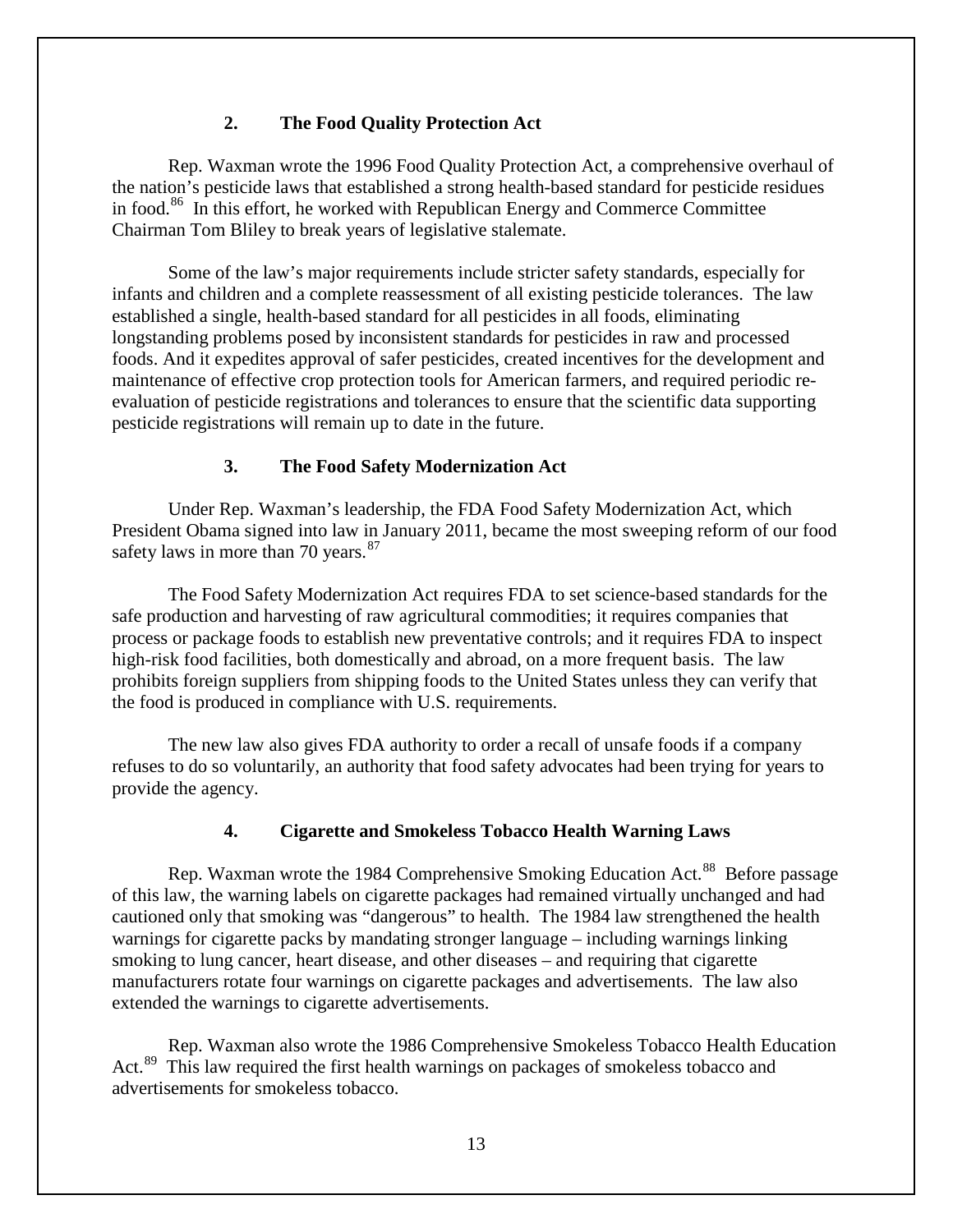## **5. The Family Smoking Prevention and Tobacco Control Act**

<span id="page-15-0"></span>The culmination of Rep. Waxman's decades-long battle against the tobacco industry was the enactment of the Family Smoking Prevention and Tobacco Control Act of 2009.<sup>[90](#page-44-0)</sup> This legislation was one of the first bills reported by the Energy and Commerce Committee when Rep. Waxman became chair in 2009. The law banned marketing practices that appeal to children and gave the Food and Drug Administration broad authority to regulate the manufacture, distribution, and promotion of tobacco products.

Key provisions in the law set 18 as the federal minimum age to purchase tobacco products; require face-to-face sales of tobacco products so identification can be checked; ban the sale of cigarettes in packages fewer than 20; ban free samples and tobacco company sponsorships of sporting or entertainment events; and require bigger and more prominent warning labels.

The law also gives FDA broad authority over the manufacture of tobacco products, including the authority to set standards that reduce the risk of tobacco products.

According to Matthew Myers, President of Campaign for Tobacco-Free Kids:

Over the last four decades, no member of Congress has done more to improve the health and well-being of Americans than Henry Waxman. … The sea change on smoking in our country wouldn't have happened without the courage and tenacity of Henry Waxman. No member of Congress has done more … to focus public attention on the dangers of tobacco use, to expose the deception of the tobacco industry and to enact laws that reduce tobacco use and save lives."<sup>[91](#page-44-1)</sup>

## **6. The Safe Medical Devices Act**

<span id="page-15-1"></span>Rep. Waxman wrote the Safe Medical Devices Act of  $1990.<sup>92</sup>$  The law was the first major revisions of FDA's authority over medical devices since the original Medical Device Amendments of 1976. The Safe Medical Devices Act required hospitals and other health care facilities to report any deaths or serious injuries from use of medical devices. It also required device manufacturers to establish systems for surveillance of implanted devices and tracking patients with the devices.

## **7. The Drug Quality and Security Act**

<span id="page-15-2"></span>In 2012, contaminated compounded drugs from the New England Compounding Center caused a meningitis outbreak that killed more than 50 people and caused hundreds of illnesses. In response, Rep. Waxman worked with Republicans on the Energy and Commerce Committee and Senate leaders to enact the Drug Quality and Security Act of 2013.<sup>93</sup> This legislation clarifies FDA's authority to regulate pharmacies that engage in drug compounding and creates a new class of entities called "outsourcing facilities" that can compound in large quantities in exchange for greater FDA regulation.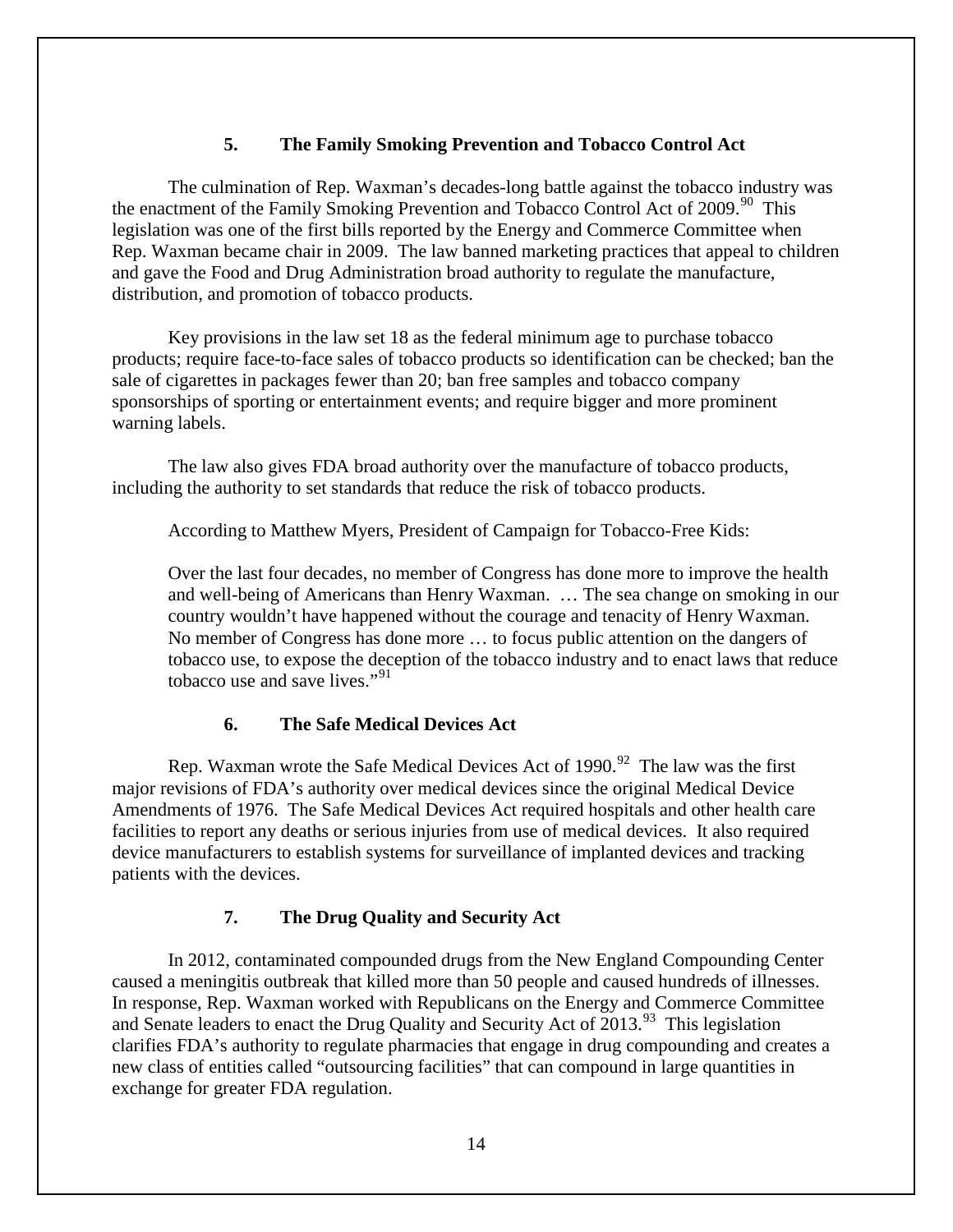The law also establishes a federal system for electronic tracking of prescription drugs to curb pharmaceutical theft, counterfeiting, and diversion.

## **C. Major Environmental Laws**

<span id="page-16-0"></span>Rep. Waxman has been a champion of environmental causes throughout his career. Upon his retirement, Frances Beinecke, president of the Natural Resources Defense Council, wrote, "In every battle, at every juncture, in every moment that mattered most, Rep. Waxman stood up for the air we breathe, the water we drink, the lands we love and the wildlife we cherish. He embodies public service of the highest order, and we are all the better for his work."<sup>[94](#page-45-0)</sup>

The president of the League of Conservation Voters, Gene Karpinski, stated:

For forty years, there has been no greater champion for protecting the environment and public health than Henry Waxman. From the life-saving Clean Air Act amendments of 1990 to his leadership in passing the first comprehensive climate change legislation through the U.S. House to his ongoing efforts to take on climate change deniers, he has been an unparalleled leader in fighting the climate crisis. He has also led the charge on countless important issues over the last four decades, and we will miss him immensely.<sup>[95](#page-45-1)</sup>

## **1. The Clean Air Act Amendments of 1990**

<span id="page-16-1"></span>Rep. Waxman was one of the primary authors of the 1990 amendments to the Clean Air Act.<sup>[96](#page-45-2)</sup> This landmark legislation established programs to address the problems of urban smog, hazardous air pollution, acid rain, and the depletion of the stratospheric ozone layer. Many of the provisions of the 1990 Amendments resulted from agreements reached between Rep. Waxman and Rep. John Dingell (D-MI), who was the Chairman of the Energy and Commerce Committee.

The Clean Air Act has been called "the nation's most effective environmental law."<sup>97</sup> Under the law, key air pollutants have been reduced by two-thirds while the economy has more than tripled in size.<sup>98</sup> In 2010 alone, the Clean Air Act prevented over 160,000 premature deaths.<sup>[99](#page-45-5)</sup> The health and economic benefits of Clean Air Act programs have consistently outweighed the costs of pollution reduction by substantial margins. The benefits of the acid rain program exceed the costs by 40 to  $1.^{100}$ . The programs to clean up vehicles and fuels will produce \$16 in benefits for every \$1 in costs.<sup>101</sup> By 2020, the economic benefit of reducing air pollution is estimated at almost \$2 trillion dollars, exceeding the costs by 30 to  $1.^{102}$  $1.^{102}$  $1.^{102}$ 

Throughout his career, Rep. Waxman has defended the Clean Air Act when it has been under attack, starting with his successful efforts to defeat President Reagan's proposal to roll back the law. Over the last two Congresses, Rep. Waxman led the opposition to the efforts of Republicans in Congress to undermine the law and block Environmental Protection Agency action to reduce air pollution. In total, the Republican-controlled House voted over 150 times to weaken the Clean Air Act. With one exception involving activities in Alaska, none of these bills became law.[103](#page-45-9)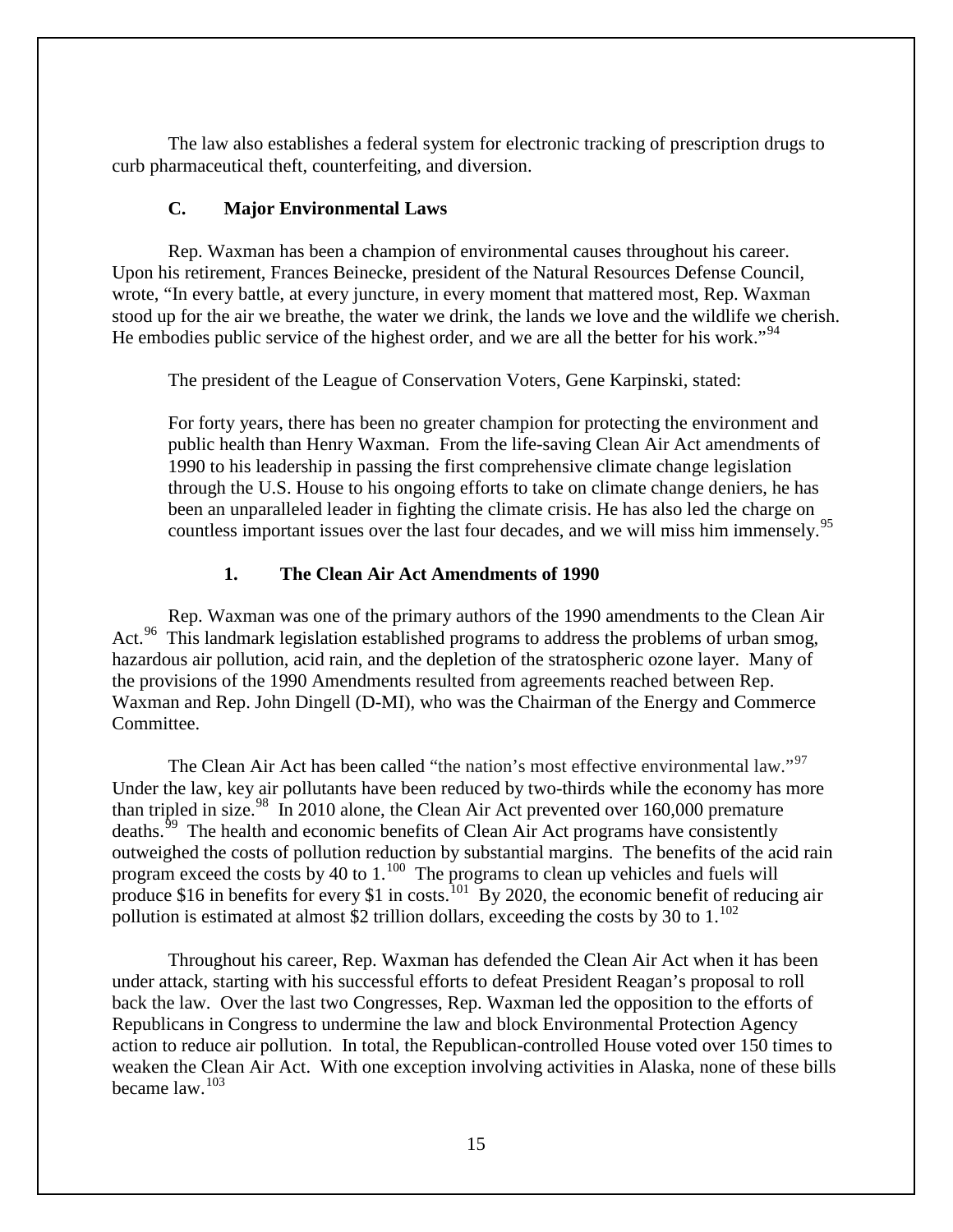## **2. Safe Drinking Water Act Amendments of 1980, 1986, and 1996**

<span id="page-17-0"></span>Rep. Waxman has been a leader on safe drinking water issues. He steered the 1980, 1986, and 1996 amendments to the Safe Drinking Water Act through Congress, which established funding mechanisms for drinking water infrastructure improvements, guaranteed the public's right-to-know about drinking water contamination, and created a federal role in protecting drinking water sources from underground injection.<sup>[104](#page-46-0)</sup>

As a result of Rep. Waxman's efforts, the Safe Drinking Water Act protects public health, contains safeguards for sources of drinking water, provides more information to consumers, and funds important drinking water infrastructure improvements. These improvements to the law are making a difference: approximately 95% of the U.S. population received their drinking water from systems meeting all health-based drinking water standards in 2012. [105](#page-46-1)

#### **3. Laws Reducing Childhood Lead Exposure**

<span id="page-17-1"></span>Over his career, Rep. Waxman repeatedly acted to reduce childhood lead poisoning, which the Centers for Disease Control regarded as the most common and societally devastating environmental disease of young children. Lead is a potent neurotoxin and exposure to lead from lead-based paint, drinking water, and other sources was impairing learning ability and retarding development in millions of American children. In the late 1970s, the majority of children aged one to five years had blood lead levels high enough to impair intellectual and neurological development.<sup>[106](#page-46-2)</sup>

Under Rep. Waxman's leadership, the Safe Drinking Water Act Amendments of 1986 took several steps to reduce lead levels in drinking water.<sup>107</sup> The law banned the use of leadbearing pipes and lead solder in drinking water systems. It required EPA to set a new drinking water standard for lead. And it required notification to persons who may be affected by lead contamination in their drinking water.

Rep. Waxman also championed the Lead Contamination and Control Act of 1988, which tackled a previously unknown source of lead exposure: drinking water fountains.<sup>[108](#page-46-4)</sup> The legislation required the recall of drinking water coolers with lead-lined tanks; established a program to remove other drinking water coolers containing lead from schools; and required new drinking water coolers to be lead-free.

In 1992, Rep. Waxman wrote the Residential Lead-Based Paint Hazard Reduction Act, which addressed the leading source of childhood lead poisoning: lead paint in residences.<sup>109</sup> The law requires the disclosure of lead hazards during real estate transactions. It also requires that renovations in residences containing lead-based paint be performed by contractors certified in safe renovation practices.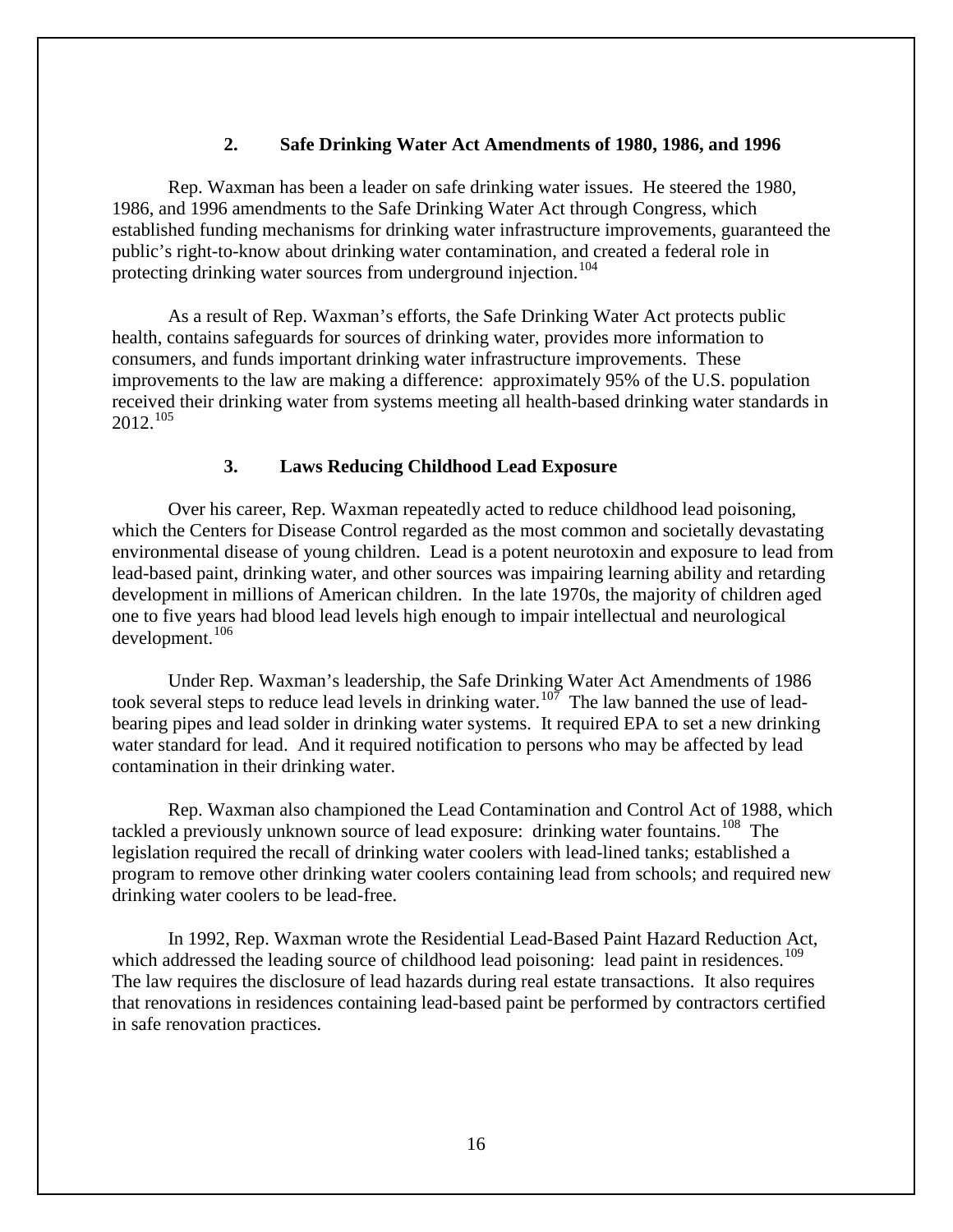In 2008, Rep. Waxman introduced legislation to ban lead in children's toys, like toy jewelry.<sup>110</sup> This bill was incorporated in the Consumer Product Safety Improvement Act of  $2008.<sup>111</sup>$ 

In 2010, Rep. Waxman was a House champion of the Reduction of Lead in Drinking Water Act, which required further reductions in the lead content of faucets and plumbing fixtures.[112](#page-47-2) Prior to passage of the law, faucets and fixtures with less than 8% lead could be considered "lead-free." Under the new law, these faucets and fixtures must have less than 0.25% lead.

These laws, combined with other efforts such as the removal of lead from gasoline, have dramatically reduced the incidence of childhood lead poisoning. The median concentration of lead in the blood of children between the ages of one and five years dropped 92% from the late 1970s to 2010.<sup>[113](#page-47-3)</sup>

## **4. Formaldehyde Standards for Composite Wood Products Act of 2010**

<span id="page-18-0"></span>Hearings held by Rep. Waxman in 2007 and 2008 revealed the high levels of formaldehyde in the trailers used to provide temporary housing to victims of Hurricane Katrina.<sup>114</sup> Rep. Waxman worked to pass the Formaldehyde Standards for Composite Wood Products Act in 2010 to address this problem by requiring EPA to set standards for emissions of formaldehyde from plywood, fiberboard, and particleboard.<sup>[115](#page-47-5)</sup> The federal standards required by the law must be equivalent to the stringent standards in California.

#### **5. Laws Reducing Greenhouse Gas Emissions**

<span id="page-18-1"></span>Rep. Waxman has led the fight against climate change for decades, from introducing the first bill to reduce greenhouse gas emissions in 1992 to organizing the Safe Climate Caucus in the House and the Bicameral Task Force on Climate Change in the House and the Senate to draw attention to this growing threat.<sup>[116](#page-47-6)</sup>

In 2007, Rep. Waxman introduced the Carbon-Neutral Government Act, which required the federal government to reduce its greenhouse gas emissions.<sup>117</sup> Major portions of this legislation were enacted as part of the Energy Independence and Security Act of 2007.<sup>118</sup> Provisions were included to require federal agencies to acquire only low greenhouse gas emitting vehicles; to build and lease energy efficient buildings; and to procure Energy Star certified products. The legislation also prohibits agencies from entering into contracts for alternative fuels with higher life-cycle greenhouse gas emissions than conventional fuels.

In 2009, Rep. Waxman became the chair of the Energy and Commerce Committee. He worked with then-Rep. Ed Markey, the chair of the Energy Subcommittee, to pass comprehensive energy and climate legislation, the American Clean Energy and Security Act (often called the Waxman-Markey bill), through the House. [119](#page-47-9) This legislation would have created a market-based cap-and-trade system to reduce U.S. emissions of greenhouse gases by over 80% by 2050. Other provisions would have set a national renewable energy standard; invested in energy efficiency and renewable energy (\$90 billion by 2025), carbon capture and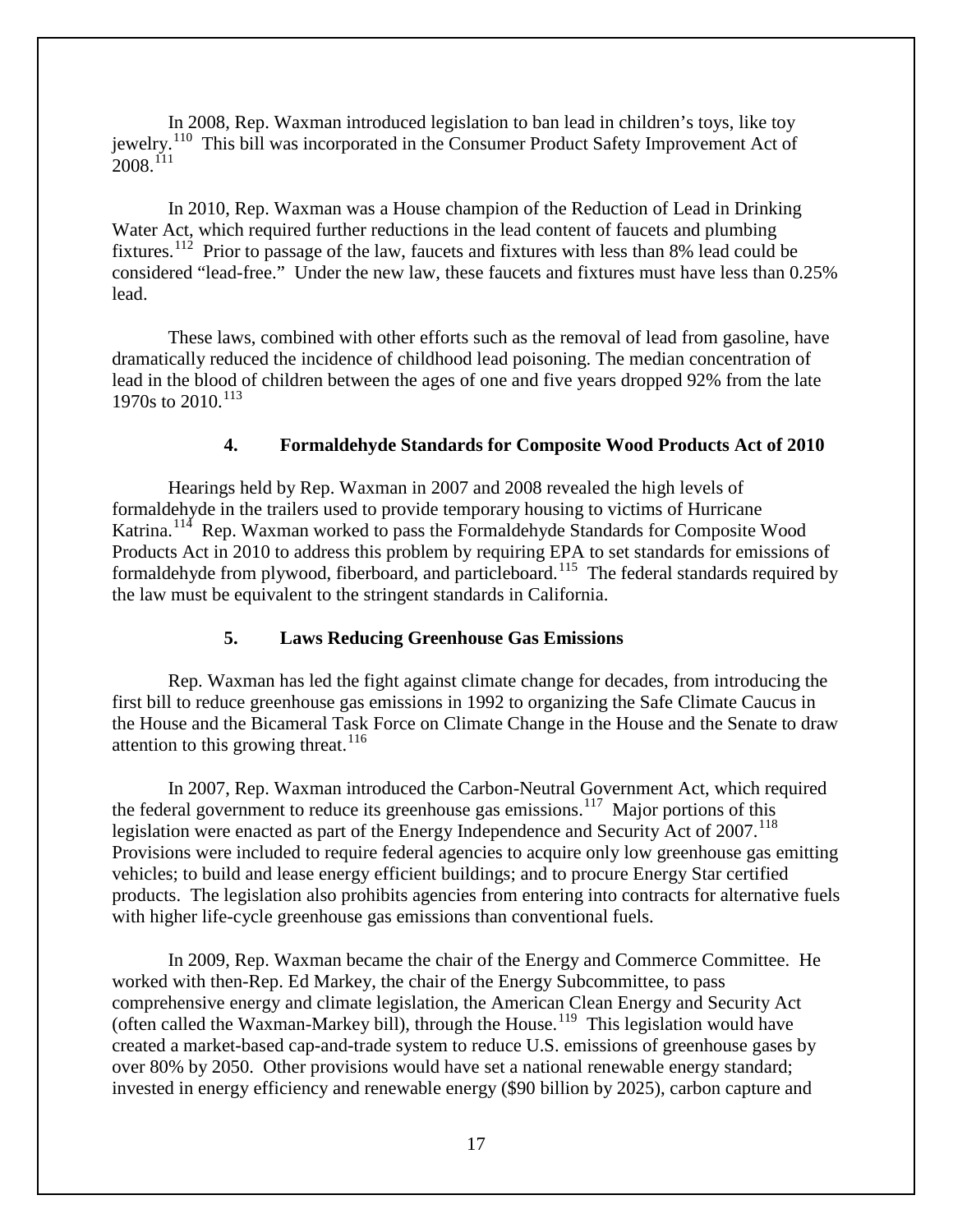sequestration (\$60 billion), electric and other advanced technology vehicles (\$20 billion), and research and development (\$20 billion); and established new efficiency standards for buildings and appliances. The bill was deficit-neutral and had support from both major environmental organizations and electric utilities, oil companies, chemical companies, major manufacturers, and agriculture interests. It did not pass the Senate.

## <span id="page-19-0"></span>**D. Major Telecommunications Laws**

## **1. Spectrum Reform**

<span id="page-19-1"></span>Rep. Waxman and his California colleague, Rep. Anna Eshoo, were the lead Democratic authors in the House of landmark bipartisan legislation to ease the nation's growing spectrum shortage, provide spectrum for new "Super WiFi" bands, create a nationwide broadband network for first responders, and reduce the deficit by \$15 billion. After months of bipartisan, bicameral negotiations, this measure was included in the Middle Class Tax Relief and Job Creation Act that was signed into law by President Obama on February 22, 2012.<sup>[120](#page-47-10)</sup>

The new law gives the Federal Communications Commission the authority to pay TV broadcasters for underutilized broadcast spectrum and resell it at higher prices to wireless companies to meet growing demand for smartphones and tablets. This provision is expected to make a large band of prime spectrum available for auction and raise over \$25 billion in new revenues for the government while improving wireless broadband services for consumers. The auction of underutilized federal spectrum authorized by the legislation has already raised over \$40 billion, making it the largest spectrum auction in history.<sup>[121](#page-47-11)</sup>

The law directs that \$7 billion be dedicated to a new "First Responder Network Authority" to build a nationwide broadband network for police, firefighters, emergency medical service professionals, and other public safety officials. This dedicated first responder broadband network – which will be known as FirstNet – addresses one of the key recommendations of the 9-11 Commission by ensuring that public safety officials can communicate seamlessly throughout the nation.

Other provisions in the law authorize the FCC to set aside portions of the returned broadcast spectrum for innovative unlicensed uses like Super WiFi. These provisions ensure unlicensed spectrum will continue to be an engine of economic innovation and growth.

## **2. The 21st Century Communications and Video Accessibility Act**

<span id="page-19-2"></span>Under Rep. Waxman's leadership, Congress enacted the Twenty-First Century Communications and Video Accessibility Act of 2010, a bill heralded as one of the most important advances for disabled Americans since the Americans with Disabilities Act was passed over twenty years ago.<sup>[122](#page-47-12)</sup>

The new law ensures that the 54 million Americans with disabilities will be able to access the wide array of 21st century communications services and technologies that are essential for participation in today's economy and society. The new law requires that smartphones and other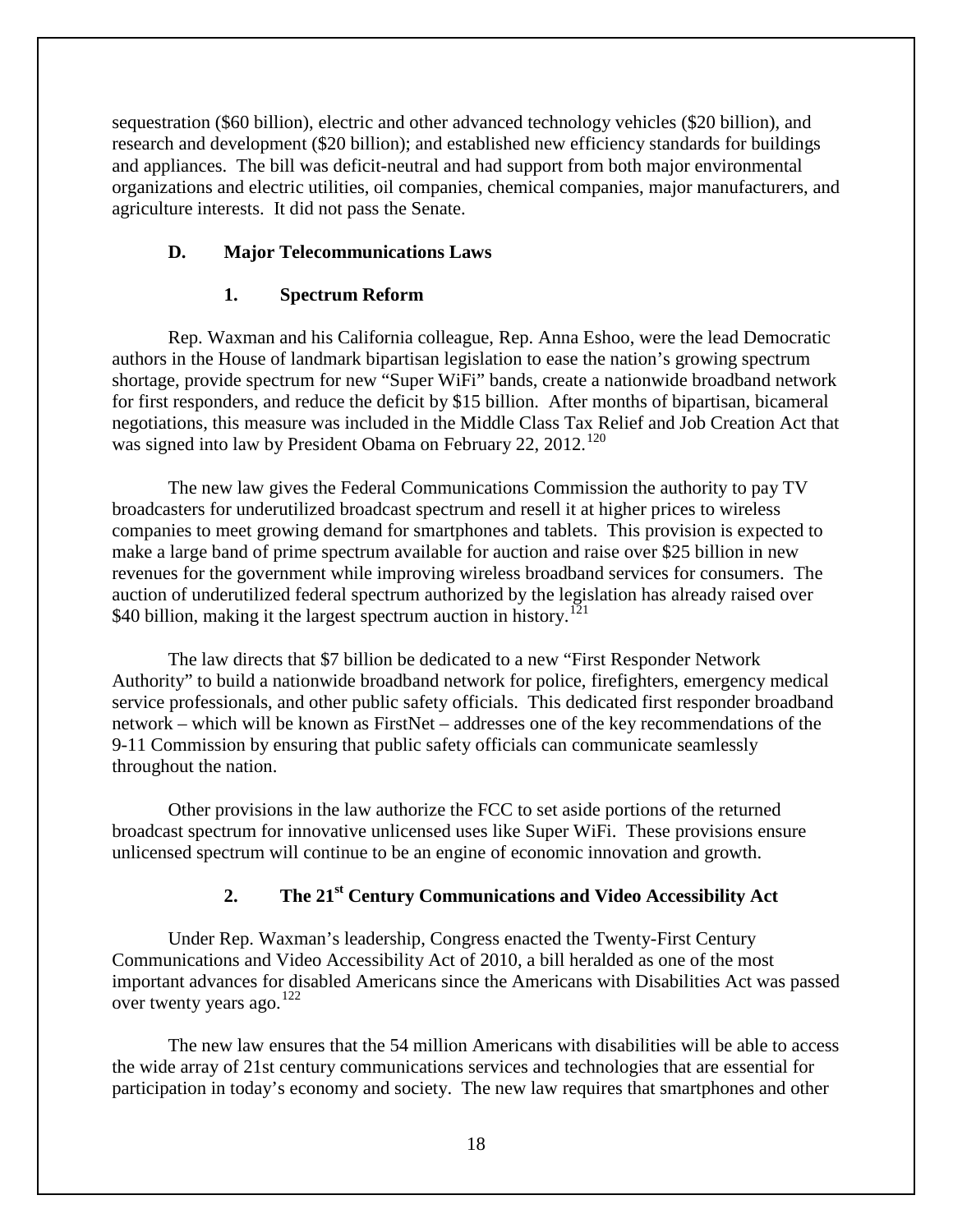devices that connect to the Internet must be usable by blind and visually impaired individuals, as well as individuals with hearing aids. The law also provides for better access to video programming, making it easier for people with disabilities to view content online. Additionally, the law requires that emergency information, including 911 services and emergency alerts on television, be accessible to people with disabilities.

Upon learning of Rep. Waxman's retirement, Federal Communications Commission Chairman Tom Wheeler stated:

[Rep. Waxman] has left an indelible mark on our nation's telecommunications systems … expanding access to telecommunications services for all American, protecting consumers, meeting the emerging technology needs of public safety first responders, and working tirelessly on behalf of policies – including those ensuring a free and open Internet – that promote jobs, economic growth and consumer benefits through increased competition and robust technology innovation.<sup>[123](#page-47-13)</sup>

## **E. Major Good Government Laws**

<span id="page-20-0"></span>From 1997 through 2008, Rep. Waxman served as the Ranking Democrat and then Chairman of the Committee on Oversight and Government Reform. From this position, Rep. Waxman worked to pass laws that improve the operations of government, particularly in the area of procurement policy and postal services.

## **1. Procurement Reforms**

<span id="page-20-1"></span>A top priority of Rep. Waxman on the Oversight and Government Reform Committee was reducing waste, fraud, and abuse in federal programs. He led numerous investigations into wasteful procurement spending in Iraq, in response to the September 11 attack, and in the aftermath of Hurricane Katrina. The abuses these investigations uncovered led to a series of reforms of federal procurement laws.

In 2008, Rep. Waxman successfully advocated for the inclusion of reforms in the Defense Authorization Act of 2008 that required the disclosure of no-bid contracts; curbed the use by the Defense Department of anti-competitive "monopoly" contracts, which give one company the exclusive right to provide future goods and services; and gave whistleblower protections to employees of defense contractors.<sup>[124](#page-47-7)</sup>

In 2009, Rep. Waxman successfully advocated for the inclusion of the Waxman Clean Contracting Amendment in the Defense Authorization Act of 2009.<sup>[125](#page-47-8)</sup> The reforms in Rep. Waxman's amendment limit the length of emergency no-bid contracts to no more than one year; extend the restrictions on anti-competitive monopoly contracts to all federal agencies; establish limitations on abuse-prone "cost-plus" contracts; prevent wasteful "layer-cake" contracts in which taxpayer costs are driven up through excessive layers of subcontracting; and establish a database of debarred contractors.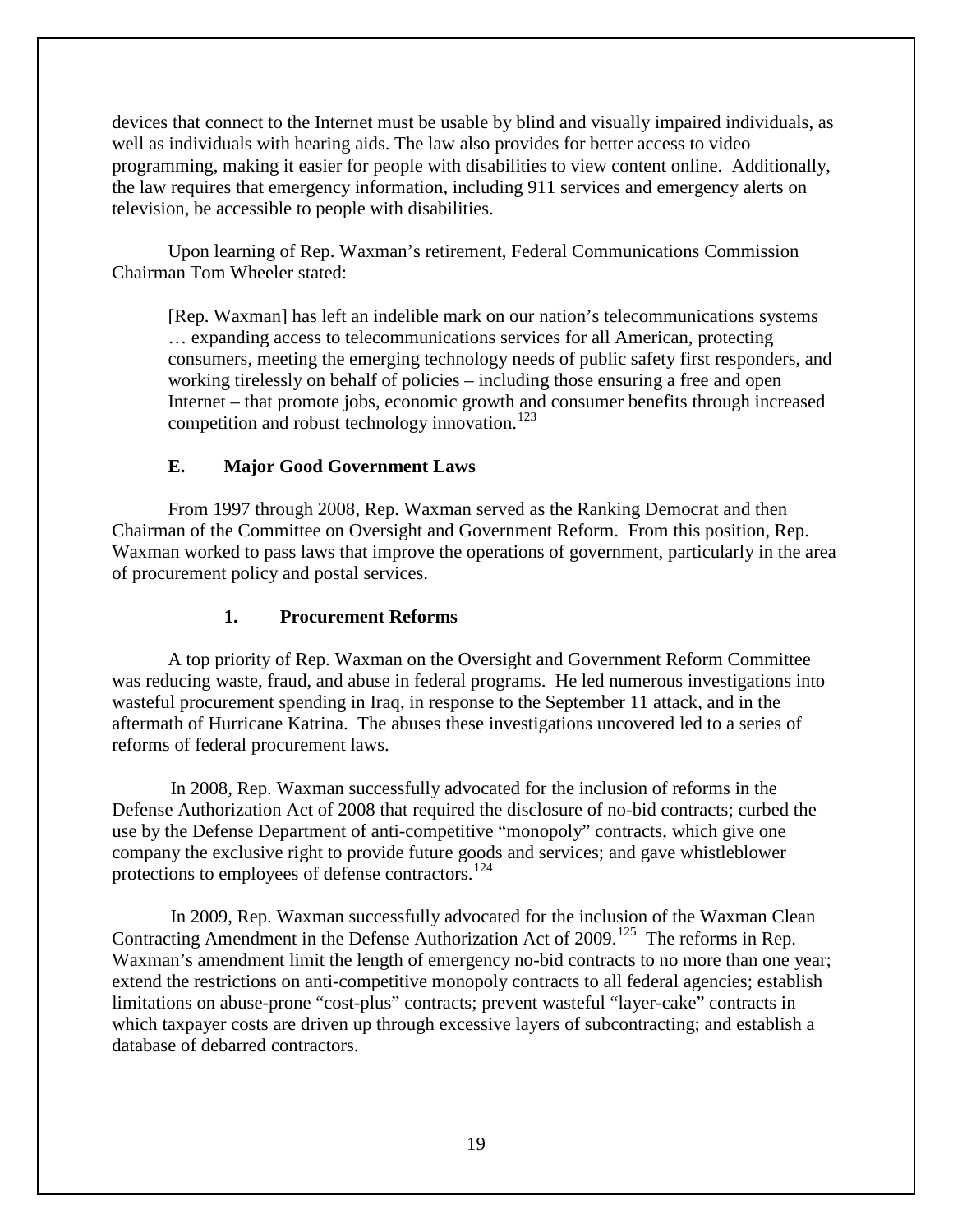A hearing held by Rep. Waxman in 2008 revealed that insurers overcharged the Defense Department \$600 million between 2002 and 2007 to provide workers' compensation coverage for federal contractors operating overseas. At Rep. Waxman's urging, the 2009 Defense Authorization Act required the Defense Department to determine how to eliminate this wasteful spending. $126$ 

Another hearing held by Rep. Waxman in 2008 revealed that over 40% of the federal funding for crop insurance for U.S. farmers never reaches the farmers themselves. At Rep. Waxman's urging, the 2008 farm bill contained crop insurance reforms that will save taxpayers \$3.4 billion in crop insurance costs over ten years.<sup>[127](#page-47-10)</sup>

## **2. The Postal Accountability and Enhancement Act**

<span id="page-21-0"></span>Rep. Waxman worked with Rep. Tom Davis (R-VA) and Senators Susan Collins (R-ME) and Tom Carper (D-DE) to pass the Postal Accountability and Enhancement Act of  $2006$ .<sup>[128](#page-47-11)</sup> The law was the first major reform of the Postal Service since the 1970 law that established the U.S. Postal Service as a self-supporting, independent agency of the executive branch.

The law contained many reforms. It gave the Postal Service new flexibility in setting postal rates, allowing the Postal Service to respond to changing market conditions. For "marketdominant" products like first-class mail, the law allows the Postal Service to change prices freely so long as the changes do not exceed an inflation-based rate cap; for "competitive products" like package delivery, the Postal Service can change rates at will so long as the rates are not subsidized by profits from market-dominant products. The law also relieved the Postal Service of a requirement to make pension payments into an escrow fund and a requirement to pay the military pensions of its employees, a combined ten-year savings of \$61 billion. To ensure budget neutrality, the Postal Service was directed to use most of these savings for ten years to pre-fund retiree health benefits.

The law was described as giving the Postal Service a future in an era of increasing electronic communications. After enactment, the Postmaster General said the law would put the Postal Service on "firm financial footing for the future";<sup>129</sup> the National Association of Letter Carriers called it "the culmination of years of hard work"; <sup>[130](#page-47-15)</sup> the National Association of Postmasters said it received "well-deserved accolades" and "offered this nation the best opportunity for continued postal viability";[131](#page-47-16) and the Printing Industry Association stated it would bring "modern, post-Internet era management efficiencies to the U.S. Postal Service."<sup>[132](#page-47-17)</sup>

## <span id="page-21-1"></span>**III. REP. WAXMAN'S OVERSIGHT ACCOMPLISHMENTS**

Done skillfully, congressional oversight can have as much impact as enactment of legislation, and Rep. Waxman is perhaps the most experienced practitioner of oversight in Congress today. As Senior Government Specialist Walter Oleszek of the Congressional Research Service said, "Mr. Waxman has certainly earned the title of Mr. Oversight."[133](#page-47-18)  Commenting on Rep. Waxman's performance as Chairman of the Oversight and Government Reform Committee, Thomas Mann, a congressional expert at the Brookings Institution, said, "Waxman has been a spectacular success. … On all important counts – the range, volume and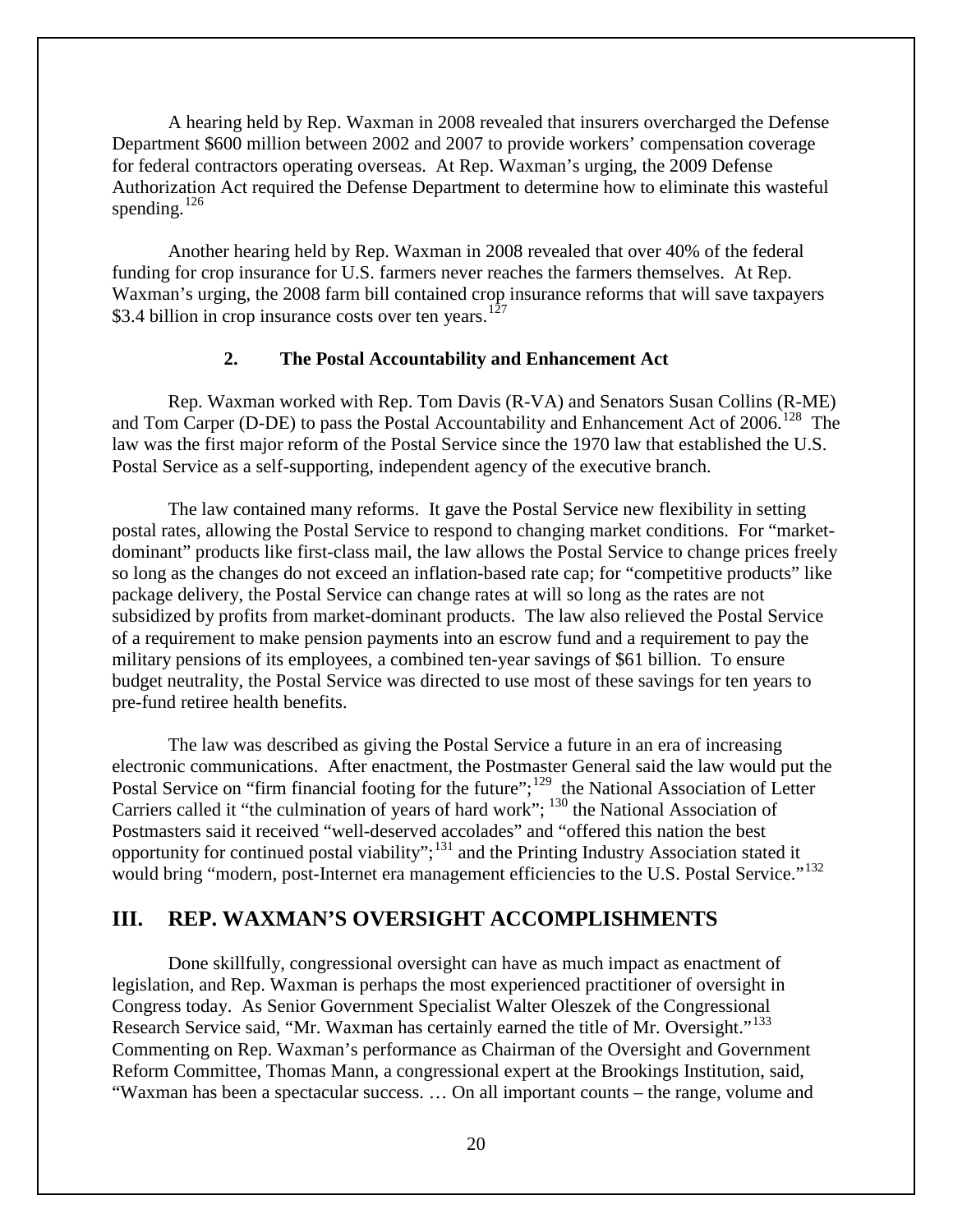quality of his oversight initiatives – he almost single-handedly revived the critical role of Congress in overseeing the executive."<sup>134</sup>

The press has used catchy sobriquets to describe Rep. Waxman's oversight talents. He has been called "the Democrats' Eliot Ness" (the *Nation*),<sup>[135](#page-47-20)</sup> "the Scariest Guy in Town" (*Time*),<sup>[136](#page-47-21)</sup> "the most feared Democrat on Capitol Hill" (*Rolling Stone*),<sup>[137](#page-47-22)</sup> and "the Bush Administration's worst nightmare" (the *Washington Post*).[138](#page-47-23) A *Washington Post* profile of Rep. Waxman in 2002 was titled "Congressional Man of Letters" in reference to his "flood of missives to the White House and Cabinet – to Vice President Cheney, to Karl Rove, Andrew Card, Lawrence Lindsey and Paul O'Neill, among others."[139](#page-47-24) *Scientific American* labeled him "Science's Political Bulldog" for his efforts to expose the politicization of science during the George W. Bush Administration.<sup>[140](#page-47-25)</sup>

When *Time* listed the "top 10 corporate grillings" in the history of Congress, four of them were hearings chaired by Rep. Waxman: the 1994 hearing at which the CEOs of the nation's biggest tobacco companies denied the addictiveness of nicotine; the 2007 hearing at which Erik Prince, the CEO of Blackwater, was questioned about his company's excessive use of force in Iraq; the 2008 hearing at which Richard Fuld, the CEO of Lehman Brothers, was held to account for his role in the collapse on Wall Street; and the 2010 hearing at which Tony Hayward, the CEO of BP, responded to questions about the Gulf oil spill.<sup>141</sup> As *Time* reported, "when it comes to putting powerful people on the hot seat, there's no one tougher and more tenacious than veteran California Congressman Henry Waxman."[142](#page-47-27)

Rep. Waxman learned the value of oversight when he served as the Chair of the Subcommittee on Health and the Environment from 1979 through 1994. After a Union Carbide plant in Bhopal, India, leaked lethal methyl isocyanate in 1984, killing thousands, Rep. Waxman sent his staff to Kanawha Valley, West Virginia, to investigate the company's U.S. facility. The field hearing he held drew enormous coverage and led to the enactment of toxics right to know provisions of the Superfund law. His 1994 investigation into the tobacco industry held tobacco CEOs to account, disclosed troves of previously secret industry documents, and galvanized the national anti-smoking movement.

In 1997, Rep. Waxman became the Ranking Democrat on the House Oversight and Government Reform Committee, the principal oversight committee in the House. He documented the abuses of Chairman Dan Burton's investigation into the Clinton Administration, such as the Chairman's issuance of over 1,000 unilateral subpoenas. The spotlight shown on the Burton investigation by Rep. Waxman resulted in widespread criticism of the Chairman Burton's excesses. The *New York Times* called the investigation a "House investigation travesty" and a "parody of a reputable investigation."[143](#page-47-28) The *Washington Post* editorialized that the investigation had become "its own cartoon, a joke and a deserved embarrassment."<sup>[144](#page-47-29)</sup> Rep. Waxman resolved to take a different approach.

After President George W. Bush's election in 2000, Rep. Waxman invented a new model for oversight from the minority. As *Esquire* wrote, "With little or no power to do so, Waxman has nonetheless been a one-man bulwark against some of the more egregious excesses of this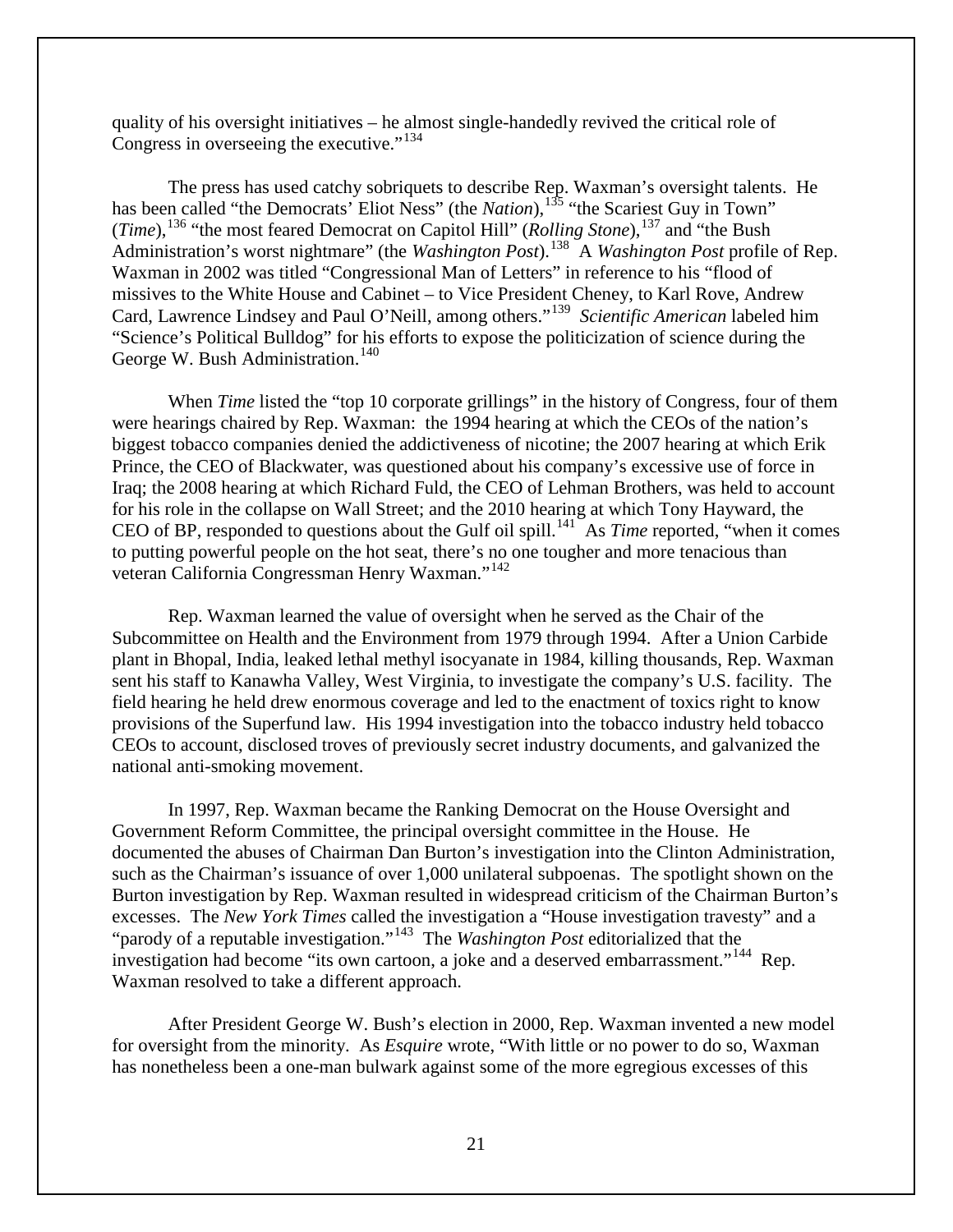White House, launching investigations into government secrecy, prewar claims about WMDs, bad intelligence, and the administration's politicization of science."<sup>[145](#page-47-30)</sup>

The *Los Angeles Times* described Rep. Waxman's approach this way:

At a time when many of his Democratic colleagues have spent the last decade in a defensive crouch, outmaneuvered by their GOP rivals, Waxman has found another way to have an impact. ... The key to Waxman's unlikely success is this: He has assumed a big chunk of the watchdog role usually filled by the entire Congress, probing deep into government programs and problems to oversee a president and GOP he believes have run amok. …

His greatest weapon proved to be as basic as it was powerful: information, in the form of documented research dug up by his Washington staff. … They have cranked out about 2,000 reports on an expanse of topics since Waxman became the committee's ranking Democrat eight years ago."<sup>[146](#page-47-31)</sup>

In 2007, Rep. Waxman became the Chairman of the Oversight and Government Reform and launched an aggressive oversight agenda. He began his chairmanship with four days of back-to-back hearings in February on waste, fraud, and abuse in Iraq, at the Department of Homeland Security, and in pharmaceutical pricing.<sup>147</sup> The pace of high-impact investigations continued over the next two years. Notable hearings and investigations examined the abysmal conditions at the Walter Reed Army Medical Center;<sup>[148](#page-47-33)</sup> probed the disclosure of the identity of covert CIA agent Valerie Plame Wilson; <sup>[149](#page-47-34)</sup> investigated White House interference with climate science; <sup>[150](#page-47-7)</sup> revealed procurement and political misconduct at the General Services Administration; <sup>[151](#page-47-35)</sup> investigated the misleading account of Corporal Pat Tillman's fratricide; <sup>[152](#page-47-36)</sup> documented billions of dollars of wasteful spending in the federal crop insurance program; <sup>[153](#page-47-12)</sup> examined FDA's lax oversight of the diabetes drug Avandia;<sup>[154](#page-47-37)</sup> revealed the destruction of White House e-mails stored on Republican National Committee servers; <sup>[155](#page-47-38)</sup> disclosed that Vice President Cheney did not consider his office part of the executive branch; <sup>[156](#page-47-39)</sup> revealed efforts to politicize the Office of the Surgeon General;  $157$  disclosed evidence of politicization of the Office of National Drug Control Policy;[158](#page-47-19) revealed extensive formaldehyde contamination of FEMA trailers housing victims of Hurricane Katrina;<sup>[159](#page-47-41)</sup> probed reports of waste, fraud, and abuse in the construction of the new U.S. embassy in Iraq;  $^{160}$  $^{160}$  $^{160}$  questioned Erik Prince, the CEO of Blackwater, about security incidents in Iraq;<sup>[161](#page-47-43)</sup> investigated reports of widespread corruption in Iraq;<sup>[162](#page-47-44)</sup> examined the role of black carbon in causing global warming;  $^{163}$  $^{163}$  $^{163}$  investigated uranium contamination in the Navajo Nation;<sup>[164](#page-47-46)</sup> questioned Secretary of State Condoleezza Rice about the activities of Blackwater and corruption in Iraq;<sup>[165](#page-47-47)</sup> revealed misconduct by the State Department Inspector General;<sup>[166](#page-47-48)</sup> disclosed the pervasive conflicts of interests of CEO compensation consultants;<sup>[167](#page-47-49)</sup> investigated fraudulent veterans' charities;<sup>[168](#page-47-5)</sup> investigated steroid use in baseball;<sup>[169](#page-47-7)</sup> disclosed the lavish compensation packages and retirement bonuses of the CEOs of Wall Street companies involved in the mortgage crisis;[170](#page-47-50) detailed the contacts between lobbyist Jack Abramoff and senior White House officials;<sup>[171](#page-47-51)</sup> investigated the Defense Department's \$300 million contract with a company run by a 21-year-old president and 25-year-old former masseur to supply ammunition to Afghan forces;<sup>[172](#page-47-37)</sup> disclosed the high costs of drugs purchased under Medicare Part  $D$ ;<sup>[173](#page-47-38)</sup> and documented shoddy electrical work in Iraq that lead to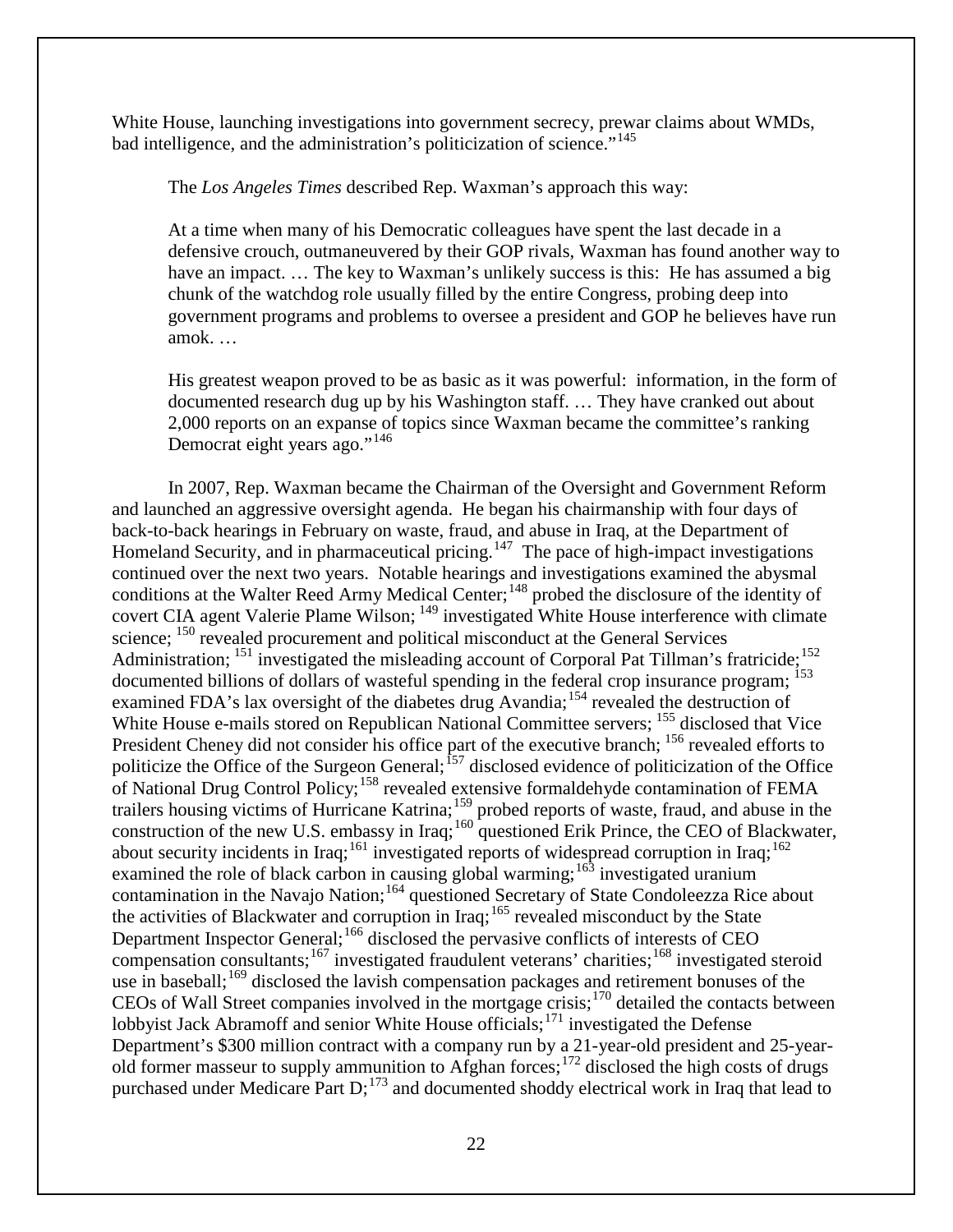injuries and deaths of military personnel in Iraq.<sup>[174](#page-47-52)</sup> When the stock market crashed in September 2008, the Committee held three hearings to question the CEOs accountable for the collapse of Lehman Brothers, <sup>[175](#page-47-53)</sup> the bailout of AIG, <sup>[176](#page-47-54)</sup> and the failure of the credit rating agencies, <sup>[177](#page-47-55)</sup> and a fourth hearing to examine the responsibility of former Federal Reserve Chairman Alan Greenspan and former Securities and Exchange Commission (SEC) Chairman Christopher Cox in the collapse. $178$ 

Virtually all of these hearings and investigations brought important new information to light and received widespread coverage. In many cases, they prompted administrative or legislative reforms. The *Washington Post* called Rep. Waxman's oversight activities "one of the brightest spots on the new Congress's ... record."<sup>[179](#page-47-43)</sup> *Rolling Stone* reported, "In his short tenure, Waxman has made the once-moribund body into a force on the Hill, calling nearly fifty hearings on subjects ranging from the inefficacy of airport screeners to charities that bilk veterans."<sup>[180](#page-47-56)</sup>

A hallmark of a Waxman investigation is a premium on factual accuracy and avoiding unfounded accusations. *New York Times* columnist Frank Rich commented, "I've been impressed by how the reports coming out of Waxman's office meticulously and stubbornly track, document and cast a spotlight on below-the-radar information."<sup>[181](#page-47-57)</sup> Republican Rep. Mark Souder made a similar point, saying that Rep. Waxman "rarely overreaches."<sup>[182](#page-47-58)</sup> Rep. Waxman's conclusions stick to the facts, and if an investigation reveals no wrongdoing, he says so.<sup>[183](#page-47-59)</sup> The *Los Angeles Times* reported:

The most effective weapon in Waxman's arsenal is a staff of high-powered lawyers, investigators, and technical experts who churn out a steady stream of penetrating and fact-laden reports. … Investigative reporters in Washington agree that … his staff research is highly reliable.<sup>[184](#page-47-60)</sup>

Rep. Waxman's approach to oversight has been markedly different than former Oversight Chairman Dan Burton's or current Oversight Chairman Darrell Issa's. Unlike both Chairman Burton and Chairman Issa, Rep. Waxman rarely issued subpoenas, and when he did so, he always had either the support of Ranking Member Tom Davis or approval of the full Committee. As *The New Republic* reported, Rep. Waxman used "admirable restraint" in exercising the powers of the chairmanship.<sup>185</sup> Some of Rep. Waxman's most politically sensitive investigations were done on a bipartisan basis with Ranking Member Davis, such as the investigation of disgraced lobbyist Jack Abramoff's contacts with White House officials and the investigation of the White House's knowledge of the fratricide of Pat Tillman.<sup>[186](#page-47-62)</sup>

Rep. Waxman had only a two-year tenure as Chair of the Oversight Committee because he became Chair of the Energy and Commerce Committee in 2009. But he continued his oversight efforts at Energy and Commerce. Hearings the Energy and Commerce Committee held on insurance company abuses built support for the insurance reforms in the Affordable Care Act;<sup>[187](#page-47-7)</sup> hearings the Committee held into food safety outbreaks led to passage of the Food Safety Modernization Act;<sup>[188](#page-47-63)</sup> and an extensive investigation into the Gulf oil spill documented lax practices by BP that contributed to the well blow-out.<sup>[189](#page-47-64)</sup>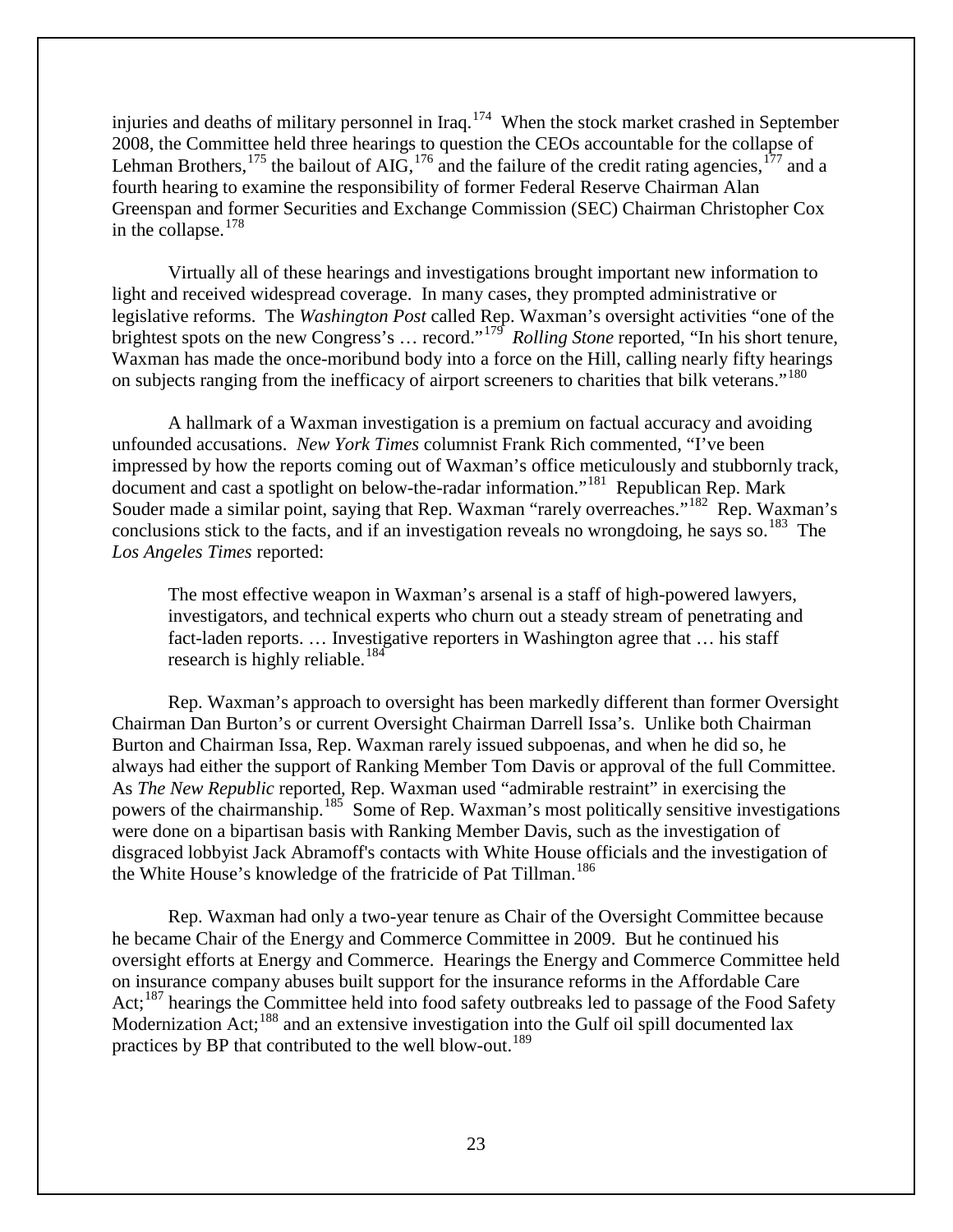The investigations Rep. Waxman has led over his 40-year career are too numerous to summarize in this report. Some leading examples, however, are discussed in more detail in the remainder of this section.

#### **A. Rep. Waxman's Investigations into Waste, Fraud, and Abuse**

<span id="page-25-0"></span>During the Bush Administration, federal spending on private contractors more than doubled to over \$400 billion per year. By 2006, over 40 cents of every dollar in federal discretionary spending was going to pay private contractors, with over half spent on contracts awarded through no-bid and limited-competition contracts. This immense surge in procurement spending led to waste, fraud, and abuse, which Rep. Waxman documented in a series of reports, hearings, and letters. His work identified nearly 200 contracts worth over \$1 trillion that were plagued by waste, fraud, abuse, or mismanagement.<sup>[190](#page-47-65)</sup>

Investigations by Rep. Waxman into wasteful Iraq contracts revealed that Halliburton charged U.S. taxpayers \$45 for a case of soda and \$100 for a 15-pound bag of laundry and abandoned or "torched" \$85,000 trucks when they got flat tires,<sup>[191](#page-47-66)</sup> inflated charges for fuel imports,<sup>[192](#page-47-67)</sup> and submitted bills for over \$1 billion in questioned or unsupported costs.<sup>193</sup> Other investigations documented the reckless use of force by the private security contractor Blackwater;<sup>[194](#page-47-69)</sup> the failure of the Bush Administration to document what happened to over \$8 billion in cash that was flown into Iraq;<sup>[195](#page-47-70)</sup> and construction problems at the new U.S. embassy.[196](#page-47-71)

Investigations by Rep. Waxman into wasteful Hurricane Katrina contracts documented fraud, waste, and abuse in the Bush Administration's response to the disaster, including double billing for debris removal and payments of ten times the costs for temporary "blue roof" repairs due to excessive tiering of subcontracts.<sup>197</sup> They also revealed the Administration had spent over \$2 billion for trailers for displaced families that were contaminated with high levels of formaldehyde. $198$ 

Investigations by Rep. Waxman into high drug costs under Medicare Part D showed that drugs purchased for seniors under Medicare Part D cost 30% more than the same drugs purchased under Medicaid.[199](#page-47-74) Prior to 2006, low-income seniors received their drugs through Medicaid, not Medicare, and taxpayers received Medicaid drug rebates on these purchases. Rep. Waxman documented that restoring these rebates for drugs used by these "dual eligible" seniors would save taxpayers hundreds of billions of dollars over the next decade.

A hearing held by Rep. Waxman into the federal crop insurance program revealed that 40% of federal spending on crop insurance – \$11 billion between 1997 and 2006 – never reached farms, resulting in huge profits for private insurers.<sup>[200](#page-47-75)</sup> These findings led to legislative and administrative reforms that will save taxpayers billions of dollars in future payments.<sup>[201](#page-47-76)</sup>

An investigation by Rep. Waxman revealed that unscrupulous charities took in millions of dollars in contributions that were intended to aid veterans but enriched the organizations' founders.<sup>202</sup> Last year, the California Attorney General brought an enforcement action to recover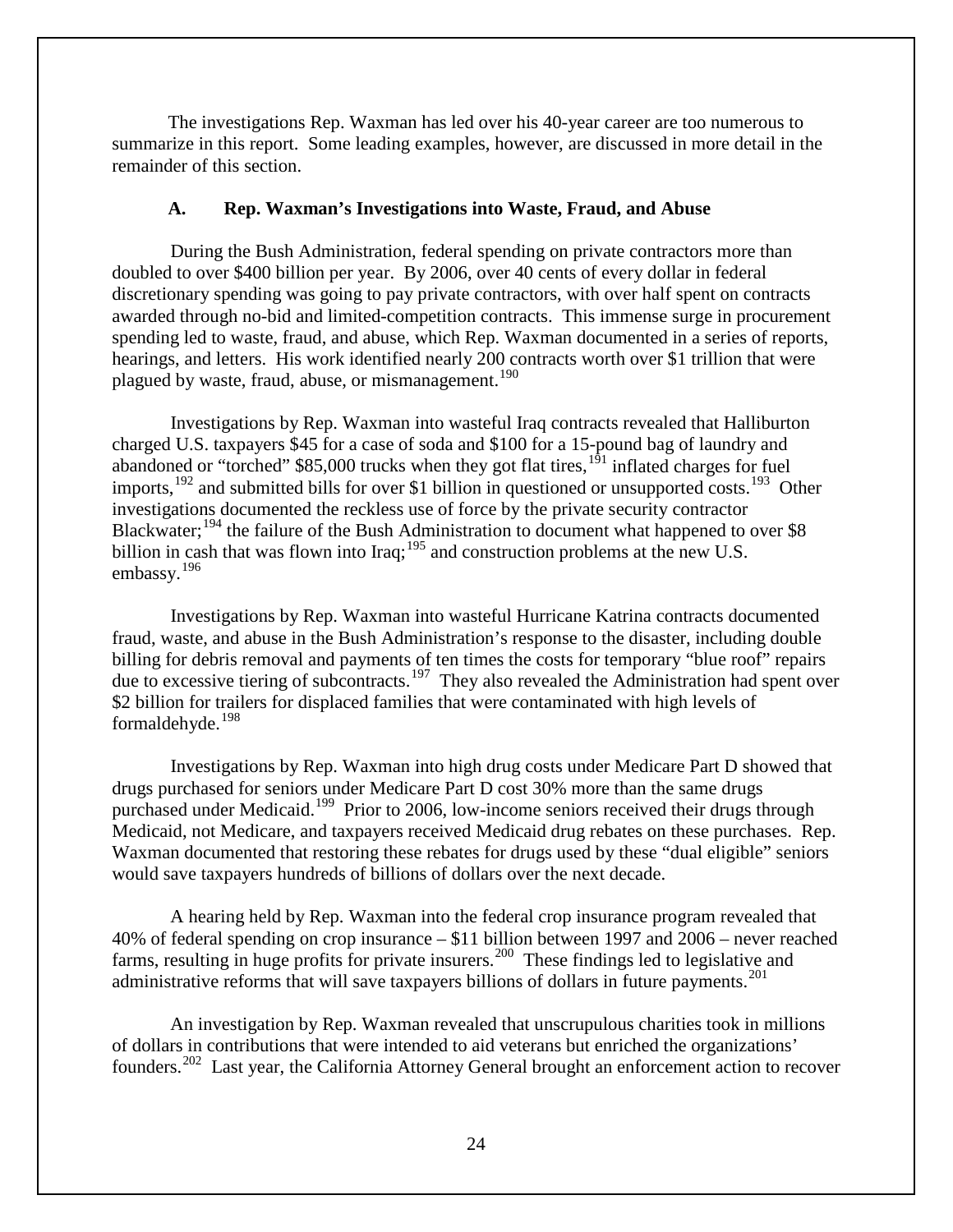the funds misspent by one of the worst offenders identified by Rep. Waxman, Help Homeless Veterans, and to replace its directors.<sup>[203](#page-47-7)</sup>

## **B. Rep. Waxman's Investigations into Misleading Iraq Intelligence**

<span id="page-26-0"></span>Rep. Waxman was the first member of Congress to challenge veracity of the intelligence used to justify the war in Iraq. Even before the invasion, he wrote to President Bush to question why the Bush Administration relied on evidence that Iraq sought uranium from Niger when this evidence was a forgery.<sup>204</sup>

Rep. Waxman released a report entitled "Iraq on the Record" that documented 237 misleading statements about the threat posed by Iraq by five senior Administration officials: President George W. Bush, Vice President Richard Cheney, Defense Secretary Donald Rumsfeld, Secretary of State Colin Powell, and National Security Advisor Condoleezza Rice.<sup>[205](#page-47-36)</sup> In each case, the executive branch had information in its possession at the time the statement was made that contradicted the statement.

Rep. Waxman investigated White House disclosure of the identity of covert CIA agent Valerie Plame. The Committee's hearing documented that Ms. Plame was an undercover agent who worked on some of most sensitive and highly secret matters handled by the CIA and who faced significant risks to her personal safety. Ms. Plame testified in public for the first time at the hearing. $206$ 

Rep. Waxman also led the congressional investigation into why the public was misled about the cause of Corporal Pat Tillman's death by friendly fire.<sup>[207](#page-47-80)</sup>

## **C. Rep. Waxman's Investigations into the Tobacco Industry**

<span id="page-26-1"></span>Rep. Waxman has been the leader of congressional oversight into the tobacco industry since he became Chairman of the Health and the Environment Subcommittee in 1979. As the Campaign for Tobacco-Free Kids recognized in 2009, "no member of Congress has done more … to focus public attention on the dangers of tobacco use, to expose the deception of the tobacco companies and to enact laws that reduce tobacco use and save lives."<sup>[208](#page-47-81)</sup>

Rep. Waxman chaired one of the most famous hearings in congressional history, the April 14, 1994, hearing at which the CEOs of the seven leading tobacco companies testified for the first time and denied the addictiveness of nicotine.<sup>[209](#page-47-82)</sup> This hearing and the revelations that followed helped galvanize the anti-tobacco movement in the United States.

Two weeks after the CEO hearing, Rep. Waxman brought two former Philip Morris researchers, Victor DeNoble and Paul Mele, before the Committee.<sup>210</sup> They testified about secret research they conducted for Philip Morris that demonstrated the highly addictive properties of nicotine, contradicting the testimony of the CEOs. This hearing became the subject of a recent documentary, *Addiction Incorporated*.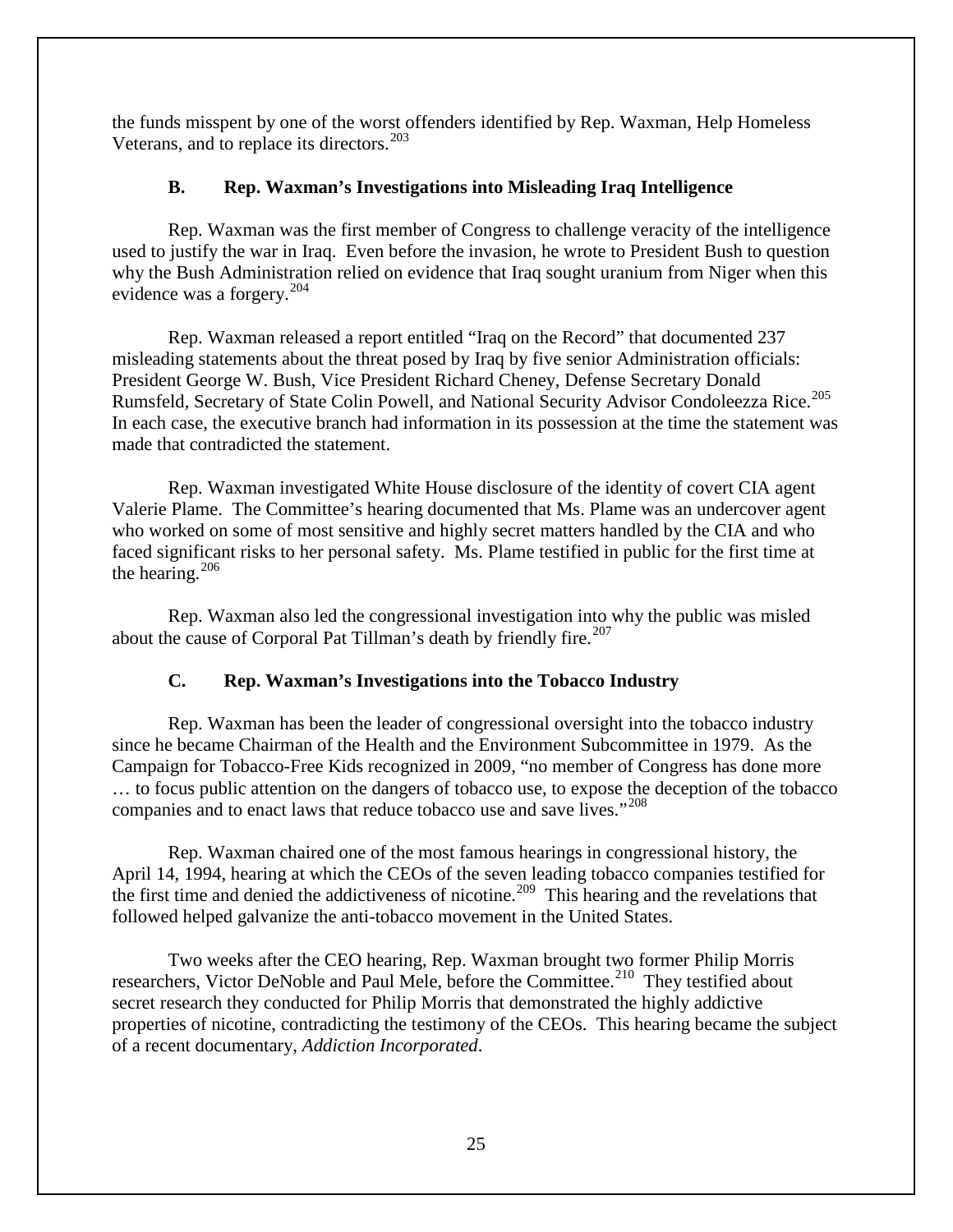In 1994 and the years that followed, Rep. Waxman released thousands of pages of internal tobacco company documents that showed the industry understood the addictiveness of nicotine and manipulated cigarettes and smokeless tobacco products to keep users hooked; knew and concealed the dangers of smoking; and developed marketing campaigns that targeted children.<sup>[211](#page-47-84)</sup>

Rep. Waxman's oversight into tobacco industry abuses continues to this day. In August 2012, he released new industry documents that show tobacco companies have been exploiting regulatory loopholes to market flavored cigars to children and evading federal taxes by marketing cigarette tobacco as pipe tobacco.<sup>212</sup> In recent months, he called for hearings and regulations to prevent youth from becoming hooked on flavored e-cigarettes.<sup>[213](#page-47-43)</sup>

## **D. Rep. Waxman's Investigations into Steroids in Baseball**

<span id="page-27-0"></span>At Rep. Waxman's request, the Oversight and Government Reform Committee launched an investigation into the use of steroids in professional sports, especially baseball. These hearings were motivated by Rep. Waxman's desire to reverse the growing use of steroids by young athletes emulating professional players.

In 2005, Oversight Committee Chairman Tom Davis and Ranking Member Waxman held a series of hearings on steroid use in professional sports.<sup>[214](#page-47-85)</sup> At the first hearing, Reps. Davis and Waxman exposed serious deficiencies in baseball's steroid policy, the Committee heard testimony from parents of young athletes who committed suicide after using steroids, and professional baseball players Mark McGwire, Rafael Palmeiro, and Sammy Sosa denied steroid use or declined to discuss their use.<sup>[215](#page-47-86)</sup> Like the hearing with the tobacco CEOs, this hearing galvanized public opinion in this case against steroid use.

At the request of Reps. Waxman and Davis, major league baseball hired former Senator George Mitchell to investigate the extent of steroid use in baseball. Senator Mitchell found the problem of steroids in baseball was widespread and that it was influencing the actions of young athletes. He recommended additional measures to remove steroids from baseball.<sup>[216](#page-47-48)</sup>

Major league pitcher Roger Clemens challenged Senator Mitchell's report, which led to additional hearings that drew further attention to the problem of steroid use in baseball.<sup>[217](#page-47-87)</sup>

Change came rapidly in response to Rep. Waxman's oversight. Major League Baseball – which had the weakest steroid policy among all major sports in 2005 – made numerous changes to its policy, testing players more often and for more illegal steroids and imposing significantly more stringent penalties on users.<sup>218</sup> Other American professional sports leagues followed suit, increasing penalties and making it more difficult for cheaters to evade testing.<sup>219</sup> Most important, Rep. Waxman's oversight resulted in significant benefits in public health and understanding of the risks of steroid use. Between 2004 and 2012, the number of male high school seniors who reported using steroids had declined by  $50\%$ .<sup>[220](#page-47-10)</sup>

## <span id="page-27-1"></span>**E. Rep. Waxman's Investigations into the Politicization of Science**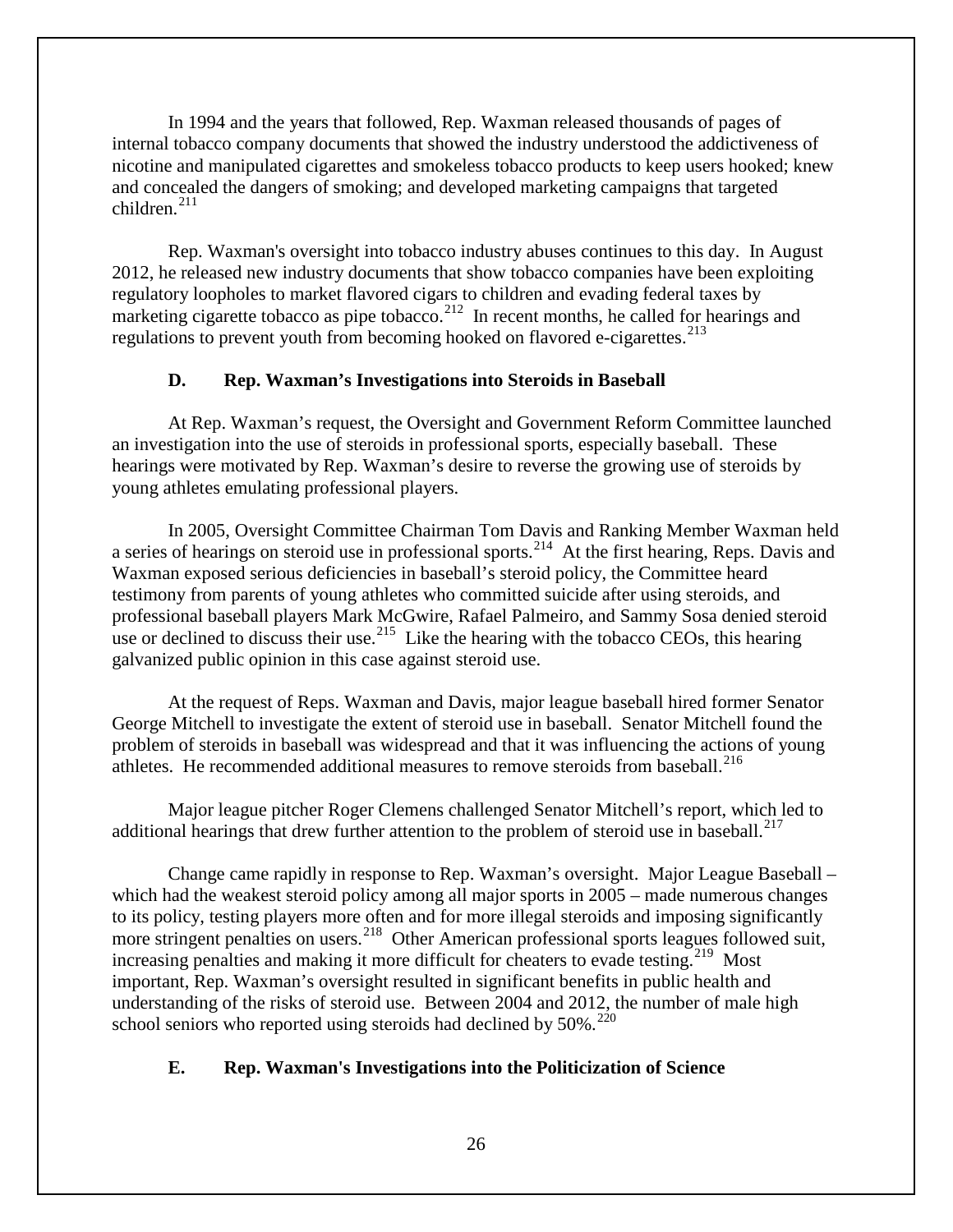One of the hallmarks of Rep. Waxman's investigative work has been an effort to ensure that scientists and their findings are not politicized, so that policies can be based on the best available science and government scientists are able to freely and accurately report on their findings.

A 2003 report by Rep. Waxman identified over 20 areas where Bush Administration officials undermined science, ranging from condom use to wetlands policy.<sup>[221](#page-47-89)</sup> A 2004 report showed that federally funded abstinence-only programs taught false and misleading information, such as claiming that condoms do not prevent sexually transmitted diseases and that abortions cause premature births and mental retardation in subsequent pregnancies.<sup>[222](#page-47-90)</sup> A 2007 hearing disclosed efforts to politicize the Office of the Surgeon General.<sup> $223$ </sup>

Rep. Waxman's oversight work identified numerous instances where Administration officials interfered with the work of climate scientists. One report documented how the White House officials censored climate scientists and edited climate change reports to inject doubt about the significance of climate change.<sup>[224](#page-47-81)</sup> Another investigation revealed that White House officials intervened over the objection of career staff to block EPA from authorizing California to regulate greenhouse gases from motor vehicles. $^{225}$  $^{225}$  $^{225}$ 

In another investigation, Rep. Waxman documented EPA's plan to rely on pesticide studies that exposed human subjects to dangerous pesticides in violation of ethical standards, failed to obtain informed consent, dismissed adverse outcomes, and lacked scientific validity.<sup>[226](#page-47-83)</sup> This report prompted Congress to include legislation in EPA's spending bill to require EPA to follow the recommendations of the National Academy of Sciences and establish additional safeguards to prevent the development and use of unethical human pesticide experiments.<sup>[227](#page-47-92)</sup>

#### **F. Rep. Waxman's Investigations into the Wall Street Collapse**

<span id="page-28-0"></span>In response to the collapse of the financial markets at the end of the Bush Administration, Rep. Waxman held a series of hearings to examine the regulatory mistakes and financial excesses that led to the market breakdowns on Wall Street.

The investigations showed that Wall Street executives acted recklessly and enriched themselves at enormous cost to shareholders and the economy. The hearings revealed that senior executives at AIG and the credit rating agencies ignored repeated warnings from company risk managers.<sup>228</sup> They also showed that CEOs like the former head of Lehman Brothers, Richard Fuld, paid themselves exorbitant salaries.<sup>[229](#page-47-93)</sup>

In addition to hearing from the CEOs, the Committee called the regulators who were supposed to protect against Wall Street excesses to testify. In one memorable moment, former Federal Reserve Chairman Alan Greenspan told the Committee that he had discovered a "flaw" in his free-market ideology.[230](#page-47-24)

The corporate abuses exposed in the Waxman hearings led to legislative reforms, including passage of the Dodd-Frank Wall Street Reform and Consumer Protection Act. This law was designed to restore responsibility and accountability in the financial system and create a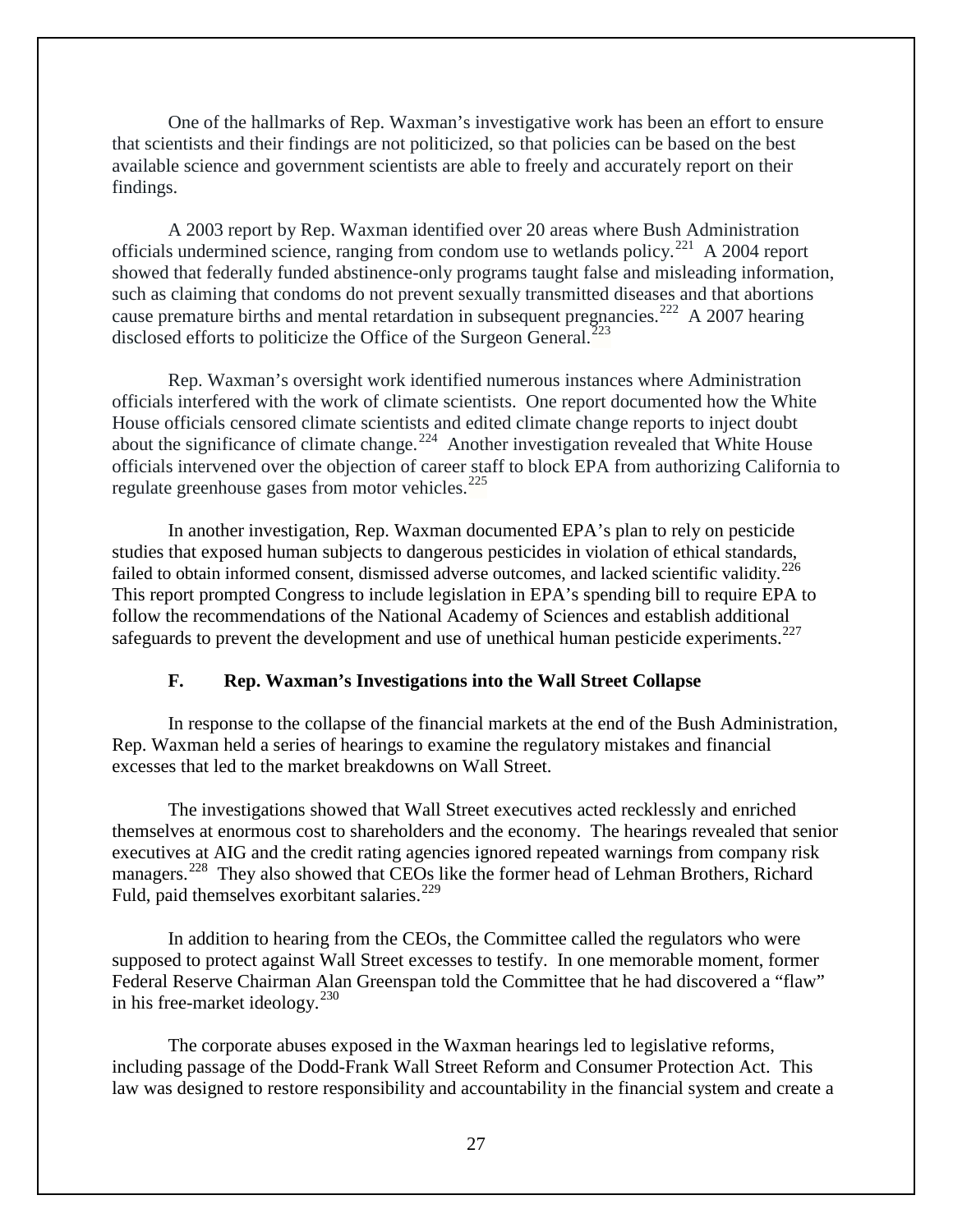sound economic foundation for recovery and future growth. The legislation addressed many of the abuses investigated by Rep. Waxman. It includes provisions to "clawback" excessive corporate compensation, regulate the derivative markets abused by AIG, and set new standards for credit rating agencies.

## **G. Rep. Waxman's Investigations into the Gulf Oil Spill**

<span id="page-29-0"></span>After the explosion of the Deepwater Horizon oil rig in 2010 that dumped almost five million barrels of oil into the Gulf of Mexico, Rep. Waxman led the congressional investigation that disclosed corporate complacency and key errors in judgment that increased the risk of a blowout.

The Waxman investigation revealed that BP ignored warnings about dangers at the well and took a series of questionable shortcuts in well design that saved time and money but increased risks; $^{231}$  $^{231}$  $^{231}$  that the well's failsafe device, the blowout preventer, had multiple deficiencies, including a leaky hydraulic system and dead batteries;<sup>[232](#page-47-94)</sup> and that the industry's spill response plans were filled with meaningless boilerplate, such as how to protect walruses that do not exist in the warm waters of the Gulf of Mexico.<sup>233</sup> A hearing with BP CEO Tony Hayward showed that senior management paid virtually no attention to the risks the company was taking at the well. $^{234}$  $^{234}$  $^{234}$ 

The investigation led to Energy and Commerce Committee passage of the Blowout Prevention Act of 2010. Key provisions of that measure were included in the Consolidated Land, Energy, and Aquatic Resources (CLEAR) Act as passed by the House of Representatives.[235](#page-47-4) Although this bill was never enacted into law, the Department of Interior included many of its provisions in new regulations, including requirements that increase corporate accountability and strengthen safety requirements for blowout preventers.<sup>[236](#page-47-97)</sup> The Committee's investigative findings also formed a substantial basis for the November 2012 settlement between BP and the Department of Justice that resulted in BP pleading guilty to felony manslaughter, environmental crimes, and obstruction of Congress and paying a record \$4 billion in penalties. $237$ 

## <span id="page-29-1"></span>**V. OTHER ACCOMPLISHMENTS**

Rep. Waxman has had a large impact on major legislation and congressional oversight over the last 40 years. But just as important were his countless smaller contributions that received little attention. Even in the minority, Rep. Waxman found ways to make progress and have a lasting impact.

One former staffer recalled that over a four-year period:

Congressman Waxman wrote the US Olympic Committee about the potential harm of new Taekwondo rules that encouraged children to knock out one another with blows to the head (the policy was soon reversed); queried the US Food and Drug Administration (FDA) about the safety of nicotine lollipops (which were quickly removed from the market); asked GlaxoSmithKline about its withdrawal of support for a critical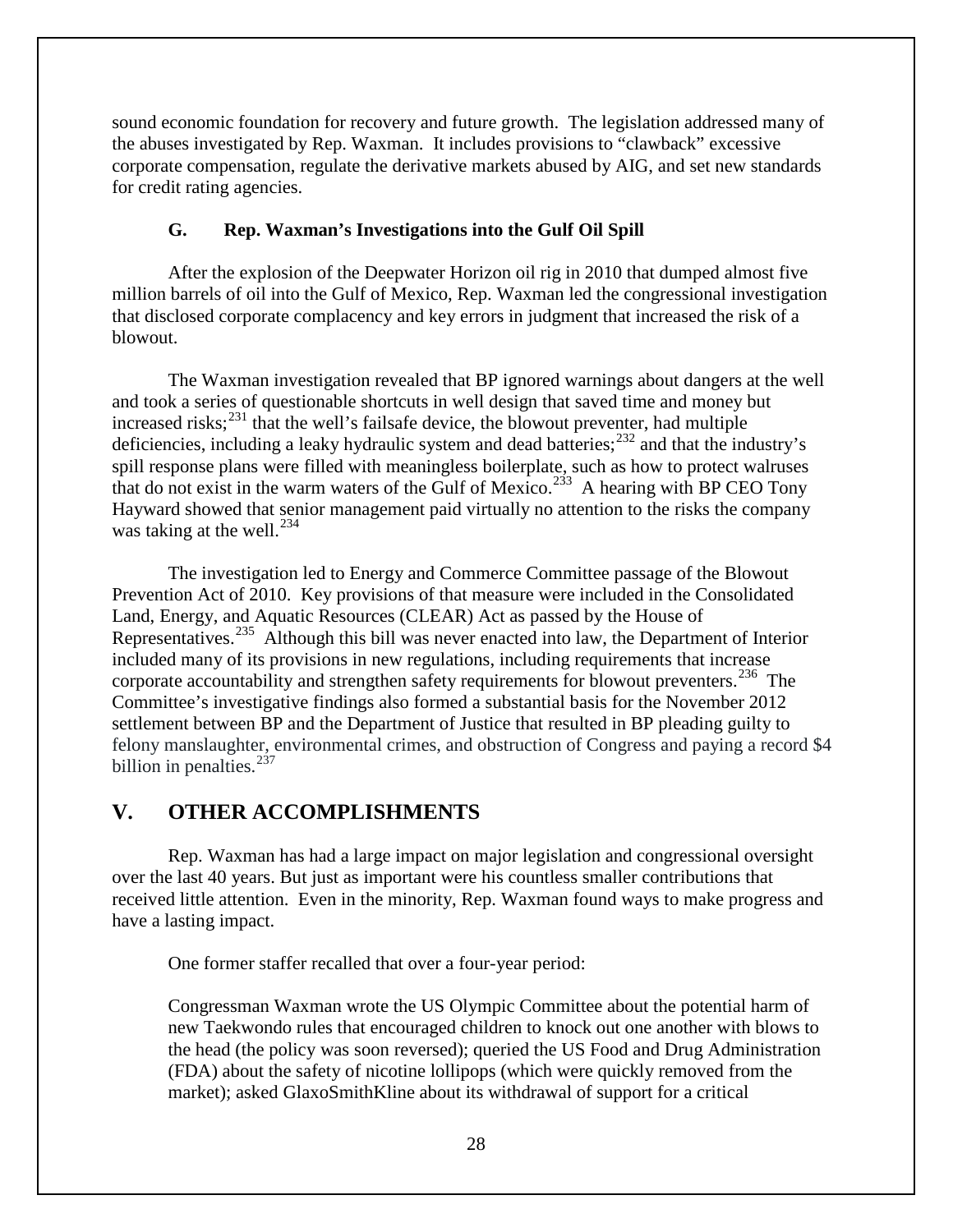international HIV trial (Glaxo changed its mind the next day); detailed how the Bush administration had altered a report on health disparities (the original version was later released); and wrote to food manufacturers about their erroneous nutritional claims for rice-based "milk" products (leading to revised packaging for leading brands).<sup>[238](#page-47-99)</sup>

After the *Los Angeles Times* wrote a series about how federal agencies were failing to address pervasive contamination on the Navajo reservation, Rep. Waxman convened a hearing in 2007. As recounted in the book *Yellow Dirt*, "He had a lot on his plate," including investigating "the conduct of the war in Iraq, White House editing of federal documents to downplay the threat of global warming, a dangerous diabetes drug, the government's laggard response to Hurricane Katrina's devastation of New Orleans."<sup>[239](#page-47-100)</sup> Nonetheless, Rep. Waxman:

took one more step, an extraordinary step, given the many years that the government had turned away from its allies and charges, the Navajos. Waxman directed the agency officials to return in two months for a meeting with his staff, with lawmakers present, too, and then again six months after that. "We are going to pursue this issue until we get it right, he said." …

Henry Waxman stayed true to his word. His staff kept calling the agencies and tribes back to Capitol Hill, again and again and again. … Forced into working in concert for the first time, the agencies came up with a five-year cleanup plan. … Step by step, cleanup of the Navajo homeland has continued. $240$ 

These are just a few examples from a long list. Joshua Green noted in *BusinessWeek,*  "Waxman's deepest impact may not be the landmark laws he's famous for, but the collective effect of the dozens, and possibly hundreds, of smaller victories amassed throughout his career."<sup>[241](#page-47-8)</sup>

## <span id="page-30-0"></span>**IV. CONCLUSION**

Rep. Waxman's career exemplified the difference a legislator can make on issues that matter. Upon Rep. Waxman's retirement, President Obama commented:

Early in the  $20<sup>th</sup>$  Century, Henry Waxman's grandparents came to America, the land of opportunity, and found a place where they could build a better life for themselves and their families. Over the course of 40 years in Congress, their grandson has fought to give every American family that same chance. Thanks to Henry's leadership, Americans breathe cleaner air, drink cleaner water, eat safer food, purchase safer products, and, finally, have access to quality, affordable healthcare. … Henry will leave behind a legacy as an extraordinary public servant and one of the most accomplished legislators of his or any era. $^{242}$ 

Rep. Waxman's retirement triggered an outpouring of commentary:

**Jonathan Cohn, "Farewell to Henry Waxman, a Liberal Hero," The New Republic:**  "Waxman's legacy is whole swaths of the modern welfare and regulatory state. The list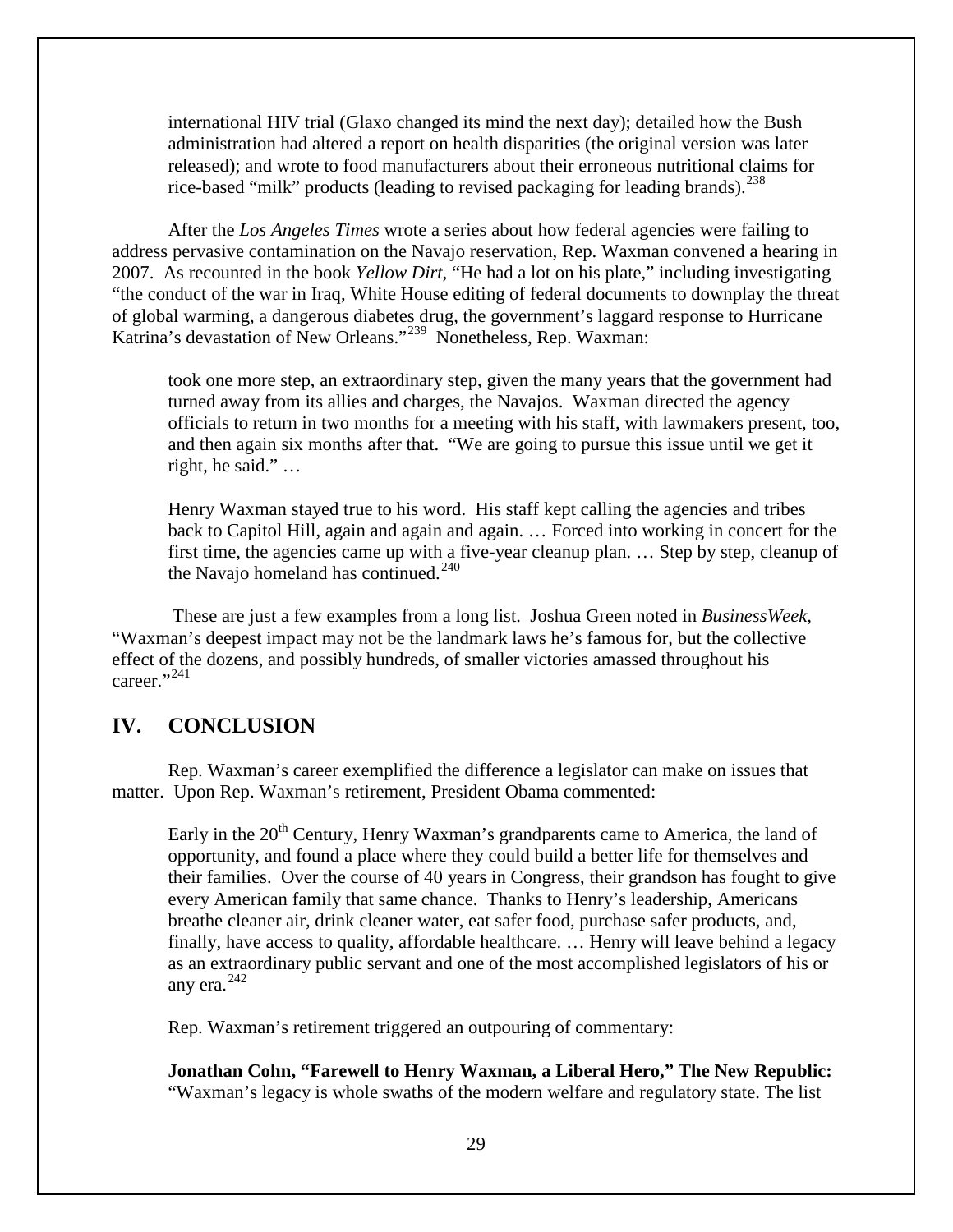of laws for which he deserves substantial credit is simply staggering—not only for its length, but also for its breadth. …

"Waxman was behind the 1990 Clean Air Act Amendments, the Safe Drinking Water Act Amendments, plus laws regulating lead, greenhouse gas emissions, and formaldehyde. That arguably makes him his generation's most influential lawmaker on environmental issues. He was also behind a series of Medicaid expansions, the Ryan White Care Act, the Orphan Drug Act, the Waxman-Hatch Generic Drug Act, and, of course, the Affordable Care Act. That almost certainly makes him the most influential living lawmaker on health care issues. Other major accomplishments include the Food Quality Protection Act and the Family Smoking Prevention and Tobacco Control Act—and, somewhere along the way, he found time to modernize the postal service.

"Waxman recognizes that lawmaking requires patience and persistence—that you have to build the case for legislation, through investigations and stagecraft, even if that takes years or even decades. … And while he has never walked away from a fight, he has never walked away from a negotiation—although he grasps that some concessions matter more than others. …

"Waxman's true legacy isn't the laws that he has passed. It's the millions and millions of lives that he has made better."<sup>[243](#page-47-102)</sup>

**Harold Meyerson, "Henry Waxman, liberalism's legislative genius," Washington Post:** "Rep. Henry Waxman ... was the primary force behind bills that made our air cleaner, made drinking water safer, put nutritional labeling on food, provided medical coverage to people with AIDS whose insurance didn't cover that disease, gave rise to generic drugs, increased safety standards for food and enabled millions of poor children to have annual checkups. …

"Yet none of Waxman's achievements came easy. To the contrary, Waxman is generally regarded as liberalism's legislative genius of the past four decades because almost every one of his signature bills required him to build support over years and to devise all manner of innovative strategies to turn those bills into law."<sup>[244](#page-47-51)</sup>

**Ronald Brownstein, "The End of the Power of One," National Journal:** "No other legislator over his four-decade career—and few in any era—affected the daily lives of more Americans than Waxman, who shepherded into law landmark bills on clean air, clean water, access to health care, tobacco regulation, nutritional labeling, food safety, HIV/AIDS, and generic drugs.

"Over his remarkable tenure, Waxman embodied the definition of a great legislator: He created coalitions that would not have existed without him. Most of his major accomplishments were passed with significant Republican support. Waxman demonstrated that a single legislator, with enough skill and tenacity, can leave an indelible mark."[245](#page-47-103)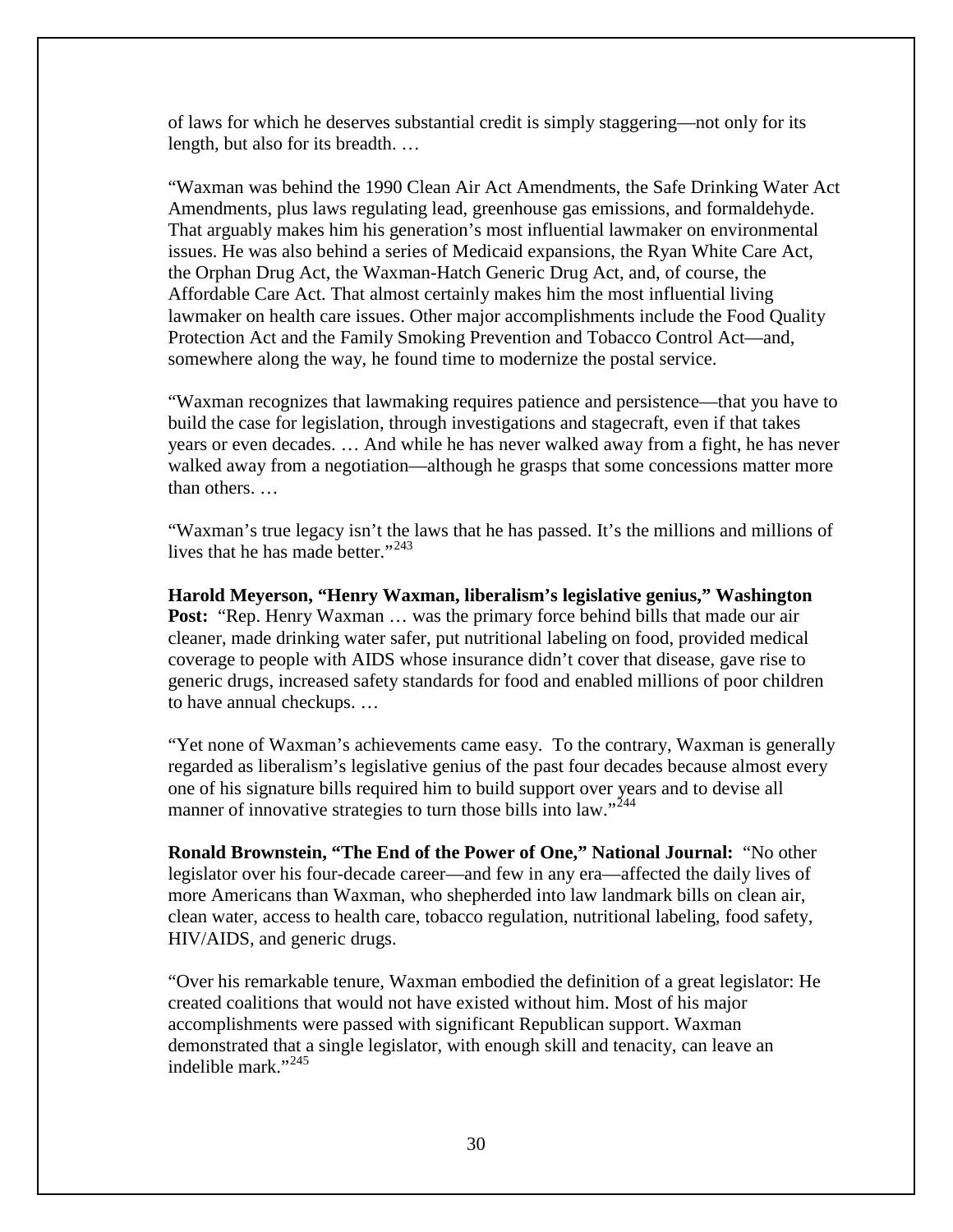**David Corn, "Why Henry Waxman Was One of the Most Important Congressmen Ever," Mother Jones:** "Waxman was the ideal House member, skilled in politics and passionate about policy, able to legislate and investigate, and driven by principles rather than ego. He is one of the more—if not the most—effective House member of the past 40 years. You may even be alive because of him."<sup>[246](#page-47-104)</sup>

**Albert Hunt, "Waxman's Retirement Is a Blow to House Democrats," Bloomberg:**  "House Democrats are losing their most skilled legislative craftsman with the retirement of Representative Henry Waxman. … For Democrats, there was no one more influential on issues such as health care, the environment, telecommunications and consumer protection. Waxman is a devout liberal but also an artful legislator who know how to make deals."<sup>[247](#page-47-105)</sup>

**Norm Ornstein, "Waxman's Departure Marks the End of an Era," National Journal:** "Almost no one in the past 50 years has had a broader impact on American society. …

"Waxman's incredible success as a legislator was built on finding Republican partners, or at least Republican allies, to advance his goals of alleviating poverty, cleaning up the air and water, fighting the health scourge of tobacco, reducing carbon emissions, and expanding health insurance and health care. …

"Nobody has had better, smarter, and more loyal staffers Waxman, another key to his great success. …

"But alongside his incredible policy achievements, he leaves a template for how a lawmaker can and should operate. You don't have to be a centrist to make things happen in Congress. You do have to respect your own institution; understand how to build coalitions; rely on honest facts and figures and top-quality expertise; transcend tribal differences; and recognize that much that is worthwhile will require years of effort."<sup>[248](#page-47-17)</sup>

**David Rogers, "Henry Waxman hands off the torch," Politico:** "Democrats will feel the losses now most, but for Congress as a whole, the greater casualty is the legislative expertise, even art, that is going out the door. Nothing illustrates this better, perhaps, than the career of Rep. Henry Waxman. …

"Ronald Reagan came into the White House wanting to cap Medicaid expenditures. But before he left eight years later, he had signed bills in which Waxman successfully expanded coverage for young children and pregnant women. Again with Republican support, Waxman pushed through the Orphan Drug Law in 1983 to increase the availability of medicines for rare diseases. Landmark AIDS and clean-air legislation followed in 1990 under President George H. W. Bush.

"Treasury Secretary Jack Lew … added, 'He was very flexible about how to put things together, 'cause he had a goal in mind and was playing the long game. … I really can't think of a lot of people who piece by piece have put together the kinds of complicated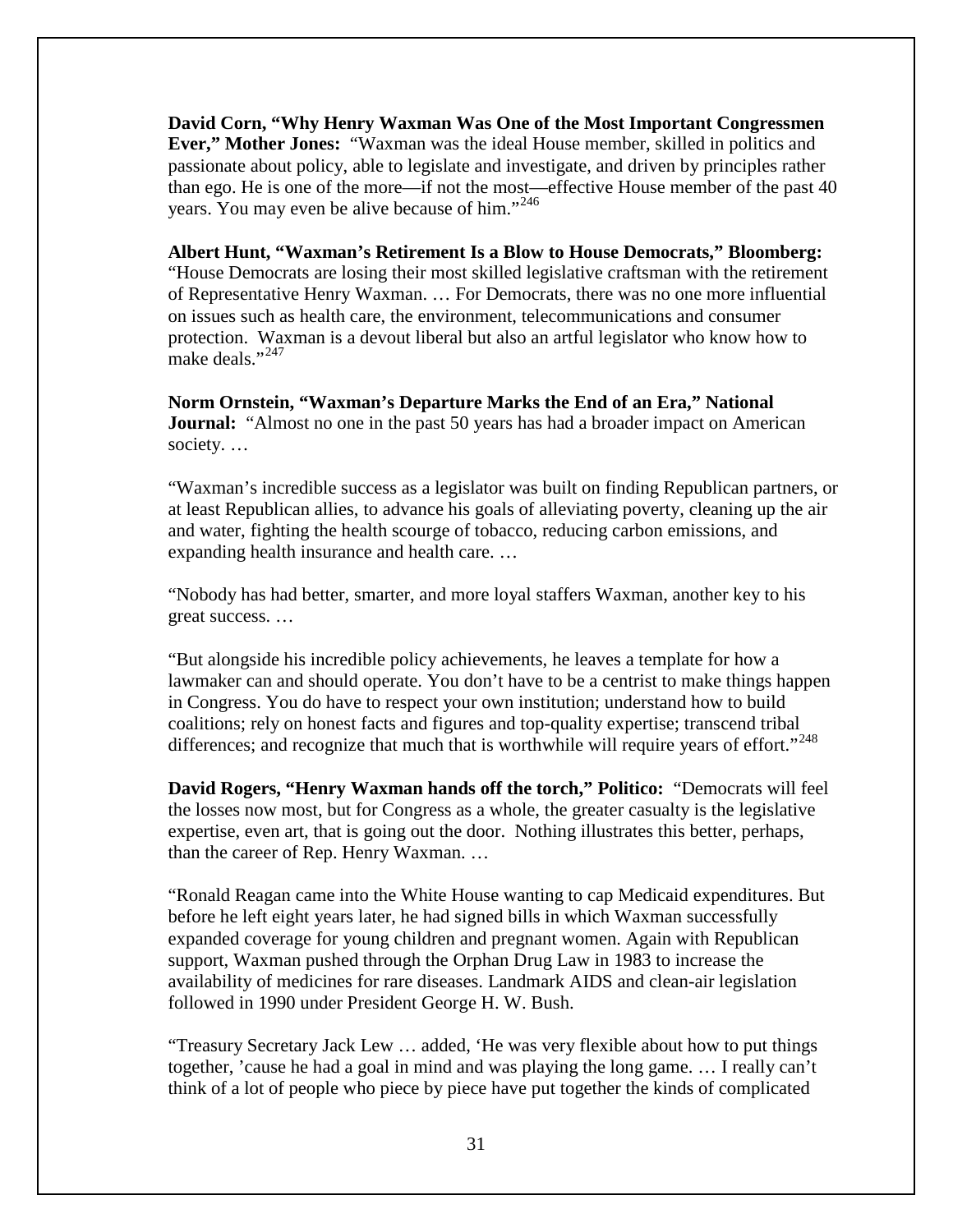and important things he has, just by sticking to it over a long period of time and chipping away at it." $249$ 

**Susan Estrich, "Henry Waxman, a Small Man with a Giant Impact," Noozhawk:** "Those food labels that we now take for granted? Henry Waxman. That famous moment when the heads of the cigarette companies denied any link to cancer? Henry Waxman. Regulation of pesticides in food? Henry Waxman. Regulation of nursing homes? Henry Waxman. Tougher clean air regulation? Research money for rare diseases? Henry Waxman."

"I have voted for Waxman every year for the past two decades. I always felt good about marking my ballot. I was voting for a guy who was the real deal. A man who cares deeply about policy. A man who lives his values, fights for what he believes in with grit and passion. No Hollywood cover guy he. Henry Waxman is not one of the tallest, but he is one of the giants. …

"So what do you say when a giant steps aside? Just this: Thank you."<sup>[250](#page-47-107)</sup>

In 2009, Rep. Waxman wrote a book with Joshua Green about his experiences in Congress. Entitled *The Waxman Report: How Congress Really Works*, the book explains Rep. Waxman's belief in the power of government to improve people's lives. He writes at the conclusion of the book:

In forty years as a legislator, I've seen just about everything. I've worked with people who do a terrible job, watched plenty of good legislation die, and experienced the grinding frustration of being stuck in the minority party for more than a decade. If anybody should be cynical about our government and how it works, I should. But I'm not. Because despite the setbacks and frustrations, what Congress has achieved during my time has made clear to me that if you organize the right people, follow the facts, and force the issue, it is possible, and even likely, that good work can make a difference in the lives of millions of Americans – which, in the end, is a lawmaker's highest purpose.

As the *Los Angeles Times* wrote in reviewing Rep. Waxman's book, "when the history of postwar America is definitively written, it's possible the record will show that the three California politicians who had the biggest impact on the largest number of American lives were Earl Warren, as chief justice; Ronald Reagan, as president; and Henry Waxman as representative of the 30<sup>th</sup> District in the U.S. House of Representatives."<sup>[251](#page-47-108)</sup>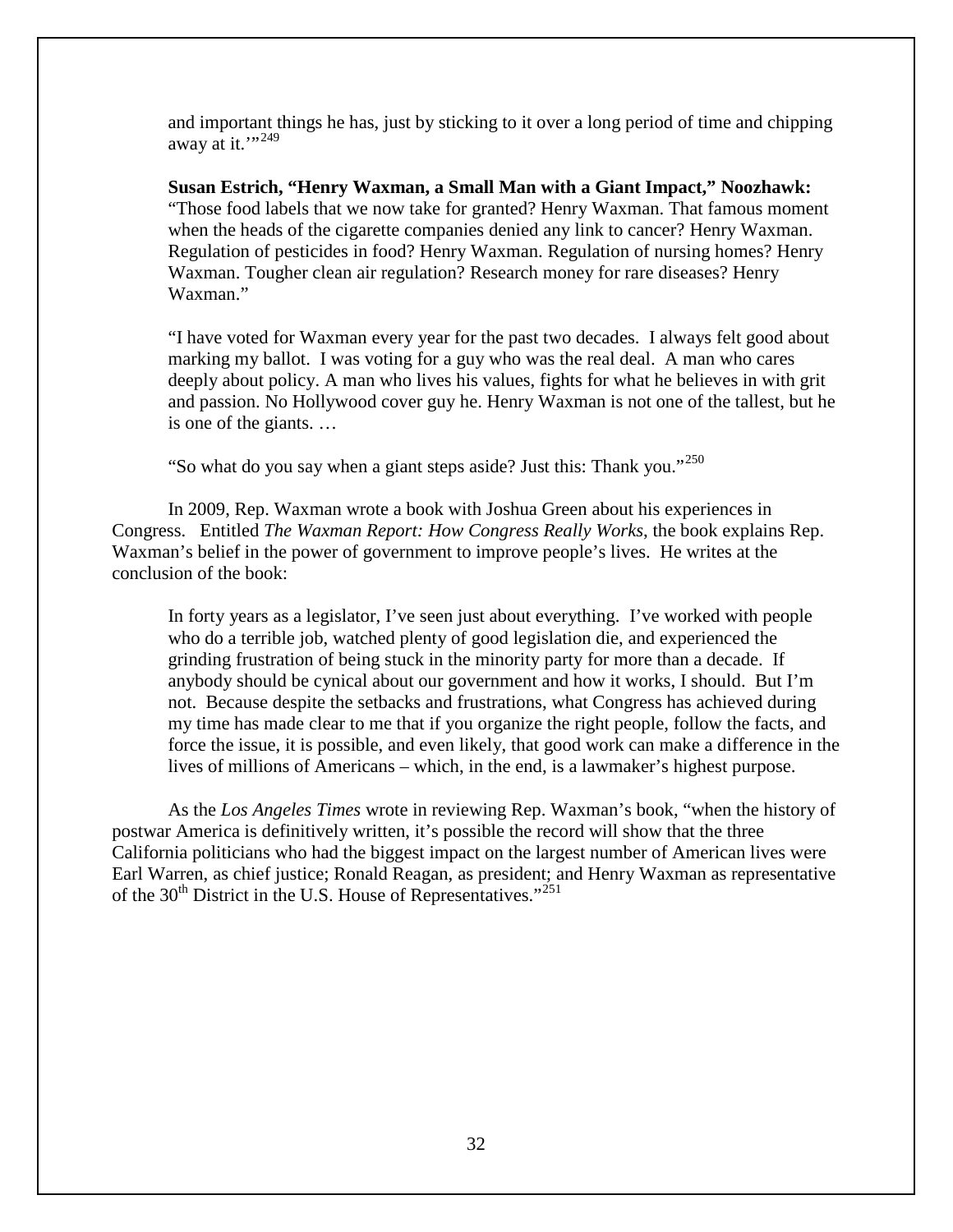$\overline{a}$ 

<span id="page-34-7"></span><sup>8</sup> "The Scariest Guy in Town," *Time Magazine* (Dec. 4, 2006).

<span id="page-34-8"></span><sup>9</sup> "Investigating Bush: Henry Waxman's Aggressive Oversight Offers Democrats a Model," *Rolling Stone* (Apr. 10, 2008).

<span id="page-34-9"></span><sup>10</sup> "White House Feels Waxman's Oversight Gaze," *Washington Post* (Oct. 25, 2007).

<span id="page-34-10"></span><sup>11</sup> "In Control, Democrats Unleash Top Watchdog," McClatchy Newspapers (Oct. 28, 2007).

<span id="page-34-11"></span><sup>12</sup> "Top Ten Corporate Grillings," Time.com (July 20, 2011) (online at [http://content.time.com/time/specials/packages/article/0,28804,2084137\\_2084138\\_2084160,00.html\)](http://content.time.com/time/specials/packages/article/0,28804,2084137_2084138_2084160,00.html).

<span id="page-34-12"></span><sup>13</sup> "Henry Waxman Is Leaving Congress but Leaving Behind His Playbook," *BloombergBusinessweek* (Jan. 30, 2014).

<span id="page-34-13"></span><sup>14</sup> Joshua M. Sharfstein, *On Working for Henry Waxman*, The Milbank Quarterly (op-ed) Vol. 92, Issue 2 (pp. 186– 190).

<span id="page-34-14"></span><sup>15</sup> The White House, *Statement from the President on the Retirement of Representative Henry Waxman (Jan. 30, 16)* 2014).

<span id="page-34-15"></span><sup>16</sup> Harold Meyerson, "Henry Waxman, liberalism's legislative genius," *Washington Post* (Feb. 5, 2014).

<span id="page-34-16"></span><sup>17</sup> David Corn, "Why Henry Waxman Was One of the Most Important Congressmen Ever," *Mother Jones* (Jan. 30, 2014).

<span id="page-34-0"></span><sup>&</sup>lt;sup>1</sup> "The Liberal Lion in Winter," Los Angeles Times Magazine (Dec. 4, 1994).

<span id="page-34-1"></span><sup>2</sup> Michael Barone and Chuck McCutcheon, *The Almanac of American Politics* (2014).

<span id="page-34-2"></span><sup>3</sup> Harold Varmus, "Winning the arguments on Capitol Hill," *Nature* (Oct. 8, 2009).

<span id="page-34-3"></span><sup>4</sup> "Marathon Man," *Washington Monthly* (May/June 2009).

<span id="page-34-4"></span><sup>5</sup> "GOP feels bite of 'bulldog' Waxman," *Washington Times* (Nov. 6, 1998).

<span id="page-34-5"></span><sup>6</sup> "The Liberal Lion in Winter," *Los Angeles Times Magazine* (Dec. 4, 1994).

<span id="page-34-6"></span><sup>7</sup> "Waxman: Democrats' Eliot Ness," *The Nation* (Feb. 14, 2005).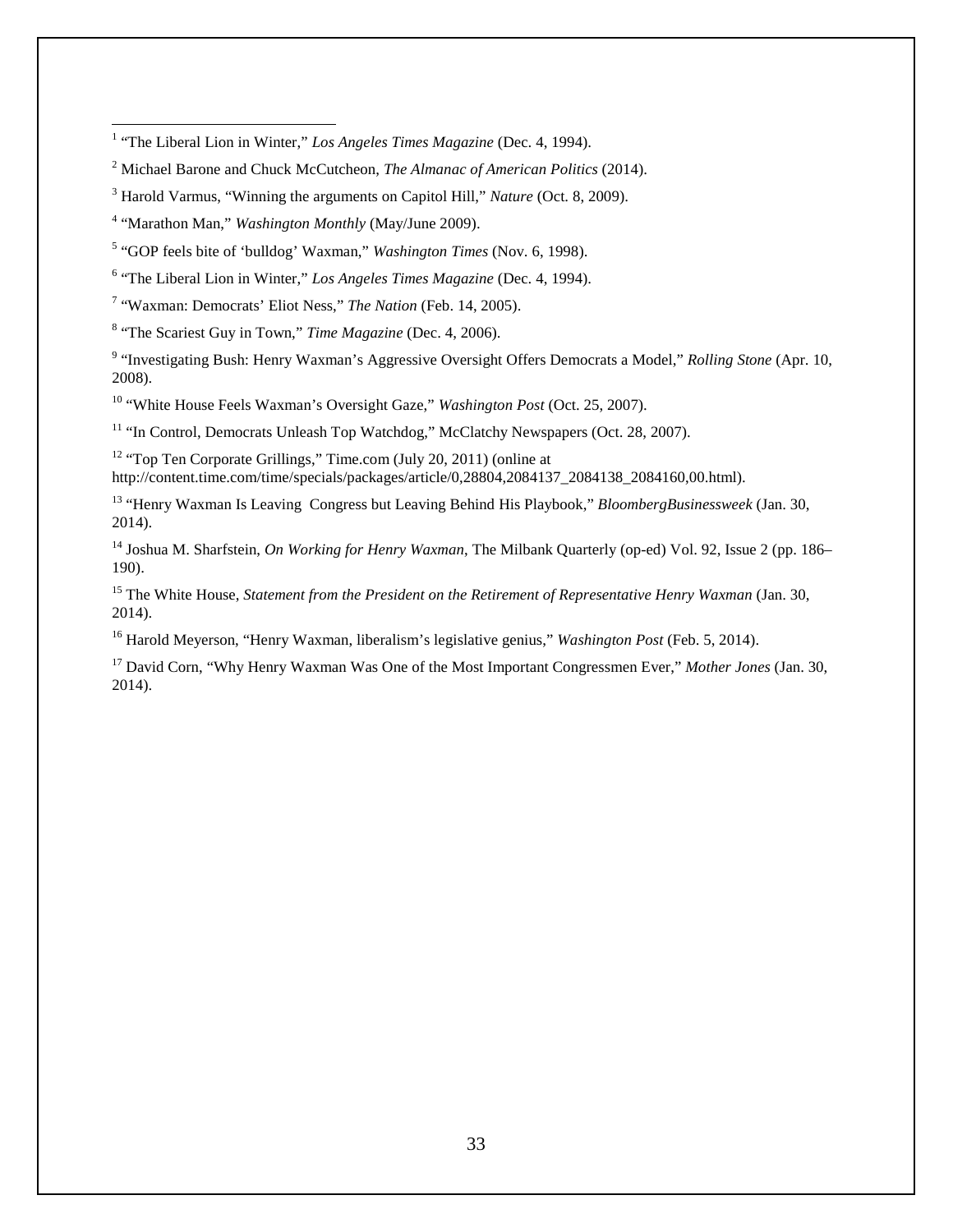- <span id="page-35-0"></span>Book Review, "The Waxman Report: How Congress Really Works," *Los Angeles Times* (July 1, 2009).
- <span id="page-35-1"></span><sup>19</sup> "Kingpins," *Regardie's Power* (September-October 1999).

 $\overline{a}$ 

- <span id="page-35-2"></span>"The Liberal Lion in Winter," *Los Angeles Times Magazine* (Dec. 4, 1994).
- <span id="page-35-3"></span>Michael Barone and Chuck McCutcheon, *The Almanac of American Politics* (2014).
- <span id="page-35-4"></span>"Power Players," *Congressional Quarterly* (Dec. 30, 2000).
- <span id="page-35-5"></span>"Tough Waxman Turns into Dealmaker," *Politico* (May 26, 2009).
- <span id="page-35-6"></span><sup>24</sup> "The 'Liberal Bulldog' Takes on His Biggest Challenge," *National Journal* (Apr. 30, 2013).
- <span id="page-35-7"></span>Harold Meyerson, "A Job for Waxman," *Washington Post* (Nov. 19, 2008).
- <span id="page-35-8"></span>Harold Varmus, "Winning arguments on Capitol Hill," *Nature* (Oct. 8, 2009).
- <span id="page-35-9"></span><sup>27</sup> "Waxman Is a Champion for Consumers," Beverly Press (Nov. 1, 2012).
- <span id="page-35-10"></span>"Mr. Clean's Air Act," *Sierra Magazine* (November/December 1989).
- <span id="page-35-11"></span>Robert Kaiser, "The Waxman Report: How Congress Really Works," *Washington Post* (July 5, 2009).
- <span id="page-35-12"></span>"Waxman Imparts Capitol Hill Wisdom," *Jewish Journal* (Oct. 21, 2009).
- <span id="page-35-13"></span><sup>31</sup> "Watch Out for Waxman," *National Journal* (Mar. 11, 1989).
- <span id="page-35-14"></span>"The Liberal Lion in Winter," *Los Angeles Times Magazine* (Dec. 4, 1994).
- "The Liberal Lion in Winter," *Los Angeles Times Magazine* (Dec. 4, 1994).
- "Henry Waxman: In the Eye of the National Health Insurance Storm," *Los Angeles Times* (Oct. 10, 1993).
- "Marathon Man," *Washington Monthly* (May/June 2009).
- "Expanding Entitlements Bit by Bit: Waxman Shows How It's Done," *CQ Weekly* (Oct. 25, 2003).
- Grover Norquist, "Henry Waxman, trillion dollar man," *Washington Times* (May 3, 1994).
- "GOP feels bite of 'bulldog' Waxman," *Washington Times* (Nov. 6, 1998).
- "Watch Out for Waxman," *National Journal* (Mar. 11, 1989).
- "Tough Waxman Turns into Dealmaker," *Politico* (May 26, 2009).
- "If They Win," *National Journal* (Sept. 9, 2006).

"Henry Waxman and the Medicaid Time Bomb," *Washington Post* (Jan. 30, 1994).

<sup>43</sup> Patient Protection and Affordable Care Act, Pub. L. No. 111-148 (2010); Health Care and Education Reconciliation Act of 2010, Pub. L. No. 111-152.

 Urban Institute, *Taking Stock at Mid-Year: Health Insurance Coverage under the ACA as of June 2014* (July 2014) (online at http://hrms.urban.org/briefs/taking-stock-at-mid-year.pdf).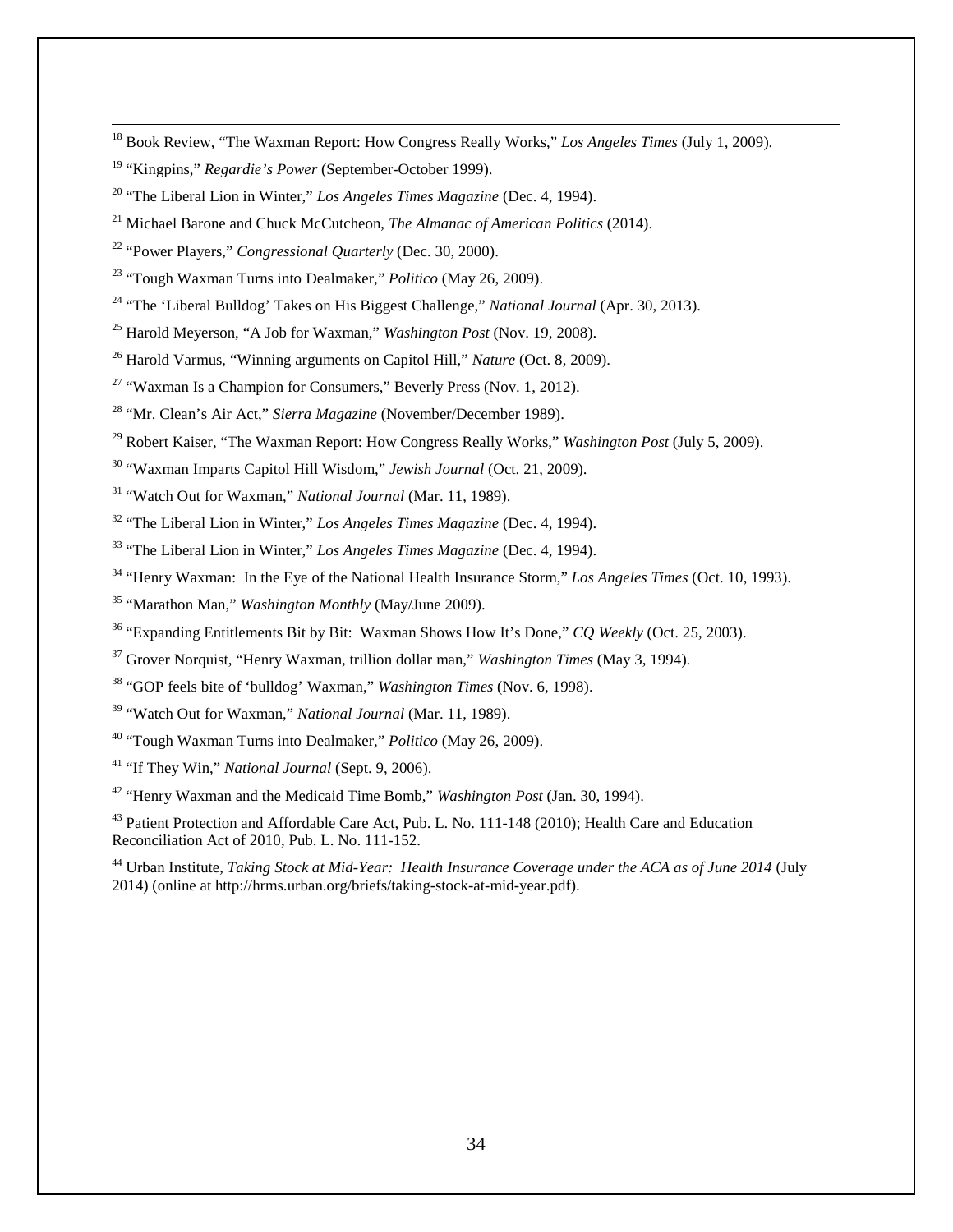<sup>45</sup> Centers for Medicare and Medicaid Services, *Consumers Benefitted from 80/20 Rule in 2013* (July 2014) (online at http://www.cms.gov/CCIIO/Resources/Forms-Reports-and-Other-Resources/Downloads/Final-MLR-Report\_07- 22-2014.pdf).  $\overline{a}$ 

<sup>46</sup> Centers for Medicare and Medicaid Services, Press Release, *7.9 Million People with Medicare Saved Over \$9.9 Billion on Prescription Drugs* (Mar. 21, 2014) (online at

http://www.cms.gov/Newsroom/MediaReleaseDatabase/Press-releases/2014-Press-releases-items/2014-03-21.html).

<sup>47</sup> Congressional Budget Office, *Estimate of the Effects on the Deficit of the Reconciliation Proposal Combined with H.R. 3590, as Passed by the Senate* (Mar. 20, 2010) (online at

[http://www.cbo.gov/sites/default/files/cbofiles/ftpdocs/113xx/doc11379/amendreconprop.pdf\)](http://www.cbo.gov/sites/default/files/cbofiles/ftpdocs/113xx/doc11379/amendreconprop.pdf).

<sup>48</sup> E.g. Deficit Reduction Act of 1984, Pub. L. No. 98-369; Consolidated Omnibus Reconciliation Act of 1986, Pub. L. No. 99-272; Omnibus Reconciliation Act of 1986, Pub. L. No. 99-509; Omnibus Reconciliation Act of 1987, Pub. L. No. 100-203; Family Support Act of 1988, Pub. L. No. 100-485; Omnibus Budget Reconciliation Act of 1989, Pub. L. No. 101-239; Omnibus Budget Reconciliation Act of 1990, Pub. L. No. 101-508.

<sup>49</sup> Omnibus Budget Reconciliation Act of 1989, Pub. L. No. 101-239.

<sup>50</sup> Omnibus Budget Reconciliation Act of 1981, Pub. L. No. 97-35; Balanced Budget Act of 1997, Pub. L. No. 105- 33.

<sup>51</sup> Andrew Bindman, "Henry Waxman: Architect of the Health Care Safety Net," *Journal of the American Medical Association Forum* (Feb. 13, 2014) (online a[t http://newsatjama.jama.com/2014/02/13/jama-forum-henry-waxman](http://newsatjama.jama.com/2014/02/13/jama-forum-henry-waxman-architect-of-the-health-care-safety-net/)[architect-of-the-health-care-safety-net/\)](http://newsatjama.jama.com/2014/02/13/jama-forum-henry-waxman-architect-of-the-health-care-safety-net/).

#### <span id="page-36-0"></span><sup>52</sup> *Id.*

<span id="page-36-1"></span><sup>53</sup> Omnibus Budget Reconciliation Act of 1990, Pub. L. No. 101-508.

<span id="page-36-2"></span><sup>54</sup> Veterans Health Care Act of 1992, Pub. L. No. 102-585.

<span id="page-36-3"></span><sup>55</sup> Balanced Budget Act of 1997, Pub. L. No. 105-33.

<span id="page-36-4"></span><sup>56</sup> Kaiser Family Foundation, *State Health Facts: Medicaid and CHIP* (Jan. 2014) [\(http://kff.org/state](http://kff.org/state-category/medicaid-chip/)[category/medicaid-chip/\)](http://kff.org/state-category/medicaid-chip/).

<span id="page-36-5"></span><sup>57</sup> Children's Health Insurance Program Reauthorization Act of 2009 (CHIPRA), Pub. L. No. 111-3.

<sup>58</sup> Patient Protection and Affordable Care Act, Pub. L. No. 111-148 (2010).

<sup>59</sup> Kaiser Family Foundation, *Status of State Action on the Medicaid Expansion Decision, 2014* (Jan. 2014) (online a[t http://kff.org/health-reform/state-indicator/state-activity-around-expanding-medicaid-under-the-affordable-care](http://kff.org/health-reform/state-indicator/state-activity-around-expanding-medicaid-under-the-affordable-care-act/)[act/\)](http://kff.org/health-reform/state-indicator/state-activity-around-expanding-medicaid-under-the-affordable-care-act/).

<sup>60</sup> Joan Alker, Executive Director of the Georgetown Center for Children and Families, "Rep. Waxman's Legacy Includes Significant Improvements in Children's Health Coverage," (Feb. 7, 2014) (online at [http://ccf.georgetown.edu/all/rep-waxmans-legacy-includes-significant-improvements-in-childrens-health-](http://ccf.georgetown.edu/all/rep-waxmans-legacy-includes-significant-improvements-in-childrens-health-coverage/?utm_source=GraphicMail&utm_medium=email&utm_term=NewsletterLink&utm_campaign=Blog+Update&utm_content)

[coverage/?utm\\_source=GraphicMail&utm\\_medium=email&utm\\_term=NewsletterLink&utm\\_campaign=Blog+Upd](http://ccf.georgetown.edu/all/rep-waxmans-legacy-includes-significant-improvements-in-childrens-health-coverage/?utm_source=GraphicMail&utm_medium=email&utm_term=NewsletterLink&utm_campaign=Blog+Update&utm_content) [ate&utm\\_content\)](http://ccf.georgetown.edu/all/rep-waxmans-legacy-includes-significant-improvements-in-childrens-health-coverage/?utm_source=GraphicMail&utm_medium=email&utm_term=NewsletterLink&utm_campaign=Blog+Update&utm_content).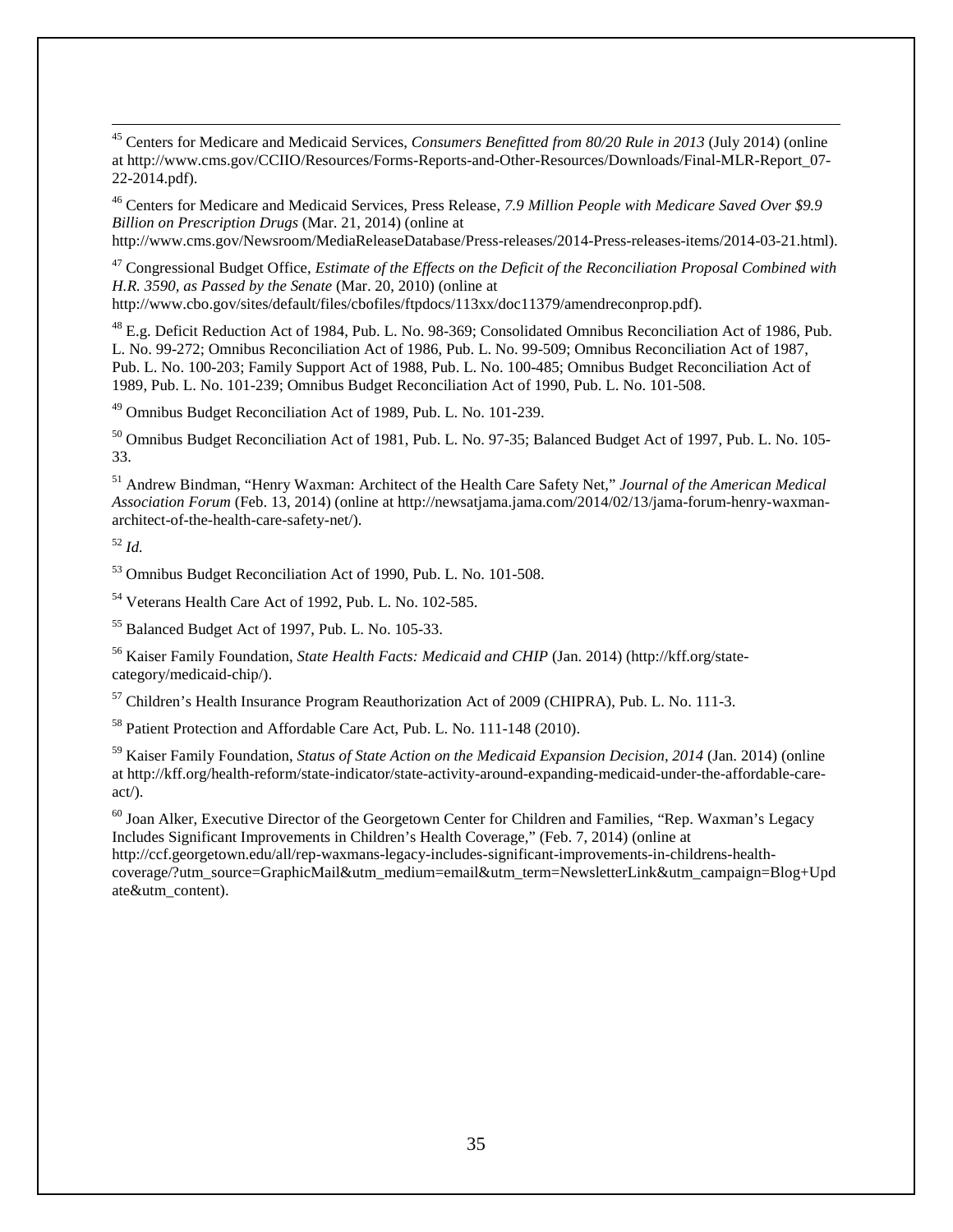<sup>61</sup> Omnibus Budget Reconciliation Act of 1987, Pub. L. No. 100-203.

 $62$  Medicare Catastrophic Coverage Act of 1988, Pub. L. No. 100-360.

<sup>63</sup> Patient Protection and Affordable Care Act, Pub. L. No. 111-148 (2010).

<sup>64</sup> The Drug Price Competition and Patent Term Restoration Act, Pub. L. No. 98-417 (1984).

<sup>65</sup> IMS Health, *Generic Drug Savings in the U.S.* (Aug. 2012) (online at http://www.ahipcoverage.com/wpcontent/uploads/2012/08/2012-GPHA-IMS-GENERIC-SAVINGS-STUDY.pdf).

<sup>66</sup> *Id.*

 $\overline{a}$ 

<sup>67</sup> Orphan Drug Act, Pub. L. No. 97-414 (1983).

<sup>68</sup> Food and Drug Administration, Developing Products for Rare Diseases and Conditions (2014) (online at [http://www.fda.gov/forindustry/DevelopingProductsforrareDiseasesConditions/default.htm\)](http://www.fda.gov/forindustry/DevelopingProductsforrareDiseasesConditions/default.htm).

 $69$  Subcommittee on Health and the Environment, Hearing on Karposi's Sarcoma and Related Opportunistic Infections (Apr. 14, 1982).

 $70$  Ryan White Comprehensive AIDS Resources Emergency Act, Pub. L. No. 101-381 (1990).

<sup>71</sup> Timothy Westmoreland, *Henry Waxman, the Unsung Hero in the Fight Against AIDS*, Politico (Feb. 4, 2014) (online at [http://www.politico.com/magazine/story/2014/02/henry-waxman-aids-fight-](http://www.politico.com/magazine/story/2014/02/henry-waxman-aids-fight-103123.html%23.VHZQ54vF8_8)[103123.html#.VHZQ54vF8\\_8\)](http://www.politico.com/magazine/story/2014/02/henry-waxman-aids-fight-103123.html%23.VHZQ54vF8_8).

<sup>72</sup> AIDS Project Los Angeles, *AIDS Project Los Angeles Celebrates Representative Waxman* (Jan. 30, 2014).

<sup>73</sup> AIDS United, *Representative Waxman Announces Retirement* (Jan. 30, 2014).

<sup>74</sup> Mammography Quality Standards Act of 1992, Pub. L. No. 102-539.

<sup>75</sup> Government Accountability Office, Mammography Services: Impact of Federal Legislation on Quality, Access, and Health Outcomes (Oct. 1997) (online at [http://www.fda.gov/downloads/Radiation-](http://www.fda.gov/downloads/Radiation-EmittingProducts/MammographyQualityStandardsActandProgram/Reports/ucm124388.pdf)[EmittingProducts/MammographyQualityStandardsActandProgram/Reports/ucm124388.pdf\)](http://www.fda.gov/downloads/Radiation-EmittingProducts/MammographyQualityStandardsActandProgram/Reports/ucm124388.pdf).

<sup>76</sup> National Institutes of Health Revitalization Act, Pub. L. No. 103-43 (1994).

<span id="page-37-5"></span><span id="page-37-4"></span><span id="page-37-3"></span><span id="page-37-2"></span><span id="page-37-1"></span><span id="page-37-0"></span><sup>77</sup> *Letter to the Editor from Alfred F. Moran, Executive Vice President for Planned Parenthood of New York City,* New York Times (Aug. 13, 1981).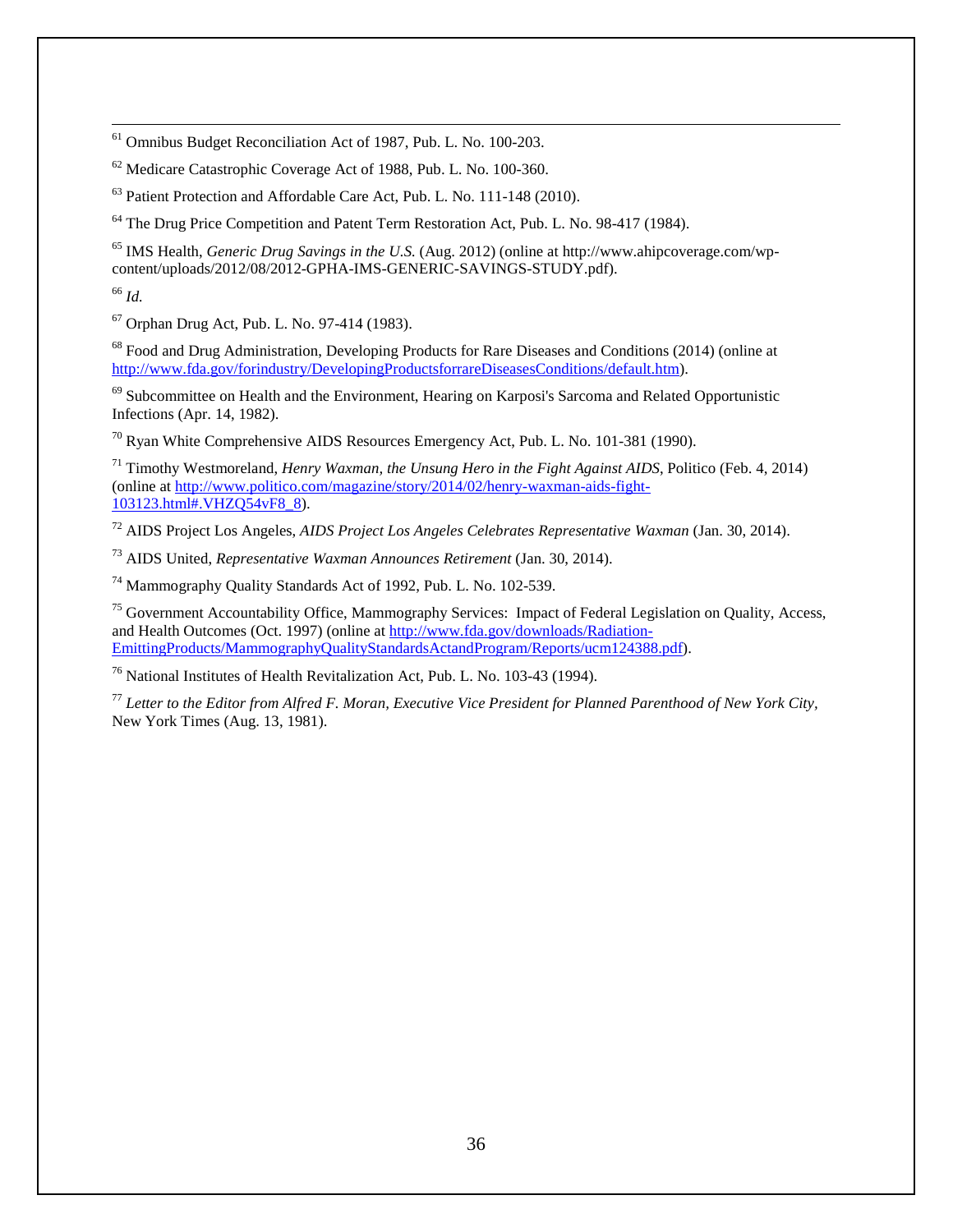<span id="page-38-0"></span><sup>78</sup> Health Care Quality Improvement Act of 1986, Pub. L. No. 99-660.

<sup>79</sup> Amici Curiae Brief of the American Academy of Pediatrics, *Bruesewitz v. Wyeth*, U.S. Supreme Court (No. 09- 152) (2009) (online at [http://www.ama-assn.org/resources/doc/legal-issues/bruesewitz-v-wyeth.pdf\)](http://www.ama-assn.org/resources/doc/legal-issues/bruesewitz-v-wyeth.pdf).

<span id="page-38-1"></span><sup>80</sup> Prescription Drug User Fee Act of 1992, Pub. L. No.102-571.

 $\overline{a}$ 

<sup>81</sup> Congressional Research Service, *Prescription Drug User Fee Act (PDUFA): 2012 Reauthorization of PDUFA* (7-5700) (Feb. 22, 2013).

<span id="page-38-2"></span><sup>82</sup> Medical Device and User Fee Modernization Act of 2002, Pub. L. No. 107-250.

<sup>83</sup>Food and Drug Administration Safety and Innovation Act of 2012, Pub. L. No 112-144 (2012).

<span id="page-38-3"></span><sup>84</sup> Animal Drug User Fee Act of 2003, Pub. L. No 108-130.

<sup>85</sup> Nutrition Labeling and Education Act, Pub. L. No. 101-535 (1990).

<sup>86</sup> Food Quality Protection of 1996, Pub. L. No. 104-170.

<span id="page-38-4"></span><sup>87</sup> Food Safety Modernization Act, Pub. L. No. 111-353 (2011).

<span id="page-38-5"></span><sup>88</sup> Comprehensive Smoking Education Act, Pub. L. No. 98-474 (1984).

<span id="page-38-6"></span><sup>89</sup> Comprehensive Smokeless Tobacco Health Education Act of 1986, Pub. L. No. 99-252.

<sup>90</sup> Family Smoking Prevention and Tobacco Control Act, Pub. L. No. 111-31 (2009).

<span id="page-38-7"></span><sup>91</sup> Campaign for Tobacco-Free Kids, *Henry Waxman Showed America the True Fact of the Tobacco Industry (Jan.* 30, 2014).

<span id="page-38-8"></span><sup>92</sup> Safe Medical Device Amendments of 1990, Pub. L. No. 101-629.

<span id="page-38-9"></span> $93$  Drug Quality and Security Act, Pub. L. No. 113-54 (2013).

<sup>94</sup> Natural Resources Defense Council, *Rep. Waxman A Stalwart Champion for Environment, Public Health* (Jan. 30, 2014).

<sup>95</sup> League of Conservation Voters, *LCV Statement on the Retirement of Congressman Henry Waxman* (Feb. 3, 2014).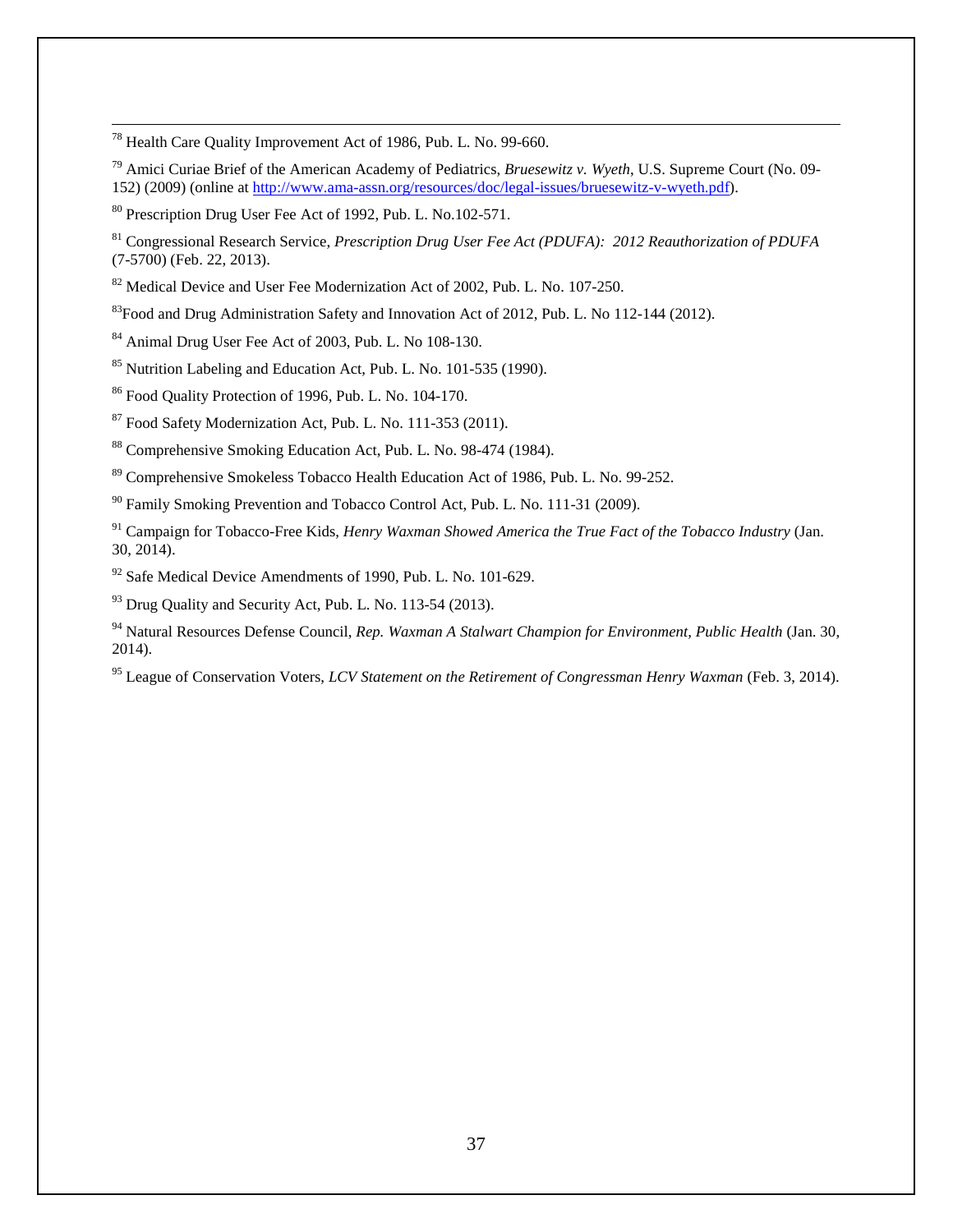<span id="page-39-6"></span><sup>96</sup> Clean Air Act Amendments of 1990, Pub. L. No. 101-549.

 $\overline{a}$ 

<span id="page-39-7"></span> $97$  David Doniger, Natural Resources Defense Council, Interview with NBC News (Apr. 17, 2009) (online at [http://www.nbcnews.com/id/30264214/#.UufeDhAo7t0\)](http://www.nbcnews.com/id/30264214/%23.UufeDhAo7t0).

<span id="page-39-8"></span><sup>98</sup> U.S. Environmental Protection Agency, Air Quality Trends (online

at [www.epa.gov/airtrends/images/comparison70.jpg\)](http://www.epa.gov/airtrends/images/comparison70.jpg) (updated Jan. 6, 2011).

<sup>99</sup> U.S. Environmental Protection Agency, Office of Air and Radiation, *The Benefits and Costs of the Clean Air Act: 1990 to 2020, Revised Draft Report 5-22* (Aug. 2010) (online at: [www.epa.gov/oar/sect812/aug10/fullreport.pdf\)](http://www.epa.gov/oar/sect812/aug10/fullreport.pdf).

<sup>100</sup> Lauraine G. Chestnut, David M. Mills, A Fresh Look at the Benefits and Costs of the US Acid Rain Program, 77 Journal of Environmental Management 252, 265 (2005).

<sup>101</sup> U.S. Environmental Protection Agency, *The Clean Air Act – Highlights of the 1990 Amendments* (Sept. 14, 2010) (online at [http://epa.gov/oar/caa/caaa\\_overview.html\)](http://epa.gov/oar/caa/caaa_overview.html).

<sup>102</sup> U.S. Environmental Protection Agency, Office of Air and Radiation, The Benefits and Costs of the Clean Air Act from 1990 to 2020, 5-24 (Apr. 2011) (online at: [http://www.epa.gov/cleanairactbenefits/feb11/fullreport\\_rev\\_a.pdf\)](http://www.epa.gov/cleanairactbenefits/feb11/fullreport_rev_a.pdf).

<sup>103</sup> See Committee on Energy and Commerce, Minority Staff Report, *The Anti-Environment Record of the U.S. House of Representatives, 112th Congress: Final Summary of the 2011-2012 Congressional Session* (2013); Committee on Energy and Commerce, Democratic Staff, "The Anti-Environment Record of 113th House of Representatives."

<sup>104</sup> Safe Drinking Water Act Amendments of 1980, Pub. L. 96-502; Safe Drinking Water Act Amendments of 1986, Pub. L. No. 99-339; Safe Drinking Water Act Amendments of 1996, Pub. L. No. 104-182.

<sup>105</sup> U.S. Environmental Protection Agency, Office of Water, *National Water Program Best Practices and End of Year Performance Report—Fiscal Year 2012* (Apr. 2013) (online at [http://water.epa.gov/resource\\_performance/performance/upload/OW\\_End\\_of\\_Year\\_ReportExecSummary\\_for508](http://water.epa.gov/resource_performance/performance/upload/OW_End_of_Year_ReportExecSummary_for508.pdf) [.pdf\)](http://water.epa.gov/resource_performance/performance/upload/OW_End_of_Year_ReportExecSummary_for508.pdf).

<span id="page-39-1"></span><span id="page-39-0"></span><sup>106</sup> Centers for Disease Control, *Blood Lead Levels in Children Aged 1–5 Years — United States, 1999–2010* (Apr. 2013) (online at [http://www.cdc.gov/mmwr/preview/mmwrhtml/mm6213a3.htm?\).s\\_cid=mm6213a3\\_e\)](http://www.cdc.gov/mmwr/preview/mmwrhtml/mm6213a3.htm?).s_cid=mm6213a3_e).

<span id="page-39-2"></span><sup>107</sup> Safe Drinking Water Act Amendments of 1986, Pub. L. No. 99-339.

<span id="page-39-3"></span><sup>108</sup> Lead Contamination Control Act of 1988, Pub. L. No. 100-572.

<span id="page-39-4"></span><sup>109</sup> Housing and Community Development Act of 1992, Pub. L. No. 102-550.

 $110$  H. R. 3743,  $110^{th}$  Cong. (2008).

<sup>111</sup> Consumer Product Safety Improvement Act of 2008, Pub. L. No. 110-314.

<span id="page-39-5"></span><sup>112</sup> Reduction of Lead in Drinking Water Act, Pub. L. No. 111-380 (2010).

<sup>113</sup> U.S. Environmental Protection Agency, *America's Children and the Environment, Third Edition* (Jan. 2013) (online at [http://www.epa.gov/opeedweb/children/pdfs/ACE3\\_2013.pdf\)](http://www.epa.gov/opeedweb/children/pdfs/ACE3_2013.pdf).

<sup>114</sup> Committee on Oversight and Government Reform, *Hearing on FEMA's Toxic Trailers*, 110<sup>th</sup> Cong. (July 19, 2007); Committee on Oversight and Government Reform, *Hearing on Manufacturers of FEMA Trailers and Elevated Formaldehyde Levels*,  $110^{th}$  Cong. (July 9, 2008).

<sup>115</sup> The Formaldehyde Standards for Composite Wood Products Act, Pub. L. 111-199 (2010).

<sup>116</sup> *See* H.R. 4750, The Global Climate Protection Act," 102d Congress (1992); U.S. House of Representatives, Safe Climate Caucus; U.S. Congress, Bicameral Task Force on Climate Change.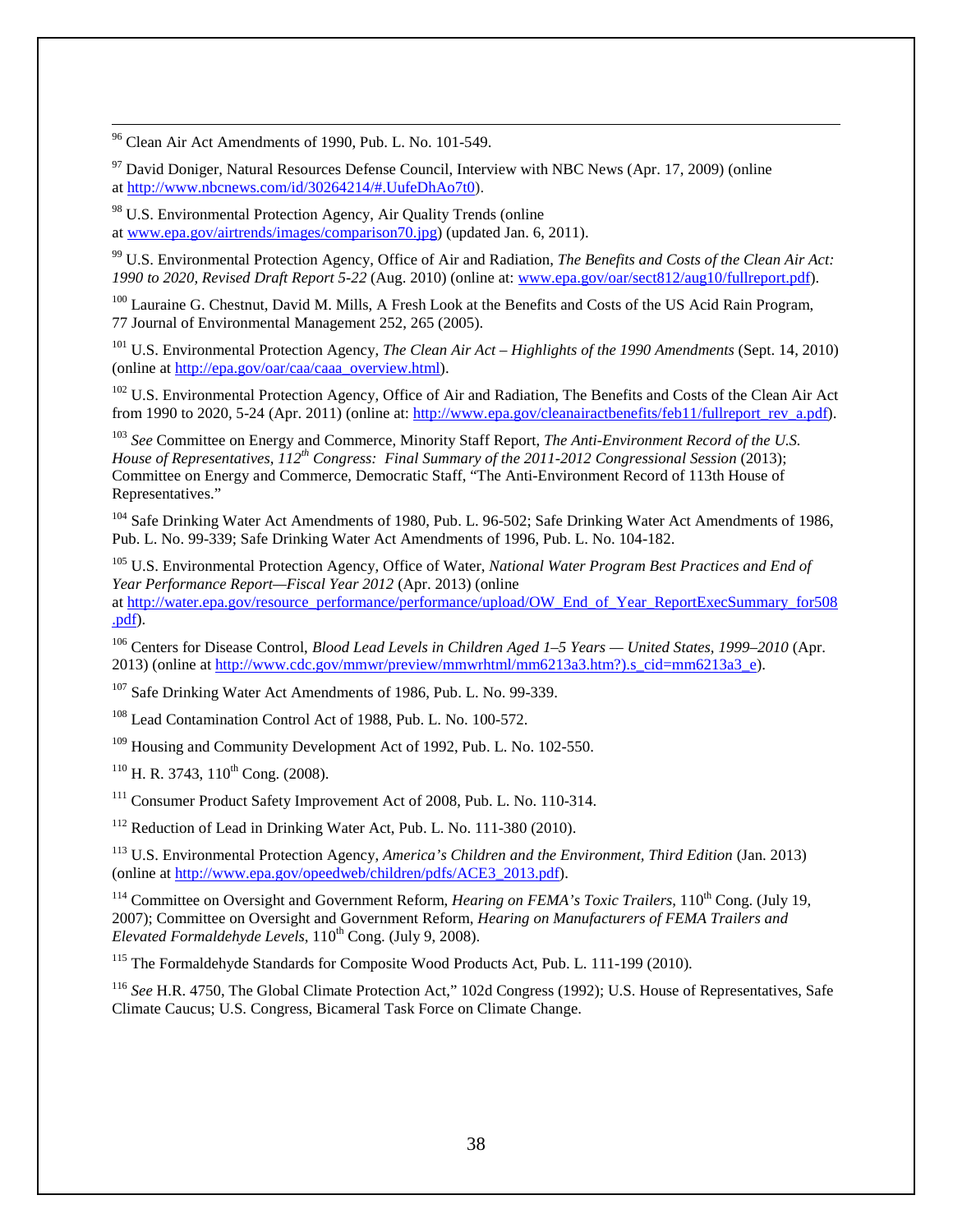<sup>117</sup> H.R.2635, the Carbon-Neutral Government Act of 2007, 110th Cong.

 $\overline{a}$ 

<sup>118</sup> Energy Independence and Security Act of 2007, Pub. L. No. 110-140.

<sup>119</sup> H.R. 2454, the American Clean Energy and Security Act of 2009,  $111<sup>th</sup>$  Cong.

<span id="page-40-0"></span><sup>120</sup> Middle Class Tax Relief and Job Creation Act of 2012, Pub. L. No. 112-96.

<span id="page-40-1"></span><sup>121</sup> "Bidding in Government Auction of Airwaves Reaches \$34 Billion," *New York Times* (Nov. 22, 2014); "Hastened FCC Spectrum Auction nears \$41B," *RCR Wireless News* (Dec. 4, 2014).

<span id="page-40-2"></span><sup>122</sup> Twenty-First Century Communications and Video Accessibility Act of 2010, Pub. L. No. 111-260.

<span id="page-40-4"></span><span id="page-40-3"></span><sup>123</sup> Federal Communications Commission, *Remarks of Chairman Tom Wheeler at January 2014 Open Meeting* (Jan. 30, 2014) (online at www.fcc.gov/events/open-commission-meeting-january-2014).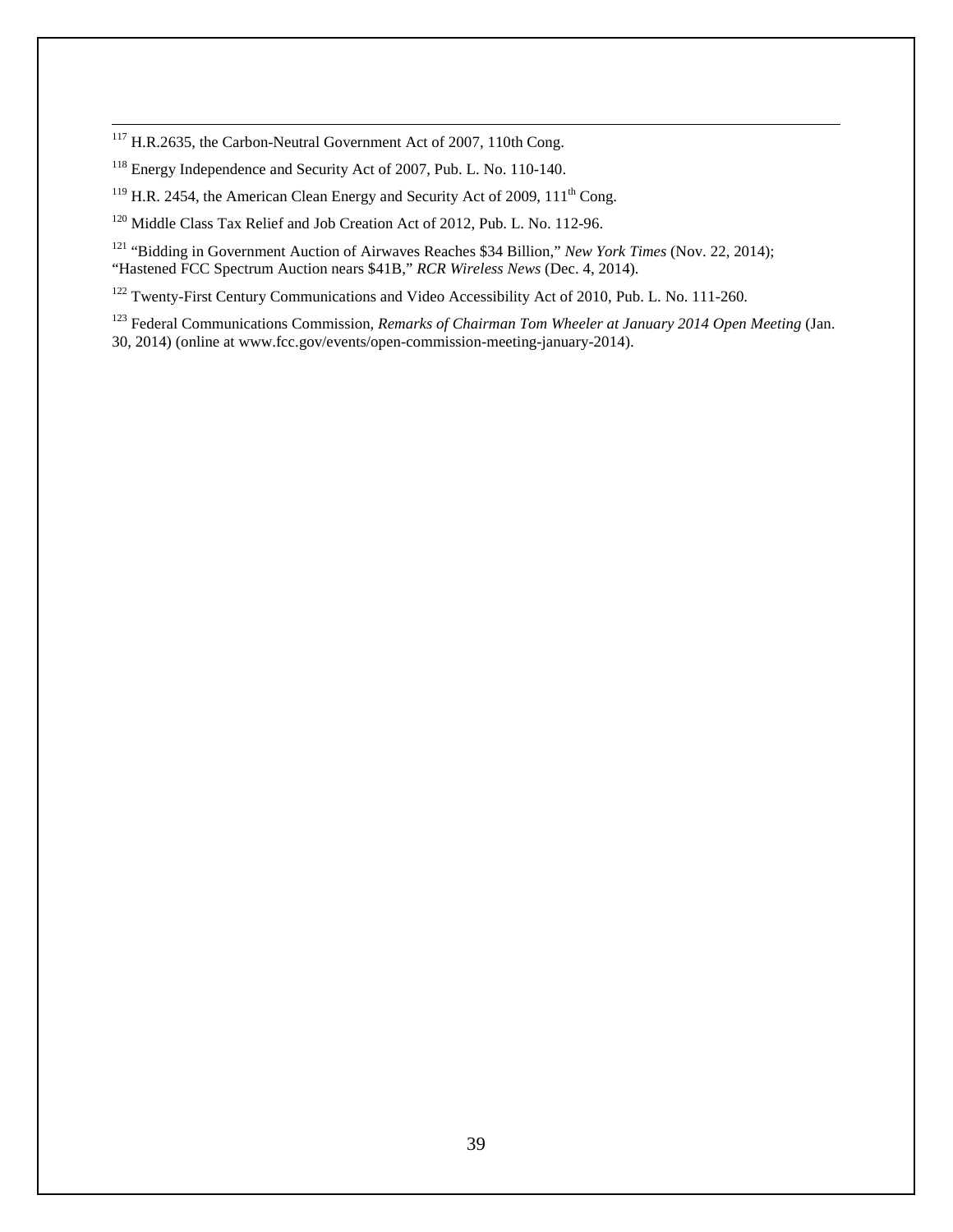<span id="page-41-9"></span><sup>124</sup> National Defense Authorization Act for Fiscal Year 2008, Pub. L. No. 110-181.

<sup>125</sup> Duncan Hunter National Defense Authorization Act for Fiscal Year 2009, Pub. L. No. 110-417.

<sup>126</sup> Duncan Hunter National Defense Authorization Act for Fiscal Year 2009, Pub. L. No. 110-417.

 $127$  Food, Conservation, and Energy Act of 2008, Pub. L. No. 110-234.

 $\overline{a}$ 

<sup>128</sup> Postal Accountability and Enhancement Act, Pub. L. No. 109-435 (2006).

<sup>129</sup> Federal News Service, "President Bush Signs New Postal Law" (Dec. 20, 2006).

<sup>130</sup> National Association of Letter Carriers, "Postal Overhaul Becomes Law" (2006) (online at [http://www.nalc.org/postal/reform/paea\\_2006.html\)](http://www.nalc.org/postal/reform/paea_2006.html).

<sup>131</sup> Testimony of Oscar "Dale" Goff, Jr., National President of the National Association of Postmasters of the United States, before the House Subcommittee on Federal Workforce, the Postal Service, and the District of Columbia (Apr. 17, 2007) (online at [http://www.napus.org/wp-content/uploads/2010/08/4.17.07.pdf\)](http://www.napus.org/wp-content/uploads/2010/08/4.17.07.pdf).

<span id="page-41-0"></span><sup>132</sup> American Printer, "Postal Reform Approved" (Jan. 24, 2007) (online at [http://americanprinter.com/alt/mag/news\\_0107/\)](http://americanprinter.com/alt/mag/news_0107/).

<span id="page-41-2"></span><span id="page-41-1"></span><sup>133</sup> Remarks of Walter Oleszek, Congressional Research Service, at the Center for American Progress Forum on the State of Congressional Oversight (Sept. 18, 2006).

<sup>134</sup> "In Control, Democrats Unleash Top Watchdog," McClatchy Newspapers (Oct. 28, 2007).

<span id="page-41-3"></span><sup>135</sup> "Waxman: Democrats' Eliot Ness," *The Nation* (Feb. 14, 2005).

<span id="page-41-4"></span><sup>136</sup> "The Scariest Guy in Town," *Time Magazine* (Dec. 4, 2006).

<span id="page-41-5"></span><sup>137</sup> "Investigating Bush: Henry Waxman's Aggressive Oversight Offers Democrats a Model," *Rolling Stone* (Apr. 17, 2008).

<span id="page-41-6"></span><sup>138</sup> "White House Feels Waxman's Oversight Gaze," *Washington Post* (Oct. 25, 2007).

<sup>139</sup> "Congressional Man of Letters," *Washington Post* (Feb. 21, 2002).

<span id="page-41-7"></span><sup>140</sup> "Science's Political Bulldog," *Scientific American* (May 2004).

<span id="page-41-8"></span><sup>141</sup> "Top Ten Corporate Grillings," Time.com (July 20, 2011) (online at [http://content.time.com/time/specials/packages/article/0,28804,2084137\\_2084138\\_2084160,00.html\)](http://content.time.com/time/specials/packages/article/0,28804,2084137_2084138_2084160,00.html).

<sup>142</sup> "The Scariest Guy in Town," *Time Magazine* (Dec. 4, 2006).

<sup>143</sup> "A House Investigation Travesty," *New York Times* (Apr. 12, 1997).

<sup>144</sup> "Mr. Burton Should Step Aside," *Washington Post* (Mar. 20, 1997).

<sup>145</sup> "The Nine Pillars of Congress," *Esquire* (Nov. 2006).

<sup>146</sup> "For Better or Worse, He's On It," *Los Angeles Times* (June 19, 2006).

<sup>147</sup> Committee on Oversight and Government Reform, *Hearing on the Impact of CPA Decision-Making on Iraq Reconstruction*, 110th Cong. (Feb. 6, 2007); Committee on Oversight and Government Reform, *Hearing on Reliance on Private Military Contractors in Iraq Reconstruction*, 110<sup>th</sup> Cong. (Feb. 7, 2007); Committee on Oversight and *on Private Military Contractors in Iraq Reconstruction*, 110<sup>th</sup> Cong. (Feb. 7, 2007); Committee on Oversi Government Reform, *Hearing on the Management of Large Homeland Security Contracts*, 110<sup>th</sup> Cong. (Feb. 8, 2007); Committee on Oversight and Government Reform, *Hearing on the Financial Impacts of Waste, Fraud, and Abuse in Pharmaceutical Pricing*, 110<sup>th</sup> Cong. (Feb. 9, 2007).

<sup>148</sup> Subcommittee on National Security and Foreign Affairs, Hearing on Conditions at the Walter Reed Army Medical Center (Mar. 5, 2007).

<sup>149</sup> Committee on Oversight and Government Reform, *Hearing on Disclosure of CIA Agent Valerie Plame Wilson's Identity and White House Procedures for Safeguarding Classified Information*, 110<sup>th</sup> Cong. (Mar. 16, 2007).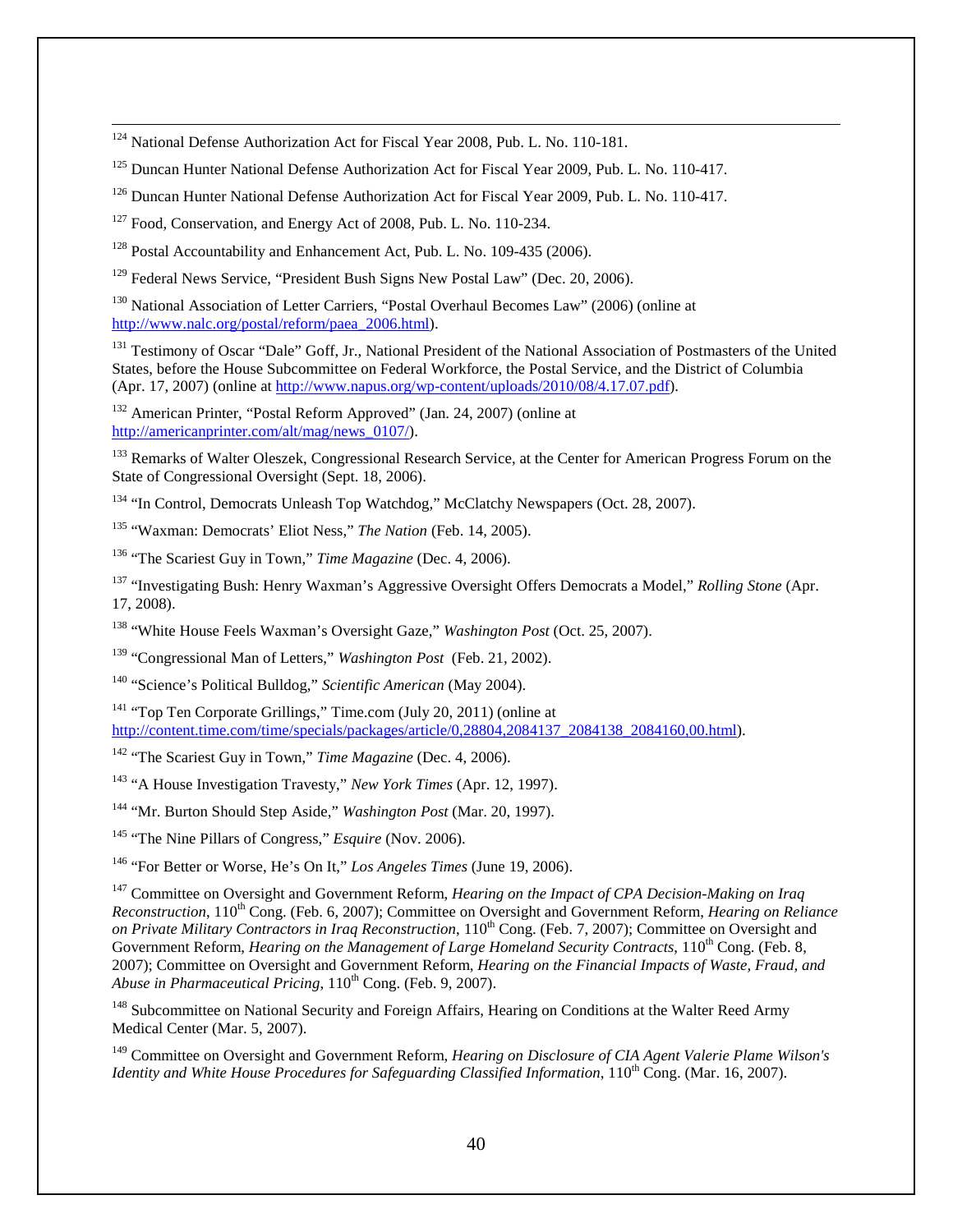<sup>150</sup> Committee on Oversight and Government Reform, *Hearing on Political Interference with Science: Global Warming, Part I,* 110<sup>th</sup> Cong. (Mar. 19, 2007).

 $\overline{a}$ 

<span id="page-42-0"></span><sup>151</sup> Committee on Oversight and Government Reform, *Hearing on Allegations of Misconduct at the General Services Administration*, 110<sup>th</sup> Cong. (Mar. 28, 2007).

<span id="page-42-2"></span><span id="page-42-1"></span><sup>152</sup> Committee on Oversight and Government Reform, *Hearing on Misleading Information from the Battlefield*, 110<sup>th</sup> Cong. (Apr. 24, 2007); Committee on Oversight and Government Reform, *Hearing on the Tillman Fratricide: What the Leadership of the Defense Department Knew*,  $110^{th}$  Cong. (Aug. 1, 2007).

<span id="page-42-4"></span><span id="page-42-3"></span><sup>153</sup> Committee on Oversight and Government Reform, *Hearing on Waste, Fraud, and Abuse in the Federal Crop Insurance Program*,  $110^{\text{th}}$  Cong. (May 3, 2007).

<span id="page-42-5"></span><sup>154</sup> Committee on Oversight and Government Reform, *Hearing on FDA's Role in Evaluating Safety of Avandia*, 110th Cong. (June 8, 2007).

<span id="page-42-6"></span><sup>155</sup> Committee on Oversight and Government Reform, *The Use of RNC E-mail Accounts by White House Officials*,  $110^{th}$  Cong. (June 18, 2007).

<sup>156</sup> Letter from Chairman Henry A. Waxman to Vice President Richard B. Cheney (June 21, 2007).

<sup>157</sup> Committee on Oversight and Government Reform, *Hearing on the Surgeon General's Vital Mission: Challenges for the Future*,  $110^{th}$  Cong. (July 10, 2007).

<sup>158</sup> Letter from Chairman Henry A. Waxman to former White House Director of Political Affairs Sara Taylor (July 17, 2007).

<sup>159</sup> Committee on Oversight and Government Reform, *Hearing on FEMA's Toxic Trailers*, 110<sup>th</sup> Cong. (July 19, 2007); Committee on Oversight and Government Reform, *Hearing on Manufacturers of FEMA Trailers and Elevated Formaldehyde Levels*, 110<sup>th</sup> Cong. (July 9, 2008).

<sup>160</sup> Committee on Oversight and Government Reform, *Allegations of Waste, Fraud, and Abuse at the New U.S. Embassy in Iraq*,  $110^{th}$  Cong. (July 26, 2007).

<sup>161</sup> Committee on Oversight and Government Reform, *Hearing on Private Security Contracting in Iraq and Afghanistan*, 110<sup>th</sup> Cong. (Oct. 2, 2007).

<sup>162</sup> Committee on Oversight and Government Reform, *Hearing Assessing the State of Iraqi Corruption*, 110<sup>th</sup> Cong. (Oct. 4, 2007).

<sup>163</sup> Committee on Oversight and Government Reform, *Hearing on EPA, Black Carbon, and Global Warming*, 110<sup>th</sup> Cong. (Oct. 18, 2007).

<sup>164</sup> Committee on Oversight and Government Reform, *Hearing on the Health and Environmental Impacts of Uranium Contamination in the Navajo Nation*,  $110^{th}$  Cong. (Oct. 23, 2007).

<sup>165</sup> Committee on Oversight and Government Reform, *Hearing Assessing the State Department and the Iraq War*,  $110^{th}$  Cong. (Oct. 25, 2007).

<sup>166</sup> Committee on Oversight and Government Reform, *Hearing Assessing the State Department Inspector General*, 110th Cong. (Nov. 14, 2007).

<sup>167</sup> Committee on Oversight and Government Reform, *Hearing on Executive Pay: The Role of Compensation Consultants*, 110<sup>th</sup> Cong. (Dec. 15, 2007).

<sup>168</sup> Committee on Oversight and Government Reform, *Hearing Assessing Veterans' Charities*, 110<sup>th</sup> Cong. (Dec. 13, 2007); Committee on Oversight and Government Reform, *Hearing Assessing Veterans' Charities - Part II* (Jan. 17, 2008).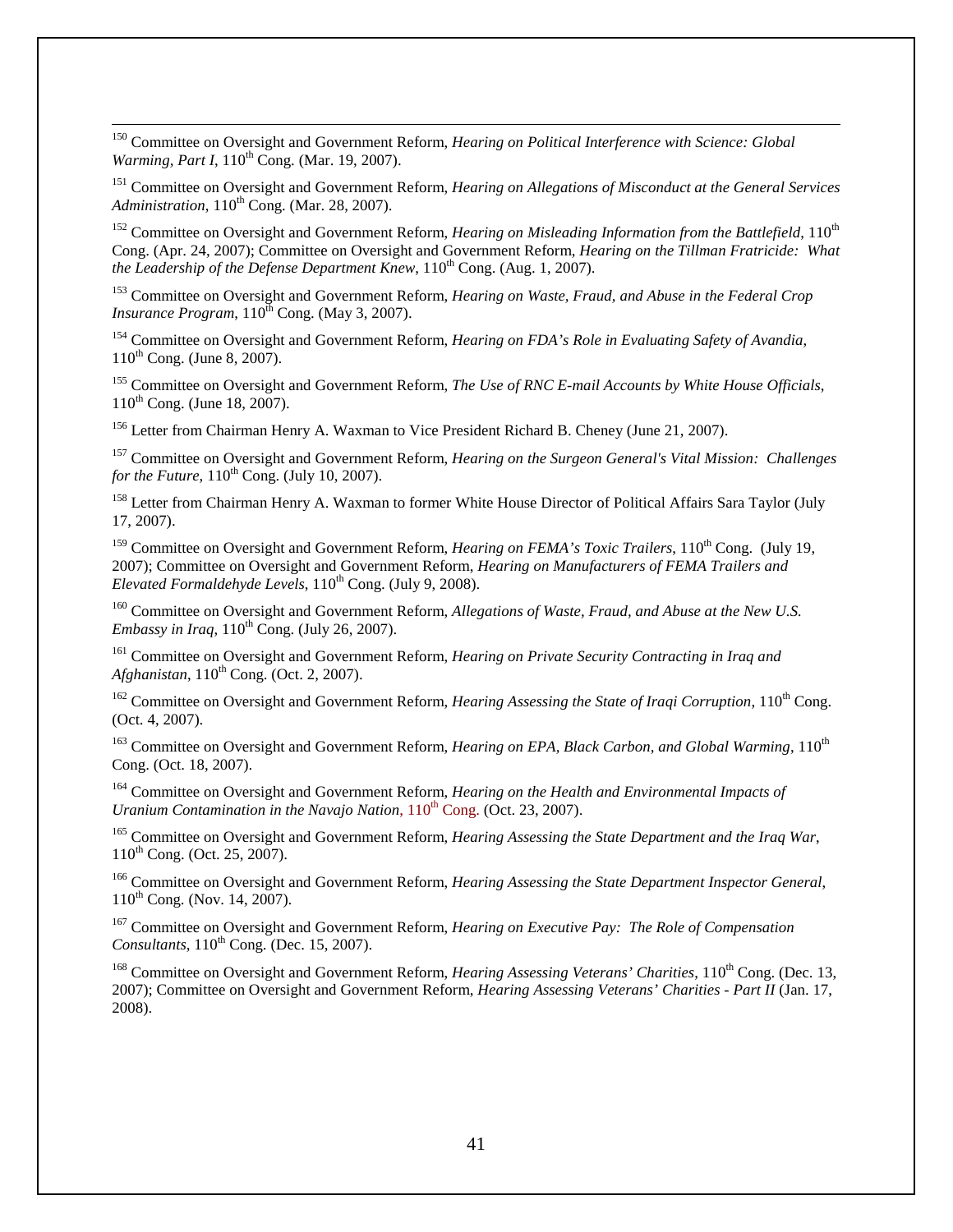<sup>169</sup> Committee on Oversight and Government Reform, *Hearing on The Mitchell Report: The Illegal Use of Steroids in Major League Baseball*, 110<sup>th</sup> Cong. (Jan. 15, 2008); Committee on Oversight and Government Reform, *Hearing* on Myths and Facts about Human Growth Hormone, B12 and Other Substances, 110<sup>th</sup> Cong. (Feb. 12, 2008); Committee on Oversight and Government Reform, *Hearing on The Mitchell Report: The Illegal Use of Steroids in Major League Baseball, Day 2,*  $110^{th}$  *Cong. (Feb. 13, 2008).*  $\overline{a}$ 

<sup>170</sup> Committee on Oversight and Government Reform, *Executive Compensation II: CEO Pay and the Mortgage Crisis*, 110<sup>th</sup> Cong. (Mar. 7, 2008).

<sup>171</sup> Committee on Oversight and Government Reform, *Committee Report, Jack Abramoff's Contacts With White House Officials*,  $110^{th}$  Cong. (June 11, 2008).

<sup>172</sup> Committee on Oversight and Government Reform, *Hearing on Examination of AEY Contracts with the U.S. Government*,  $110^{th}$  Cong. (June 24, 2008).

<span id="page-43-0"></span><sup>173</sup> Committee on Oversight and Government Reform, *Hearing on The Medicare Drug Benefit: Are Private Insurers Getting Good Discounts for the Taxpayer?*, 110<sup>th</sup> Cong. (July 24, 2008).

<span id="page-43-1"></span><sup>174</sup> Committee on Oversight and Government Reform, *Hearing on Deficient Electrical Systems at U.S. Facilities in Iraq*,  $110^{th}$  Cong. (July 30, 2008).

<span id="page-43-3"></span><span id="page-43-2"></span><sup>175</sup> Committee on Oversight and Government Reform, *Hearing on the Causes and Effects of the Lehman Brothers Bankruptcy*, 110<sup>th</sup> Cong. (Oct. 6, 2008).

<sup>176</sup> Committee on Oversight and Government Reform, *Hearing on the Causes and Effects of the AIG Bailout*, 110<sup>th</sup> Cong. (Oct. 7, 2008).

<sup>177</sup> Committee on Oversight and Government Reform, *Hearing on Credit Rating Agencies and the Financial Crisis*, 110<sup>th</sup> Cong. (Oct. 22, 2008).

<sup>178</sup> Committee on Oversight and Government Reform, *Hearing on the Financial Crisis and the Role of Federal Regulators*,  $110^{th}$  Cong. (Oct. 23, 2008).

<sup>179</sup> "White House Feels Waxman's Oversight Gaze," *Washington Post* (Oct. 25, 2007).

<sup>180</sup> "Investigating Bush," *Rolling Stone* (Apr. 10, 2008).

<sup>181</sup> "Congressman Uses Reports to Help Keep GOP Honest," *The Forward* (Dec. 24, 2004).

<sup>182</sup> "Focus Falls on a Reluctant Warrior," *Washington Post* (Aug. 16, 2001).

<sup>183</sup> In 2006, Chairman Waxman investigated allegations that former Veterans Affairs Secretary Anthony Principi had improperly secured lucrative contracts for a private company he joined after leaving government service. After the Committee's investigation revealed no wrongdoing, Chairman Waxman wrote a letter to VA Secretary Nicholson that said, "I am satisfied that Secretary Principi's actions were proper and ethical." Letter from Ranking Member Henry A. Waxman to Secretary of Veterans Affairs R. James Nicholson (June 9, 2006). A similar example occurred when Rep. Waxman was chair of the Committee on Energy and Commerce. Immediately after passage of the Affordable Care Act, several large employers filed statements with the Securities and Exchange Commission stating that the new law would result in a significant noncash charge against earnings due to changes in the deductibility of government subsidies for retiree drug coverage. Rep. Waxman opened an investigation into whether these filings were politically motivated. When the investigation exonerated the companies, Rep. Waxman released a memorandum stating that "the companies acted properly and in accordance with accounting standards." Memorandum from Energy and Commerce Committee Majority Staff to Chairmen Henry Waxman and Bart Stupak Re: Investigation of the Impact of the Health Care Reform Law on Large Employers (Apr. 14, 2010).

<sup>184</sup> "For Better or Worse, He's on It," *Los Angeles Times* (July 17, 2006).

<sup>185</sup> "The Waxman Cometh," *New Republic* (Apr. 23, 2007).

<sup>186</sup> Committee on Oversight and Government Reform, Committee Report, Jack Abramoff's Contacts With White House Officials (June 11, 2008); Committee on Oversight and Government Reform, Committee Report, Misleading Information from the Battlefield: The Tillman and Lynch Episodes (July 17, 2008).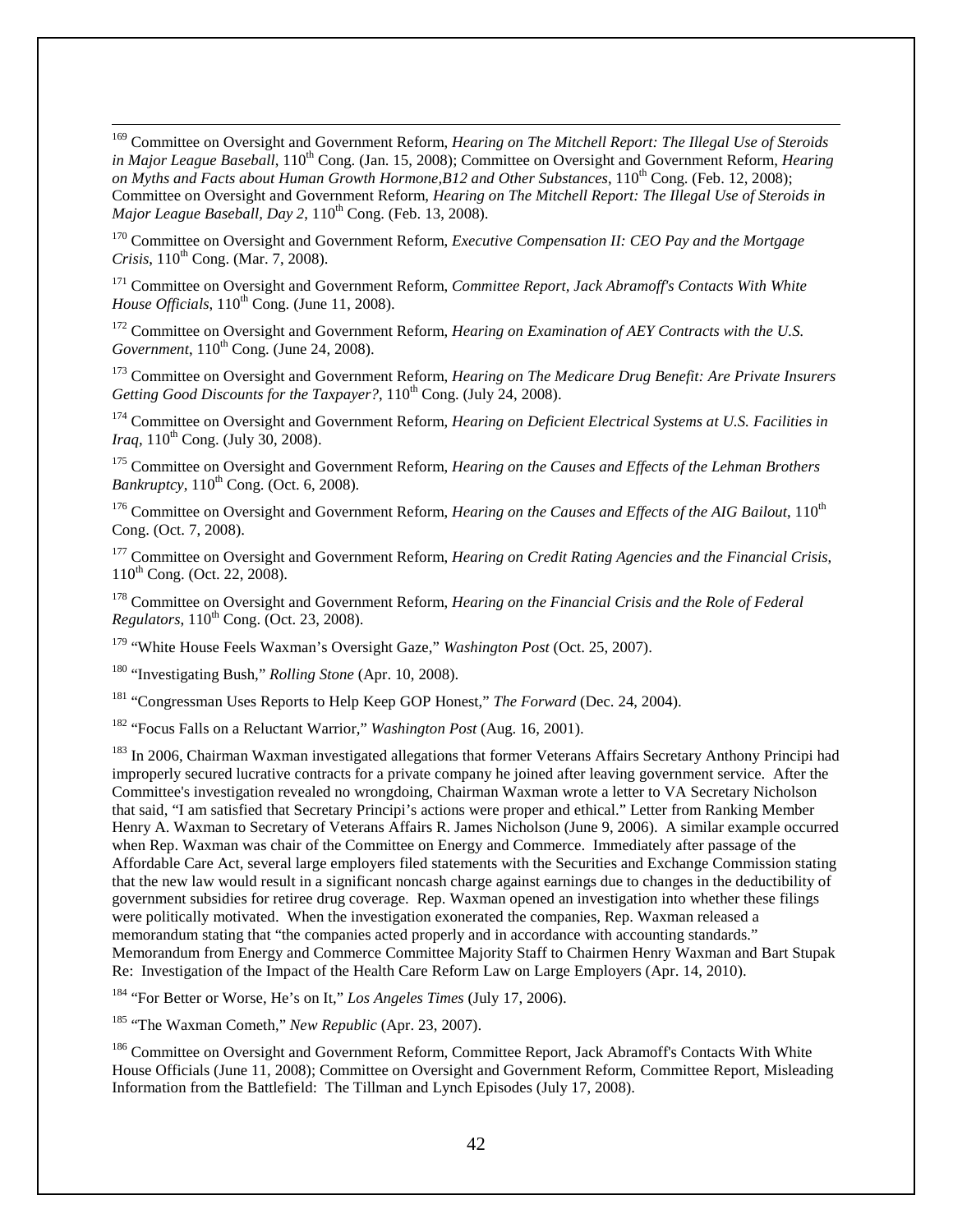<sup>187</sup> Subcommittee on Oversight and Investigations, *Hearing on Premium Increases by Anthem Blue Cross in the Individual Health Insurance Market*,  $111<sup>th</sup>$  Cong. (Feb. 24, 2010); Subcommittee on Oversight and Investigations, *Hearing on the High Cost of Small Business Health Insurance: Limited Options, Limited Coverage,* 111<sup>th</sup> Cong. (Oct. 20, 2009); Subcommittee on Oversight and Investigations, *Hearing on Insured But Not Covered: The Problem of Underinsurance*, 111th Cong. (Oct. 15, 2009); Subcommittee on Oversight and Investigations, *Hearing on Terminations of Individual Health Policies by Insurance Companies*, 111<sup>th</sup> Cong. (June 16, 2009).  $\overline{a}$ 

<sup>188</sup> Subcommittee on Oversight and Investigations, *Hearing on The Outbreak of Salmonella in Eggs*, 111<sup>th</sup> Cong. (Sept. 22, 2010); Subcommittee on Oversight and Investigations, *Hearing on The Role and Performance of FDA in Ensuring Food Safety*, 111<sup>th</sup> Cong. (May 6, 2010); Subcommittee on Oversight and Investigations, *Hearing on The* Salmonella Outbreak: The Role of Industry in Protecting the Nation's Food Supply, 111<sup>th</sup> Cong. (Mar. 19, 2009); Subcommittee on Oversight and Investigations, *Hearing on The Salmonella Outbreak: The Continued Failure to Protect the Food Supply*,  $111<sup>th</sup> Cong.$  (Feb. 11, 2009).

<sup>189</sup> Subcommittee on Oversight and Investigations, *Hearing on The Role of BP in the Deepwater Horizon Explosion and Oil Spill*, 111th Cong. (June 17, 2010); Subcommittee on Oversight and Investigations, *Hearing on Inquiry into the Deepwater Horizon Gulf Coast Oil Spill*,  $111<sup>th</sup>$  Cong. (May 12, 2010).

<sup>190</sup> Committee on Government Reform, Minority Staff Report, *Dollars Not Sense: Government Contracting Under the Bush Administration* (June 2006); Committee on Oversight and Government Reform, Minority Staff Report, *More Dollars Less Sense: Worsening Contracting Trends Under the Bush Administration* (June 2007).

<sup>191</sup> Letter from Ranking Member Henry A. Waxman to Chairman Tom Davis (June 14, 2004).

<span id="page-44-1"></span><span id="page-44-0"></span><sup>192</sup> Letter from Ranking Members Henry A. Waxman and John D. Dingell to Assistant to the President for National Security Affairs Condoleezza Rice (Oct. 29, 2003).

<span id="page-44-2"></span><sup>193</sup> Committee on Government Reform, Minority Staff Report, *Halliburton's Questioned and Unsupported Costs in Iraq Exceed \$1.4 Billion* (June 27, 2005).

<span id="page-44-3"></span><sup>194</sup> Committee on Oversight and Government Reform, *Hearing on Private Security Contracting in Iraq and Afghanistan*, 110<sup>th</sup> Cong. (Oct. 2, 2007).

<sup>195</sup> Committee on Oversight and Government Reform, *Hearing on the Impact of CPA Decision-Making on Iraq*   $Reconstruction$ ,  $110^{th}$  Cong. (Feb. 6, 2007).

<sup>196</sup> Committee on Oversight and Government Reform, *Hearing on Allegations of Waste, Fraud, and Abuse at the New U.S. Embassy in Iraq*, 110<sup>th</sup> Cong (July 26, 2007); Letter from Chairman Henry A. Waxman to the Secretary of State Condoleezza Rice (Oct. 9, 2007) ; Letter from Chairman Henry A. Waxman to Secretary of State Condoleezza Rice (Feb. 29, 2008).

<sup>197</sup> Committee on Government Reform, Minority Staff Report, *Waste, Fraud, and Abuse in Hurricane Katrina Contracts* (Aug. 2006).

<sup>198</sup> Committee on Oversight and Government Reform, *Hearing on FEMA's Toxic Trailers*, 110<sup>th</sup> Cong. (July 19, 2007); Committee on Oversight and Government Reform, *Hearing on Manufacturers of FEMA Trailers and Elevated Formaldehyde Levels*, 110<sup>th</sup> Cong. (July 9, 2008).

<sup>199</sup> Committee on Oversight and Government Reform, Staff Report, *Private Medicare Drug Plans: High Expenses and Low Rebates Increase the Cost of Medicare Drug Coverage* (Oct. 2007); Committee on Oversight and Government Reform, Staff Report, *Medicare Part D: Drug Pricing and Manufacturer Windfalls* (July 2008).

<sup>200</sup> Committee on Oversight and Government Reform, *Hearing on Waste, Fraud, and Abuse in the Federal Crop Insurance Program*,  $110^{th}$  Cong. (May 3, 2007).

<sup>201</sup> Food, Conservation, and Energy Act of 2008, Pub. L. No. 110-234.

<sup>202</sup> Committee on Oversight and Government Reform, *Hearing Assessing Veterans' Charities*, 110<sup>th</sup> Cong. (Dec. 13, 2007); Committee on Oversight and Government Reform, *Hearing Assessing Veterans' Charities - Part II*, 110th Cong. (Jan. 17, 2008).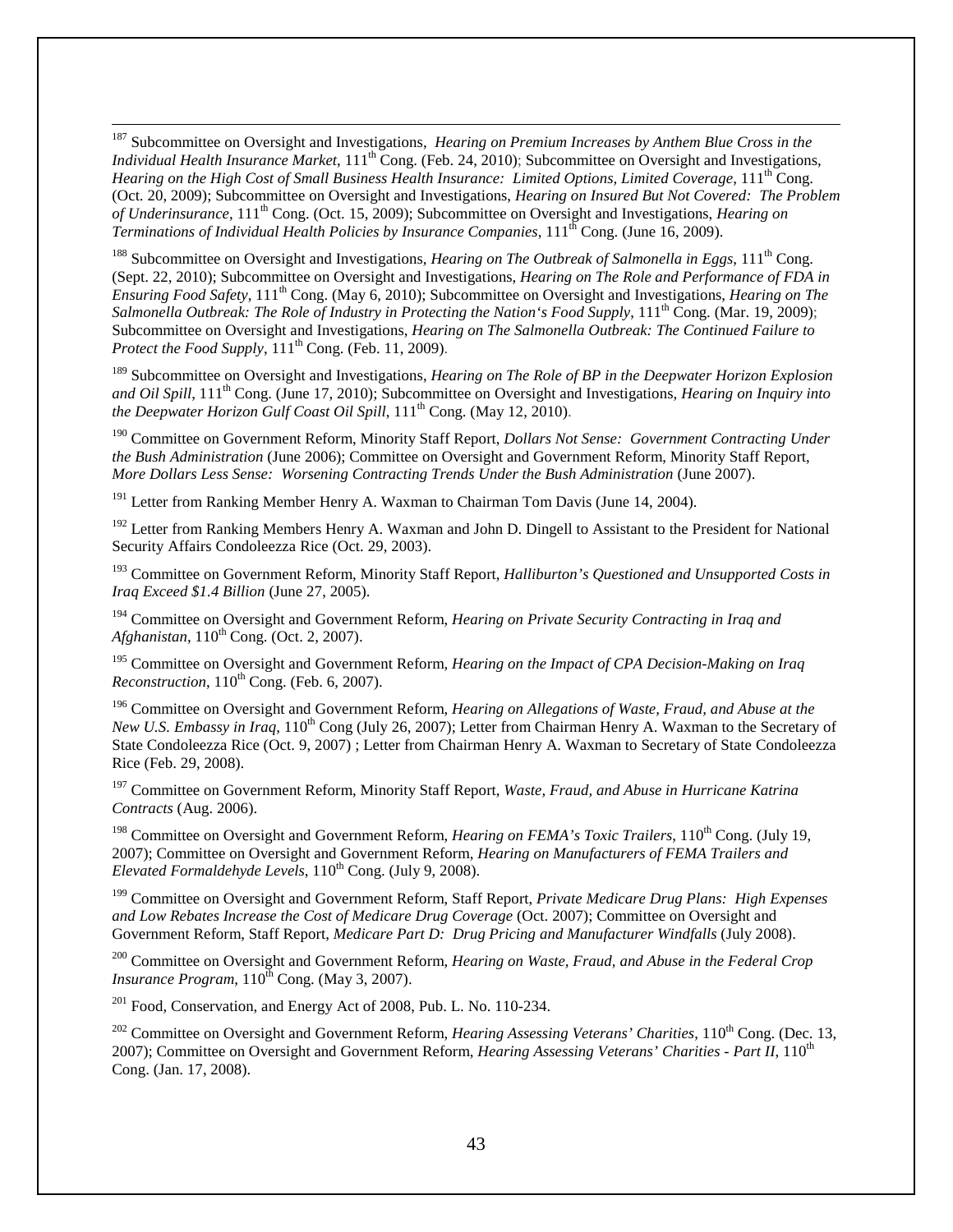<span id="page-45-3"></span><span id="page-45-2"></span><sup>203</sup> California Department of Justice, *Attorney General Kamala D. Harris Files Lawsuit Seeking Removal of Directors and Recovery of Funds for Veterans Charity* (Aug. 9, 2012) (online at [http://oag.ca.gov/news/press](http://oag.ca.gov/news/press-releases/attorney-general-kamala-d-harris-files-lawsuit-seeking-removal-directors-and)[releases/attorney-general-kamala-d-harris-files-lawsuit-seeking-removal-directors-and\)](http://oag.ca.gov/news/press-releases/attorney-general-kamala-d-harris-files-lawsuit-seeking-removal-directors-and).

 $204$  Letter from Ranking Member Henry A. Waxman to President George W. Bush (Mar. 17, 2003).

 $\overline{a}$ 

<span id="page-45-4"></span><sup>205</sup> Committee on Government Reform, Minority Staff Report, *Iraq on the Record: The Bush Administration's Public Statements on Iraq* (Mar. 16, 2004).

<span id="page-45-5"></span><sup>206</sup> Committee on Oversight and Government Reform, *Hearing on Disclosure of CIA Agent Valerie Plame Wilson's Identity and White House Procedures for Safeguarding Classified Information*, 110<sup>th</sup> Cong. (Mar. 16, 2007).

<span id="page-45-7"></span><span id="page-45-6"></span><sup>207</sup> Committee on Oversight and Government Reform, *Hearing on Misleading Information from the Battlefield*, 110<sup>th</sup> Cong. (Apr. 24, 2007); Committee on Oversight and Government Reform, *Hearing on the Tillman Fratricide: What the Leadership of the Defense Department Knew* (Aug. 1, 2007); Committee on Oversight and Government Reform, Committee Report, *Misleading Information from the Battlefield: The Tillman and Lynch Episodes* (July 17, 2008).

<span id="page-45-8"></span><sup>208</sup> Campaign for Tobacco Free Kids, *Campaign for Tobacco-Free Kids Honors Chairman Henry Waxman For Leadership in Reducing Tobacco's Devastating Toll* (May 6, 2009).

<span id="page-45-9"></span><sup>209</sup> Subcommittee on Health and the Environment, *Hearing on the Regulation of Tobacco Products House*, 103rd Cong. (April 14, 1994).

<sup>210</sup> Subcommittee on Health and the Environment, *Hearing on Anti-Smoking Bill and Tobacco Products*, 103rd Cong. (April 28, 1994).

<sup>211</sup> Subcommittee on Health and the Environment, *Hearing on Tobacco Products*, 103<sup>rd</sup> Cong. (June 23, 1994); Letter from Rep. Henry A. Waxman to Chairman Tom Bliley (Jan. 14, 1998); Statement of Rep. Henry A. Waxman on the House Floor (July 24, 1995) (online at [http://legacy.library.ucsf.edu/tid/gqd35c00/pdf\)](http://legacy.library.ucsf.edu/tid/gqd35c00/pdf).

<sup>212</sup> Letter from Ranking Member Henry A. Waxman to Food and Drug Administration Commissioner Margaret Hamburg (Aug. 27, 2012).

<span id="page-45-1"></span><span id="page-45-0"></span><sup>213</sup> Letter from Ranking Member Henry A. Waxman to Food and Drug Administration Commissioner Margaret Hamburg (Sept. 16, 2013); Letter from Ranking Member Henry A. Waxman, Health Subcommittee Ranking Member Frank Pallone, and Oversight and Investigations Subcommittee Ranking Member Diana DeGette to Food and Administration Commissioner Margaret Hamburg (Aug. 8, 2014).

<sup>214</sup> Committee on Government Reform, *Hearing on Restoring Faith in America's Pastime: Evaluating Major*  League Baseball's Efforts to Eradicate Steroid Use, 109<sup>th</sup> Cong. (Mar. 17, 2005); Committee on Government Reform, *Hearing on the National Football League's Policy on Steroids*, 109<sup>th</sup> Cong. (Apr. 27, 2005); Committee on Government Reform, *Hearing on Steroid Use in Sports Part III: Examining the National Basketball Association's Steroid Testing Program*,  $109^{th}$  Cong. (Apr. 27, 2005).

<sup>215</sup> Committee on Government Reform, *Hearing on Restoring Faith in America's Pastime: Evaluating Major*  League Baseball's Efforts to Eradicate Steroid Use, 109<sup>th</sup> Cong. (Mar. 17, 2005).

<sup>216</sup> The Report to the Commissioner of Baseball of an Independent Investigation into the Illegal Use of Steroids and Other Performance Enhancing Substances by Players in Major League Baseball (Dec. 13, 2007).

<sup>217</sup> Committee on Oversight and Government Reform*, Hearing on The Mitchell Report: The Illegal Use of Steroids in Major League Baseball*, 110<sup>th</sup> Cong.(Jan. 15, 2008); Committee on Oversight and Government Reform, *Hearing on Myths and Facts about Human Growth Hormone, B12 and Other Substances,* 110<sup>th</sup> Cong. (Feb. 12, 2008); Committee on Oversight and Government Reform, *Hearing on The Mitchell Report: The Illegal Use of Steroids in Major League Baseball, Day 2, 110<sup>th</sup> Cong. (Feb. 13, 2008).* 

<sup>218</sup> "MLB, Union Agree to Stricter Drug Policy," *MLB.com* (Nov. 16, 2005) (online at [http://mlb.mlb.com/news/article.jsp?ymd=20051115&content\\_id=1268529&vkey=news\\_mlb&fext=.jsp&c\\_id=mlb\)](http://mlb.mlb.com/news/article.jsp?ymd=20051115&content_id=1268529&vkey=news_mlb&fext=.jsp&c_id=mlb)

; "Baseball to Expand Drug-Testing Program," *New York Times* (Jan. 10, 2013) (online at [http://www.nytimes.com/2013/01/11/sports/baseball/baseball-and-union-agree-to-in-season-blood-testing-for](http://www.nytimes.com/2013/01/11/sports/baseball/baseball-and-union-agree-to-in-season-blood-testing-for-hgh.html?emc=na&_r=0)hgh.html?emc=na& $r=0$ ).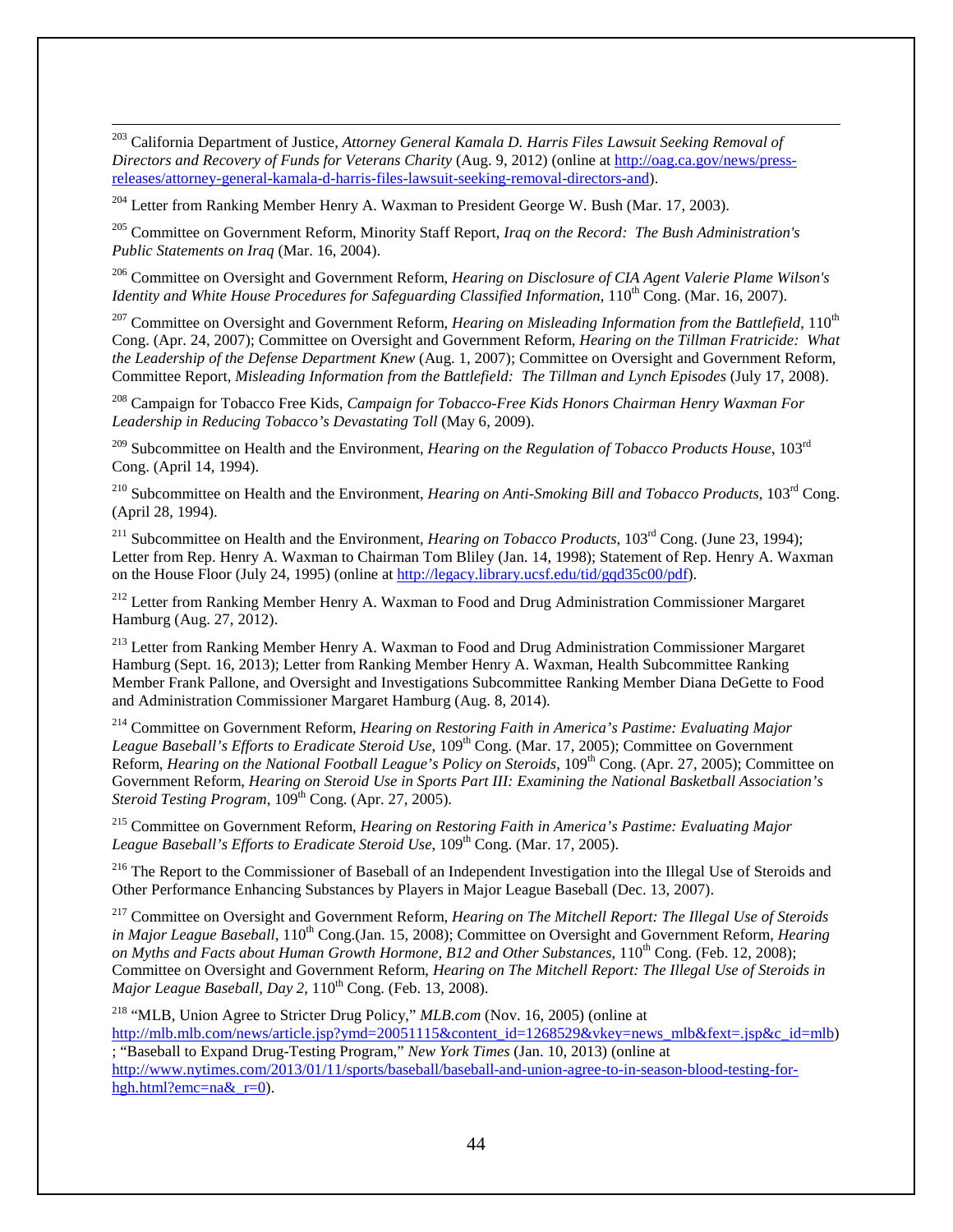<sup>219</sup> "NFL Says Drug Testing Will be Rigorous and Frequent," *New York Times* (Aug. 6, 2011) (online at [http://www.nytimes.com/2011/08/07/sports/football/nfl-says-drug-testing-will-be-rigorous-and-frequent.html\)](http://www.nytimes.com/2011/08/07/sports/football/nfl-says-drug-testing-will-be-rigorous-and-frequent.html); "League Ready to Crack Down on HGH in its Drug Policy: NBA Insider," *Cleveland Plain Dealer* (Feb. 23, 2013) (online at [http://www.cleveland.com/cavs/index.ssf/2013/02/league\\_ready\\_to\\_crack\\_down\\_on.html\)](http://www.cleveland.com/cavs/index.ssf/2013/02/league_ready_to_crack_down_on.html).  $\overline{a}$ 

<sup>220</sup> The University of Michigan, Institute for Social Research, *Monitoring the Future National Survey Results on Drug Use, 1975-2012. Volume I: Secondary School Students* (2013).

<sup>221</sup> Committee on Government Reform, Minority Staff Report, *Politics and Science in the Bush Administration* (Nov. 13, 2003).

<sup>222</sup> Committee on Government Reform, Minority Staff Report, *The Content of Federally Funded Abstinence Only Programs* (Dec. 2004).

<sup>223</sup> House Committee on Oversight and Government Reform, *Hearing on the Surgeon General's Vital Mission: Challenges for the Future*,  $110^{th}$  Cong. (July 10, 2007).

<sup>224</sup> Committee on Oversight and Government Reform, Staff Report, *Political Interference with Climate Change Science Under the Bush Administration* (Dec. 2007).

<sup>225</sup> Memorandum from Committee on Oversight and Government Reform, Majority Staff to Members of the Committee on Oversight and Government Reform Re: EPA's Denial of the California Waiver (May 19, 2008).

<sup>226</sup> Committee on Government Reform, Minority Staff Report, *Human Pesticide Experiments* (June 2005).

<span id="page-46-0"></span> $^{227}$  Department of the Interior, Environment, and Related Agencies Appropriations Act, Pub. L. No. 109-54 (2005).

<span id="page-46-1"></span><sup>228</sup> Committee on Oversight and Government Reform, *Hearing on the Causes and Effects of the AIG Bailout*, 110<sup>th</sup> Cong. (Oct. 7, 2008); Committee on Oversight and Government Reform, *Hearing on Credit Rating Agencies and the Financial Crisis*,  $110^{th}$  Cong. (Oct. 22, 2008).

<sup>229</sup> Committee on Oversight and Government Reform, *Hearing on the Causes and Effects of the Lehman Brothers Bankruptcy*,  $110^{th}$  Cong. (Oct. 6, 2008).

<span id="page-46-2"></span><sup>230</sup> Committee on Oversight and Government Reform, *Hearing on the Financial Crisis and the Role of Federal Regulators*,  $110^{th}$  Cong. (Oct. 23, 2008).

<span id="page-46-3"></span><sup>231</sup> Letter from Chairmen Henry A. Waxman and Bart Stupak to Tony Hayward, Chief Executive Officer, BP (June 14, 2010).

<span id="page-46-5"></span><span id="page-46-4"></span><sup>232</sup> Subcommittee on Oversight and Investigations, *Hearing on Inquiry into the Deepwater Horizon Gulf Coast Oil Spill*, 111<sup>th</sup> Cong. (May 12, 2010).

<sup>233</sup> Subcommittee on Energy and Environment, *Hearing on Drilling Down on America's Energy Future: Safety, Security, and Clean Energy*,  $111<sup>th</sup>$  Cong. (June 15, 2010).

<sup>234</sup> Subcommittee on Oversight and Investigations, *Hearing on The Role of BP in the Deepwater Horizon Explosion and Oil Spill*, 111th Cong. (June 17, 2010); Subcommittee on Oversight and Investigations, *Hearing on Inquiry into the Deepwater Horizon Gulf Coast Oil Spill*,  $111^{th}$  Cong. (May 12, 2010).

<sup>235</sup> H.R. 3534, the Consolidated Land, Energy, and Aquatic Resources (CLEAR) Act, 111th Cong. (2010).

<sup>236</sup> Bureau of Ocean Energy Management, Regulation, and Enforcement, *The Drilling Safety Rule* (Sept. 2011) (online at [http://www.doi.gov/news/pressreleases/upload/093010\\_Fact-Sheet\\_Drilling-Safety-Rule.pdf\)](http://www.doi.gov/news/pressreleases/upload/093010_Fact-Sheet_Drilling-Safety-Rule.pdf).

<sup>237</sup> Department of Justice, *BP Exploration and Production Inc. Agrees to Plead Guilty to Felony Manslaughter, Environmental Crimes and Obstruction of Congress Surrounding Deepwater Horizon Incident* (Nov. 15, 2012) (online at [http://www.justice.gov/opa/pr/2012/November/12-ag-1369.html\)](http://www.justice.gov/opa/pr/2012/November/12-ag-1369.html).

<sup>238</sup> Joshua M. Sharfstein, *On Working for Henry Waxman*, The Milbank Quarterly (op-ed) Vol. 92, Issue 2 (pp. 186– 190).

<sup>239</sup> Judy Pasternak, *Yellow Dirt* at 235-36 (July 2011 edition).